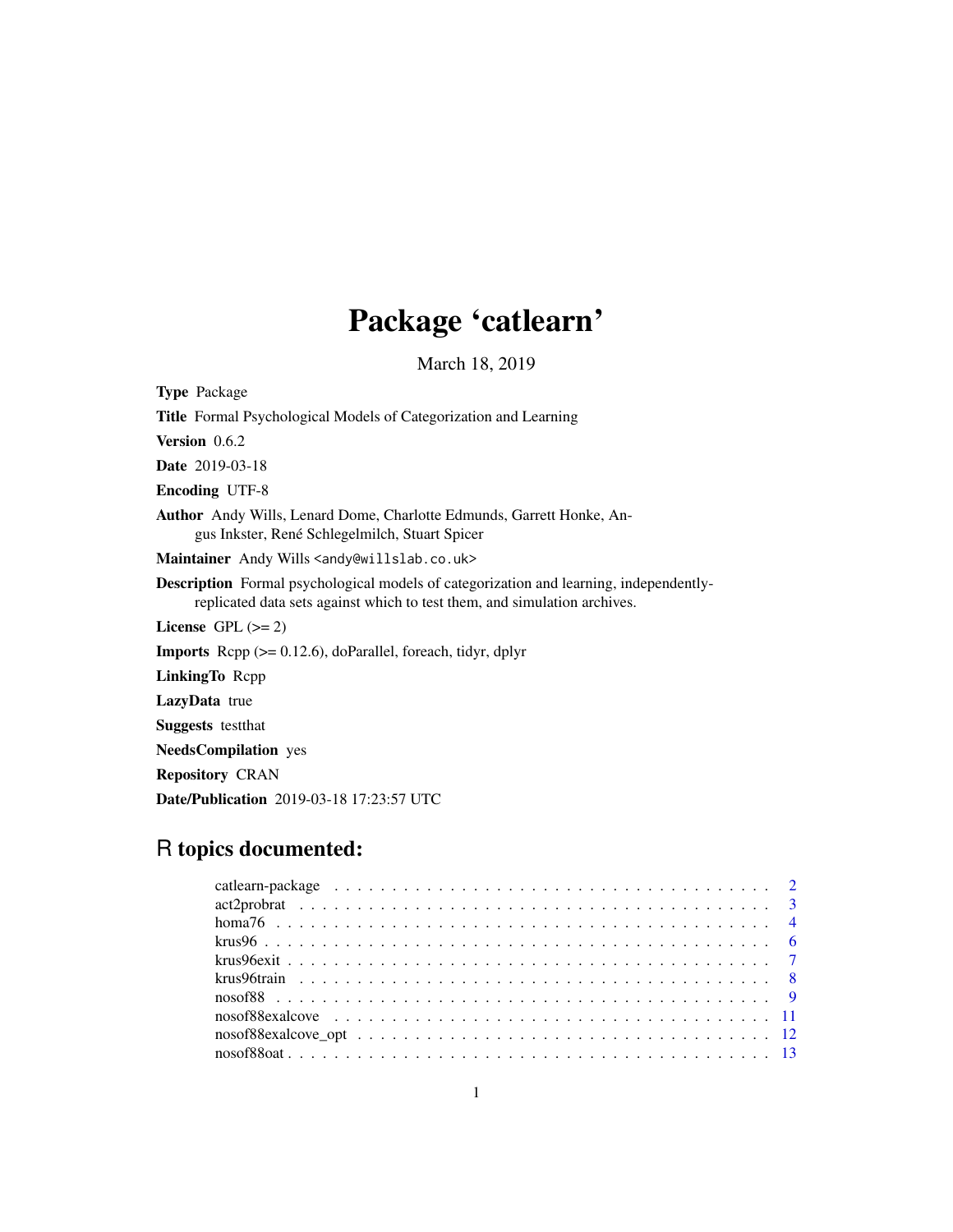<span id="page-1-0"></span>

| Index |                 | 65            |
|-------|-----------------|---------------|
|       |                 | 63            |
|       |                 |               |
|       |                 | 59            |
|       |                 | 58            |
|       |                 | 55            |
|       |                 | 53            |
|       |                 | 51            |
|       |                 | 48            |
|       |                 | 46            |
|       |                 | 42            |
|       |                 | 39            |
|       |                 | 37            |
|       |                 | 35            |
|       |                 | 34            |
|       |                 | 32            |
|       | shin920at       | 31            |
|       |                 | 30            |
|       | $\sin 92$       | 28<br>29      |
|       |                 | 26            |
|       |                 | 25            |
|       |                 | 24            |
|       |                 | 23            |
|       |                 | 22            |
|       |                 | <b>20</b>     |
|       | nosof94bnalcove | 19            |
|       |                 | 18            |
|       |                 | <sup>16</sup> |
|       |                 | 15            |
|       |                 |               |
|       |                 |               |

catlearn-package *Formal Modeling for Psychology.*

### Description

Formal psychological models, independently-replicated data sets against which to test them, and simulation archives.

## Details

For a complete list of functions, use library(help = "catlearn").

For a complete table of simulations, use data(thegrid).

All functions are concisely documented, use the help function e.g ?shin92.

For more detailed documentation, see the references listed by the help documentation.

For a tutorial introduction, see Wills et al. (2016a).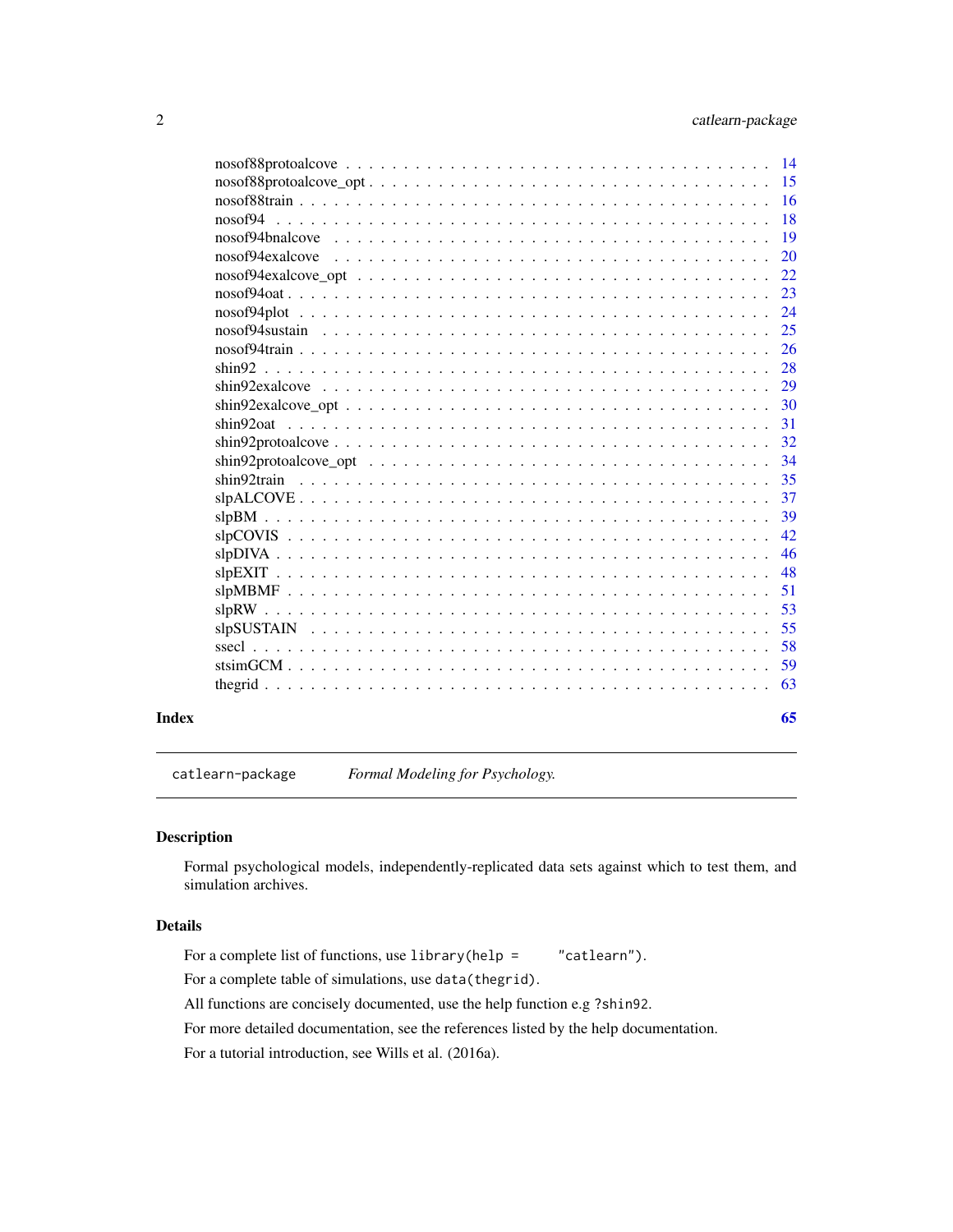### <span id="page-2-0"></span>act2probrat 3

For a guide to contributing to this package, Catlearn Research Group (2016).

### Author(s)

Andy Wills

Maintainer: Andy Wills <andy@willslab.co.uk>

### References

Catlearn Research Group (2016). Contributing to catlearn. [http://catlearn.r-forge.r-project](http://catlearn.r-forge.r-project.org/intro-catlearn.pdf). [org/intro-catlearn.pdf](http://catlearn.r-forge.r-project.org/intro-catlearn.pdf)

Wills, A.J., O'Connell, G., Edmunds, C.E.R. & Inkster, A.B. (2016). Progress in modeling through distributed collaboration: Concepts, tools, and category-learning examples. *The Psychology of Learning and Motivation*.

act2probrat *Convert output activation to a rating of outcome probability*

#### Description

Logistic function to convert output activations to rating of outcome probability (see e.g. Gluck & Bower, 1988).

### Usage

act2probrat(act, theta, beta)

#### **Arguments**

| act   | Vector of output activations |
|-------|------------------------------|
| theta | Scaling constant             |
| beta  | Bias constant                |

### Details

The contents of this help file are relatively brief; a more extensive tutorial on using act2probrat can be found in Spicer et al. (n.d.).

The function takes the output activation of a learning model (e.g. slpRW), and converts it into a rating of the subjective probability that the outcome will occur. It does this separately for each activation in the vector act. It uses a logistic function to do this conversion (see e.g. Gluck & Bower, 1988, Equation 7). This function can produce a variety of monotonic mappings from activation to probability rating, determined by the value set for the two constants:

theta is a scaling constant; as its value rises, the function relating activation to rating becomes less linear and at high values approximates a step function.

beta is a bias parameter; it is the value of the output activation that results in an output rating of P = 0.5. For example, if you wish an output activation of 0.4 to produce a rated probability of 0.5, set beta to 0.4.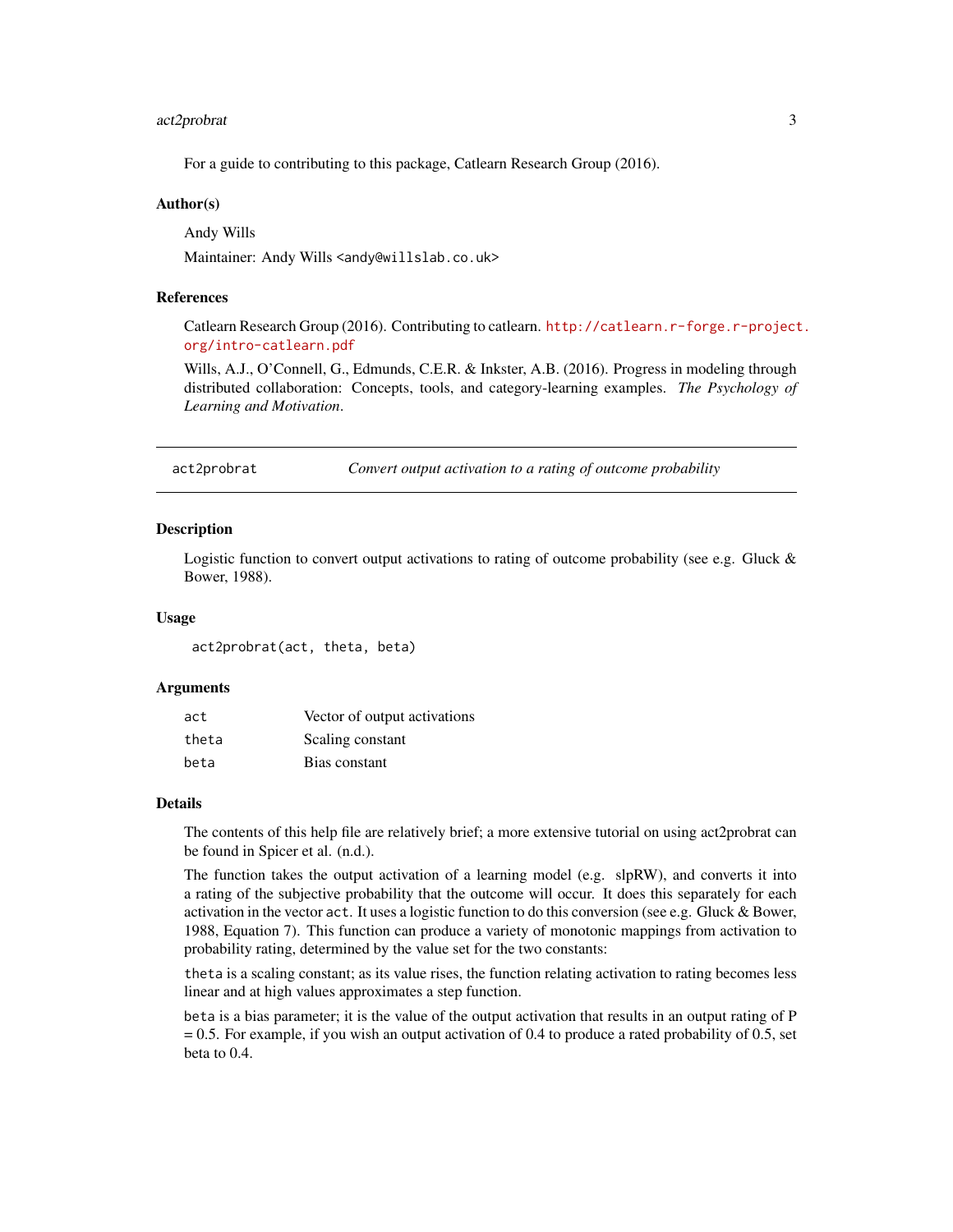#### <span id="page-3-0"></span>Value

Returns a vector of probability ratings.

#### **Note**

As this function returns probabilities, the numbers returned are always in the range 0-1. If the data you are fitting use a different range, convert them. For example, if your data are ratings on a 0-10 scale, divide them by 10. If your data are something other than probability estimates (e.g. you asked participants to use negative ratings to indicate preventative relationships), don't use this function unless you are sure it is doing what you intend.

### Author(s)

Andy Wills

#### References

Gluck, M.A. & Bower, G.H. (1988). From conditioning to category learning: An adaptive network model. *Journal of Experimental Psychology: General, 117*, 227-247.

Spicer, S., Jones, P.M., Inkster, A.B., Edmunds, C.E.R. & Wills, A.J. (n.d.). Progress in learning theory through distributed collaboration: Concepts, tools, and examples. *Manuscript in preparation*.

homa76 *Category breadth CIRP*

#### Description

In some category-learning experiments, category members are distortions of an underlying base pattern. Where this is the case, 'category breadth' refers to the magnitude of such distortions. Broad categories take longer to learn than narrow categories. Once trained to an errorless criterion, the effect of category breadth on performance on novel items depends on category size. For small categories, narrow categories are better than broad ones. For larger categries, the reverse is true. Homa & Vosburgh (1976) provide the data for this CIRP.

### Usage

data(homa76)

#### Format

A data frame with the following columns:

- phase Experimental phase (within-subjects). Takes values : 'train','imm'. The training phase is 'train', 'imm' is the immediate test phase.
- cond Category breadth (between-subjects). Takes values : 'mixed', 'uni-low'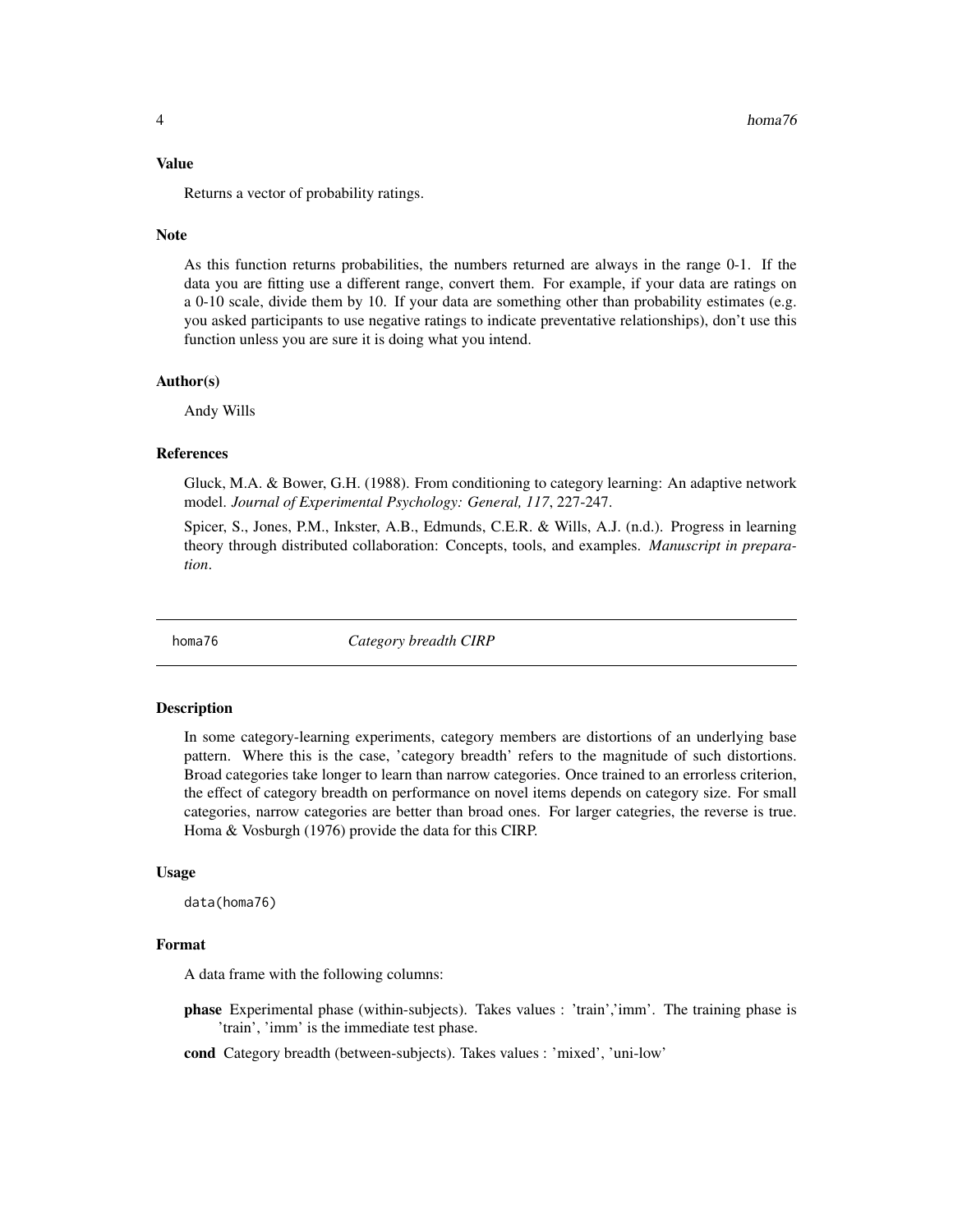#### $homa76$  5

- stim Stimulus type (within-subjects). Takes values : 'proto', 'low', 'med', 'high', 'old-low', 'oldmed', 'old-high', 'rand'. All refer to novel stimuli in the test phase, except those beginning 'old-', which are stimuli from the training phase presented during the test phase. 'low', 'med', 'high' refer to distortion level. 'proto' are prototypes. 'rand' are a set of 10 random stimuli, generated from prototypes unrelated to those used in training. These random stimuli are not mentioned in the Method of the paper, but are mentioned in the Results section - they are presented at the end of the test session. Empty cell for training phase.
- catsize Category size (within-subjects). Takes values : 3, 6, 9. NA for training phase, where category size is not a meaningful variable given that the DV is blocks to criterion. Also NA for old stimuli; Homa & Vosburgh's (1976) Results section collapses across category size for old stimuli
- val For test phases: probability of a correct response, except for random stimuli, where 'val' is the probability with which the random stimuli were placed into the specified category. For training phase: number of blocks to criterion

### Details

Wills et al. (n.d.) discuss the derivation of this CIRP. In brief, the effects have been independently replicated. Homa & Vosburgh (1976) was selected as the only experiment to contain all three independently replicated effects.

Homa & Vosburgh's experiment involved the supervised classification of nine-dot random dot patterns. Stimuli had three different levels of distortion from the prototype - low (3.5 bit), medium (5.6 bit), and high (7.7 bit). There were three categories in training, one with 3 members, one with 6 members, and one with 9 members. Participants were either trained on stimuli that were all low distortion (narrow categories), or on an equal mix of low, medium, and high distortion stimuli (broad categories). Training was to an errorless criterion. The test phase involved the presentation of the prototypes, old stimuli, and novel stimuli of low, medium, and high distortion.

The data for the prototype, and other novel test stimuli, were estimated from Figure 1 of Homa  $\&$ Vosburgh (1976), using plot digitizer (Huwaldt, 2015). The data for old stimuli were estimated from Figure 3, using the same procedure. The data for the training phase, and for random stimuli, were reported in the text of Homa & Vosburgh (1976) and are reproduced here. All data are averages across participants.

Homa & Vosburgh's (1976) experiment also includes results for further test phases, delayed by either 1 week, or 10 weeks, from the day of training. These data are not the focus of this category breadth CIRP and have not been included.

#### Source

Homa, D. & Vosburgh, R. (1976). Category breadth and the abstraction of prototypical information. *Journal of Experimental Psychology: Human Learning and Memory, 2*, 322-330.

Huwaldt, J.A. (2015). Plot Digitizer [software]. <http://plotdigitizer.sourceforge.net/>

Wills et al. (n.d.). Benchmarks for category learning. *Manuscript in preparation*.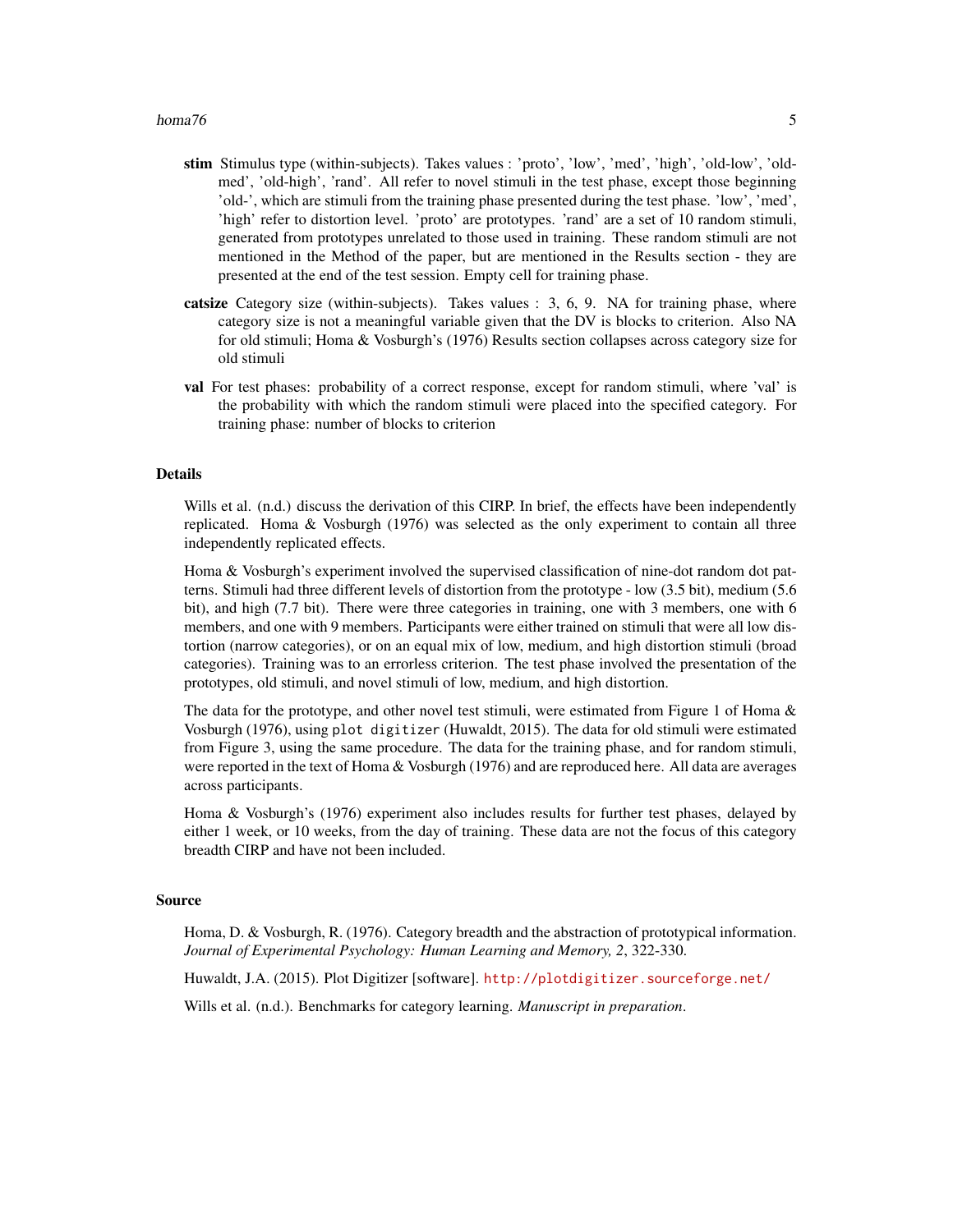<span id="page-5-1"></span><span id="page-5-0"></span>

#### **Description**

In the inverse base-rate effect, participants are trained that a compound of two cues  $(I + PC)$  leads to a frequently-occurring outcome  $(C)$ , while another two-cue compound  $(I + PR)$  leads to a rarelyoccuring outcome  $(R)$ . The key results are that, at test, participants tend to respond  $C'$  to cue I on its own, but 'R' to the cue compound (PC + PR). This latter response is striking because PC and PR had been perfectly predictive of diseases C and R respectively, and disease C is more common, so the optimal response to PC + PR is 'C'. Participants respond in opposition to the underlying disease base rates.

#### Usage

data(krus96)

### Format

A data frame with the following columns:

symptom Symptom presented. Take values: I, PC, PR, PC+PR, I+PC+PR, I+PCo, I+PRo, PC+PRo, I+PC+PRo, as defined by Kruschke (1996).

disease Response made. Takes values: C, R, Co, Ro, as defined by Kruschke (1996).

prop Mean probability of response, averaged across participants.

### Details

Wills et al. (n.d.) discuss the classification of these data as a Auxilliary Phenomenon, rather than a CIRP (Canonical Independently Replicated Phenomenon). In brief, these particular results have been independently replicated, but are arguably not the best exemplar of the known phenomena in this area (in particular, they lack a demonstration of the shared-cue effect in IBRE). Auxilliary Phenomena may be included in catlearn if are the subject of a simulation archived in catlearn.

The data are from Experiment 1 of Kruschke (1996), which involved the diagnosis of hyopthetical diseases (F, G, H, J) on the basis of symptoms presented as text (e.g. "ear aches, skin rash"). Participants were trained with feedback across 15 blocks of 8 trials each. They were then tested without feedback on 18 test stimuli, each presented twice.

The data are as shown in Table 2 of Kruschke (1996). The data are mean response probabilities for each stimulus in the test phase, averaged across the two presentations of the stimulus, the two copies of the abstract design, and across participants.

### Author(s)

Andy J. Wills, René Schlegelmilch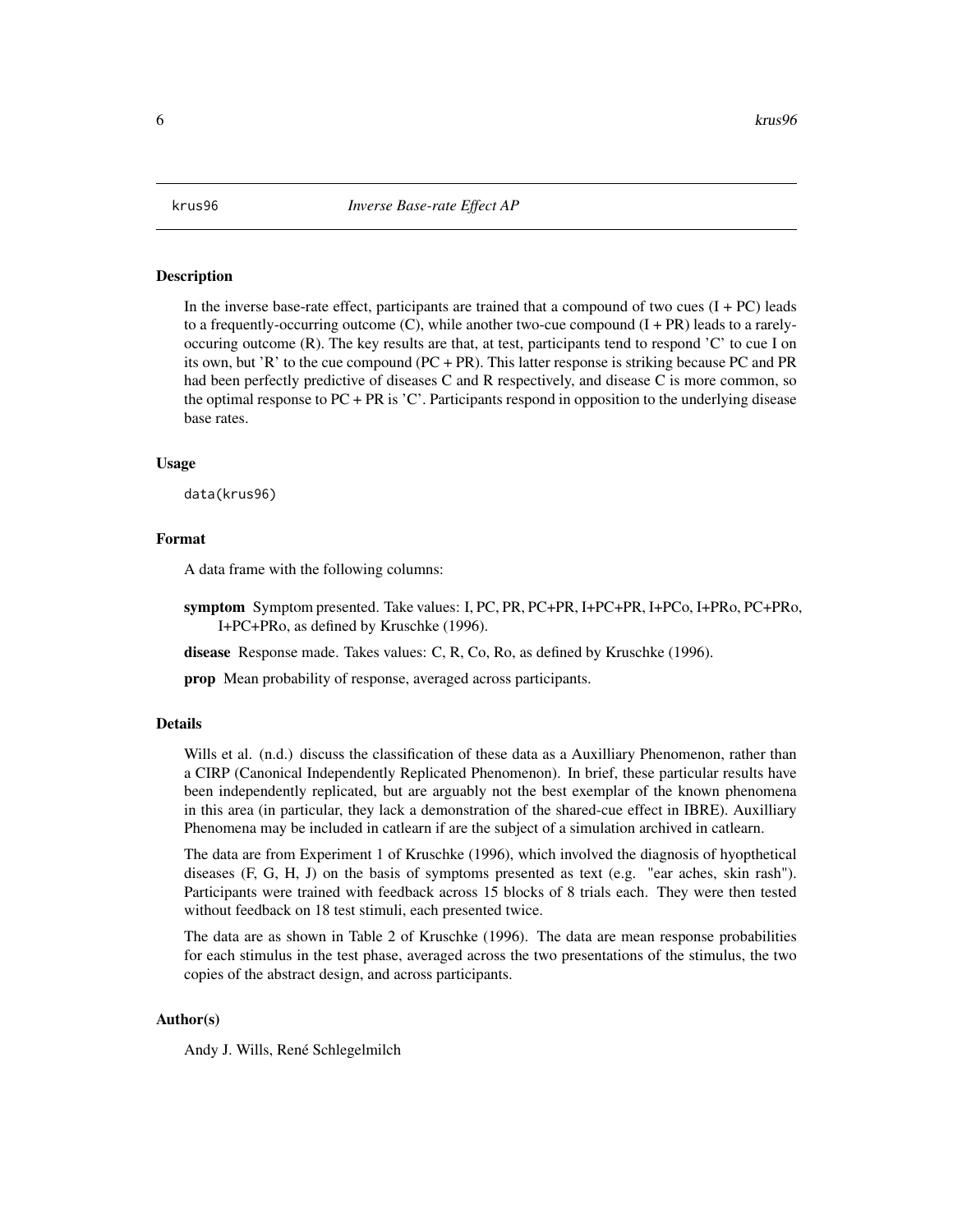#### <span id="page-6-0"></span>krus96exit 7

### Source

Kruschke, J.K. (1996). Base rates in category learning. *Journal of Experimental Psychology: Learning, Memory, and Cognition, 22*, 3-26.

#### References

Wills et al. (n.d.). Benchmarks for category learning. *Manuscript in preparation*.

#### See Also

[krus96train](#page-7-1)

krus96exit *Simulation of AP krus96 with EXIT model*

#### Description

Runs a simulation of the [krus96](#page-5-1) AP using the [slpEXIT](#page-47-1) model implementation and [krus96train](#page-7-1) as the input representation.

### Usage

```
krus96exit (params = c(2.87, 2.48, 4.42, 4.42, .222, 1.13, .401))
```
#### Arguments

params A vector containing values for c, P, phi, l\_gain, l\_weight, l\_ex, and sigma\_bias (i.e. the sigma for the bias unit), in that order. See  $slpEXIT$  for an explanation of these parameters.

#### Details

A simulation using [slpEXIT](#page-47-1) and [krus96train](#page-7-1). The stored exemplars are the four stimuli present during the training phase, using the same representation as in [krus96train](#page-7-1).

Other parameters of slpEXIT are set as follows: iterations  $= 10$ , sigma for the non-bias units = 1. These values are conventions of modeling with EXIT, and should not be considered as free parameters. They are set within the krus96exit function, and hence can't be changed without re-writing the function.

This simulation is discussed in Spicer et al. (n.d.). It produces the same response probabilities (within rounding error) as the simulation reported in Kruschke (2001), with the same parameters.

56 simulated participants are used in this simulation, the same number as used by Kruschke (2001). Kruschke reports using the same trial randomizations as used for his 56 real participants. These randomizations were not published, so it we couldn't reproduce that part of his simulation. It turns out that the choice of set of 56 randomizations matters, it affects some of the predicted response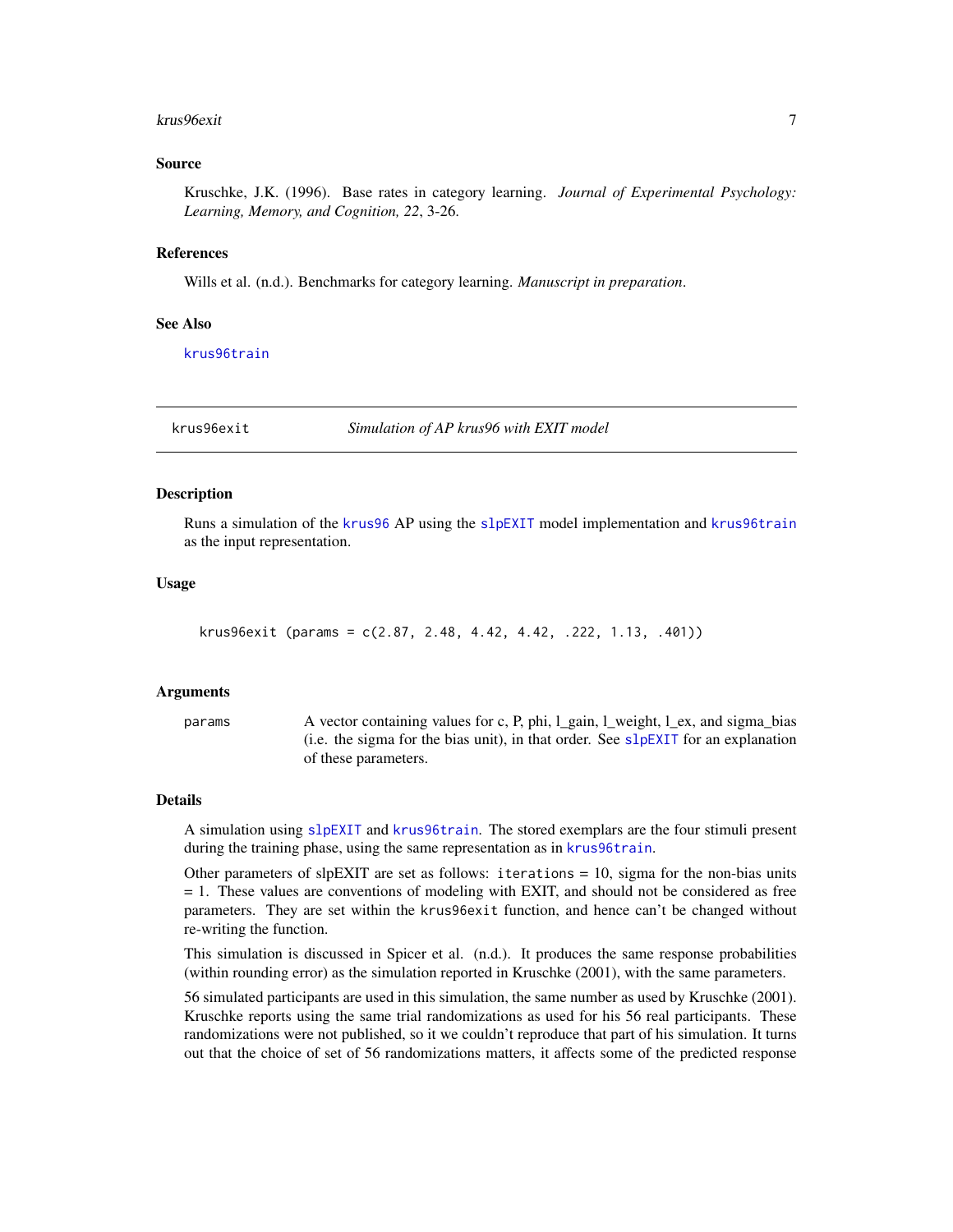#### 8 krus96train kontrollering kontrollering kontrollering kontrollering kontrollering kontrollering kontrollering k

probabilities. We chose a random seed that reproduced Kruschke's response probabilities to within rounding error. As luck would have it, Kruschke's reported response probabilities (and hence this simulation) are the same (within rounding error) as the results of large sample  $(N = 500)$  simulations we have run.

### Value

A matrix of predicted response probabilities, in the same order and format as the observed data contained in [krus96](#page-5-1).

### Author(s)

René Schlegelmilch, Andy Wills

### References

Kruschke, J. K. (2001). The inverse base rate effect is not explained by eliminative inference. *Journal of Experimental Psychology: Learning, Memory & Cognition, 27*, 1385-1400.

Spicer, S.G., Schlegelmilch, R., Jones, P.M., Inkster, A.B., Edmunds, C.E.R. & Wills, A.J. (n.d.). Progress in learning theory through distributed collaboration: Concepts, tools, and examples. *Manuscript in preparation*.

### See Also

[krus96](#page-5-1), [krus96train](#page-7-1), [slpEXIT](#page-47-1)

<span id="page-7-1"></span>

| krus96train | Input representation of krus96 for models input-compatible with |  |
|-------------|-----------------------------------------------------------------|--|
|             | slpEXIT                                                         |  |

### Description

Create randomized training blocks for AP krus96, in a format suitable for the slpEXIT model, and other models that use the same input representation format.

### Usage

```
krus96train(blocks = 15, subjs = 56, ctxt = TRUE, seed = 1)
```
#### Arguments

| blocks | Number of training blocks to generate. Omit this argument to get the same<br>number of blocks (15) as used in krus96. |
|--------|-----------------------------------------------------------------------------------------------------------------------|
| subjs  | Number of simulated subjects to be run.                                                                               |
| ctxt   | If TRUE, include a context cue (x7) that appears on every trial.                                                      |
| seed   | Sets the random seed.                                                                                                 |

<span id="page-7-0"></span>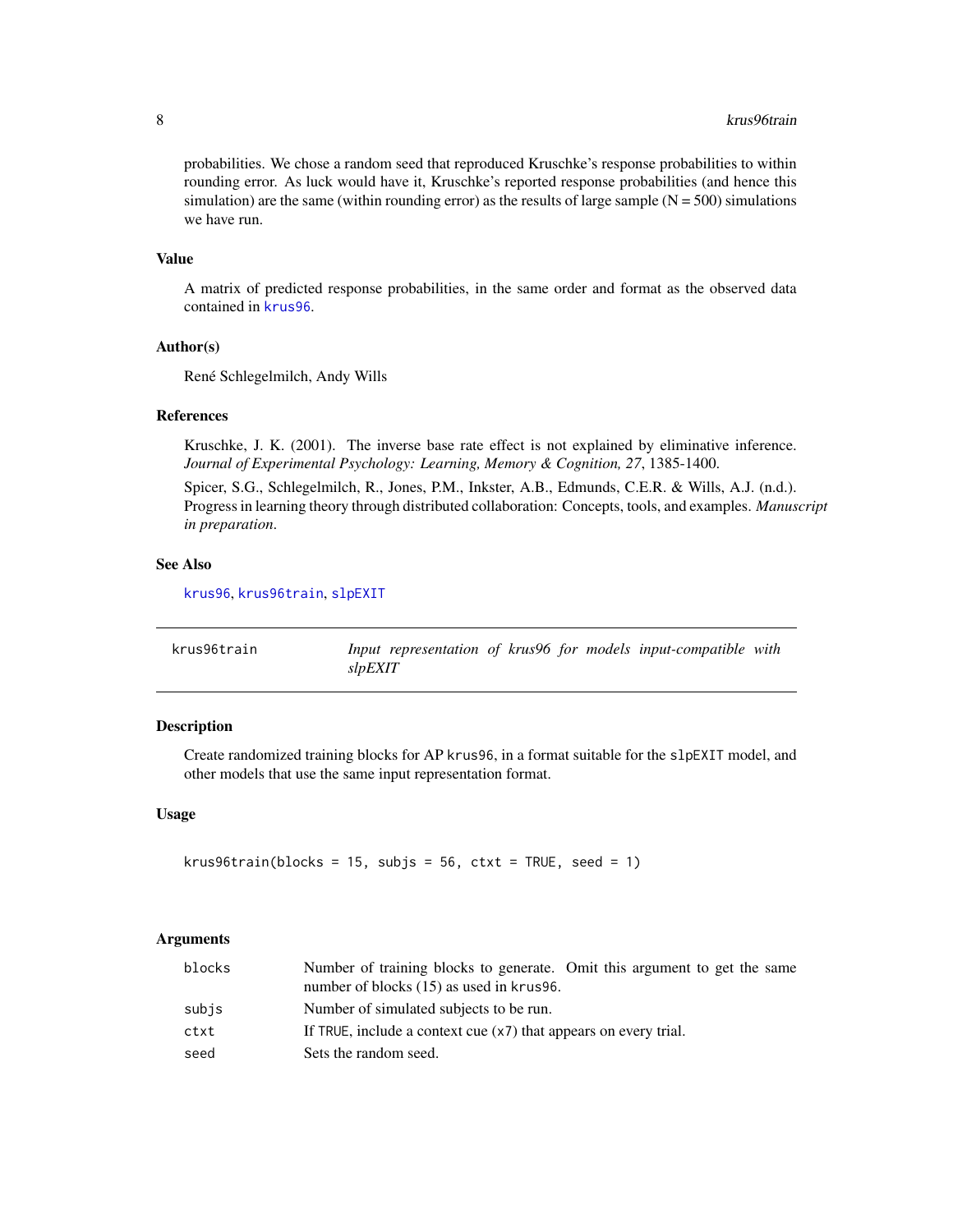#### <span id="page-8-0"></span> $\sim$  nosof88 99

### Details

A data frame is produced, with one row for each trial, and with the following columns:

ctrl - Set to 1 (reset model) for trial 1 of each simulated subject, set to zero (normal trial) for all other training trials, and set to 2 for test trials (i.e. those with no feedback).

block - training block

stim - Stimulus code, as described in Kruschke (1996).

x1, x2, ... - symptom representation. Each column represents one symptom, in the order I1, PC1, PR1, I2, PC2, PR2, context.  $1 =$  symptom present,  $0 =$  symptom absent

t1, t2, ... - Disease representation. Each column represents one disease, in the order C1, R1, C2, R2.  $1 =$  disease present.  $0 =$  disease absent.

Although the trial ordering is random, a random seed is used, so multiple calls of this function with the same parameters should produce the same output. This is usually desirable for reproducibility and stability of non-linear optimization. To get a different order, use the seed argument to set a different seed.

This routine was originally developed to support Wills et al. (n.d.).

#### Value

A data frame, where each row is one trial, and the columns contain model input.

#### Author(s)

René Schlegelmilch, Andy Wills

#### References

Kruschke, J.K. (1996). Base rates in category learning. *Journal of Experimental Psychology: Learning, Memory, and Cognition, 22*, 3-26.

Wills et al. (n.d.). Benchmarks for category learning. *Manuscript in preparation*.

#### See Also

[krus96](#page-5-1)

<span id="page-8-1"></span>nosof88 *Instantiation frequency CIRP*

#### Description

Instantiation frequency is the number of times a stimulus has been observed as a member of a specific category (Barsalou, 1985). Increasing instantiation frequency of a stimulus increases categorization accuracy for that stimulus ('direct' effect), and for other similar stimuli ('indirect' effect). Experiment 1 of Nosofsky (1988) provides the data for this CIRP.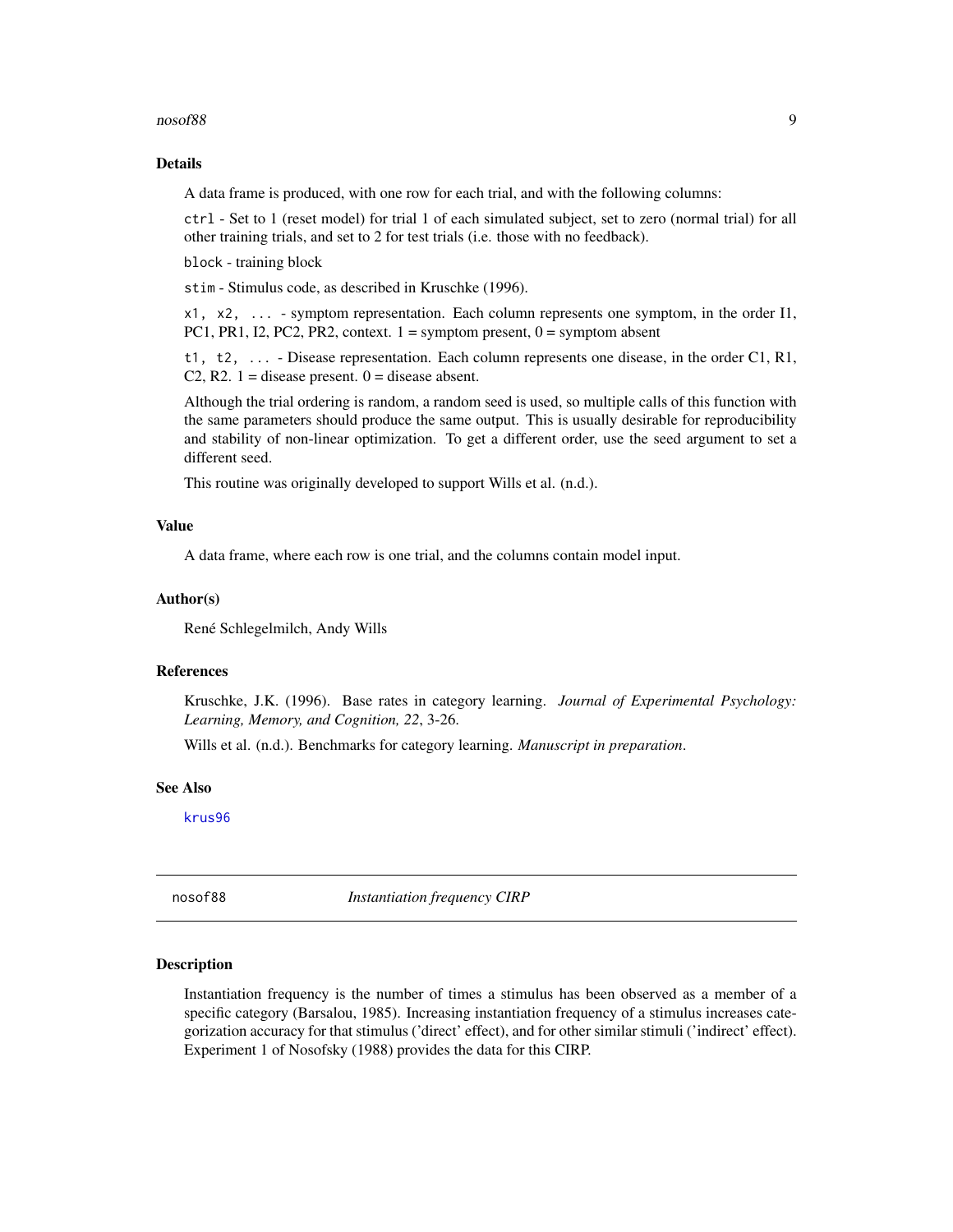#### Usage

data(nosof88)

#### Format

A data frame with the following columns:

cond Experimental condition, see 'details'.  $1 = 'B', 2 = 'E2', 3 = 'E7'$ 

stim Stimulus number, see Nosofsky (1988), Figure 1. Takes values: 1-12

c2acc Mean probability, across participants, of responding that the item belongs to category 2.

#### Details

Wills et al. (n.d.) discuss the derivation of this CIRP. In brief, both the direct and indirect effects have been independently replicated. Experiment 1 of Nosofsky (1988) was selected due to the availability of a multidimensional scaling solution for the stimuli, see [nosof88train](#page-15-1).

Experiment 1 of Nosofsky(1988) involved the classification of Munsell chips of fixed hue (5R) varying in brightness (value) and saturation (chroma). Instantiation frequency was manipulated between subjects. In condition B, all stimuli were equally frequent. In condition E2 (E7), stimulus 2 (7) was approximately five times as frequent as each of the other stimuli. In condition E2 (E7), stimulus 4 (9) indexes the indirect effect. There were three blocks of training. Block length was 48 trials for condition B and 63 trials for conditions E2 and E7. The training phase was followed by a transfer phase, which is not included in this CIRP (see Nosofsky, 1988, for details).

The data are as shown in Table 1 of Nosofsky (1988). The data are mean response probabilities for each stimulus in the training phase, averaged across blocks and participants.

#### Author(s)

Andy J. Wills <andy@willslab.co.uk>

### Source

Nosofsky, R.M. (1988). Similarity, frequency, and category representations, *Journal of Experimental Psychology: Learning, Memory and Cognition, 14*, 54-65.

### References

Barsalou, L.W. (1985). Ideals, central tendency, and frequency of instantiation as determinants of graded structure in categories. *Journal of Experimental Psychology: Learning, Memory & Cognition, 11*, 629-654.

Wills et al. (n.d.). Benchmarks for category learning. *Manuscript in preparation*.

### See Also

[nosof88train](#page-15-1), [nosof88oat](#page-12-1)

<span id="page-9-0"></span>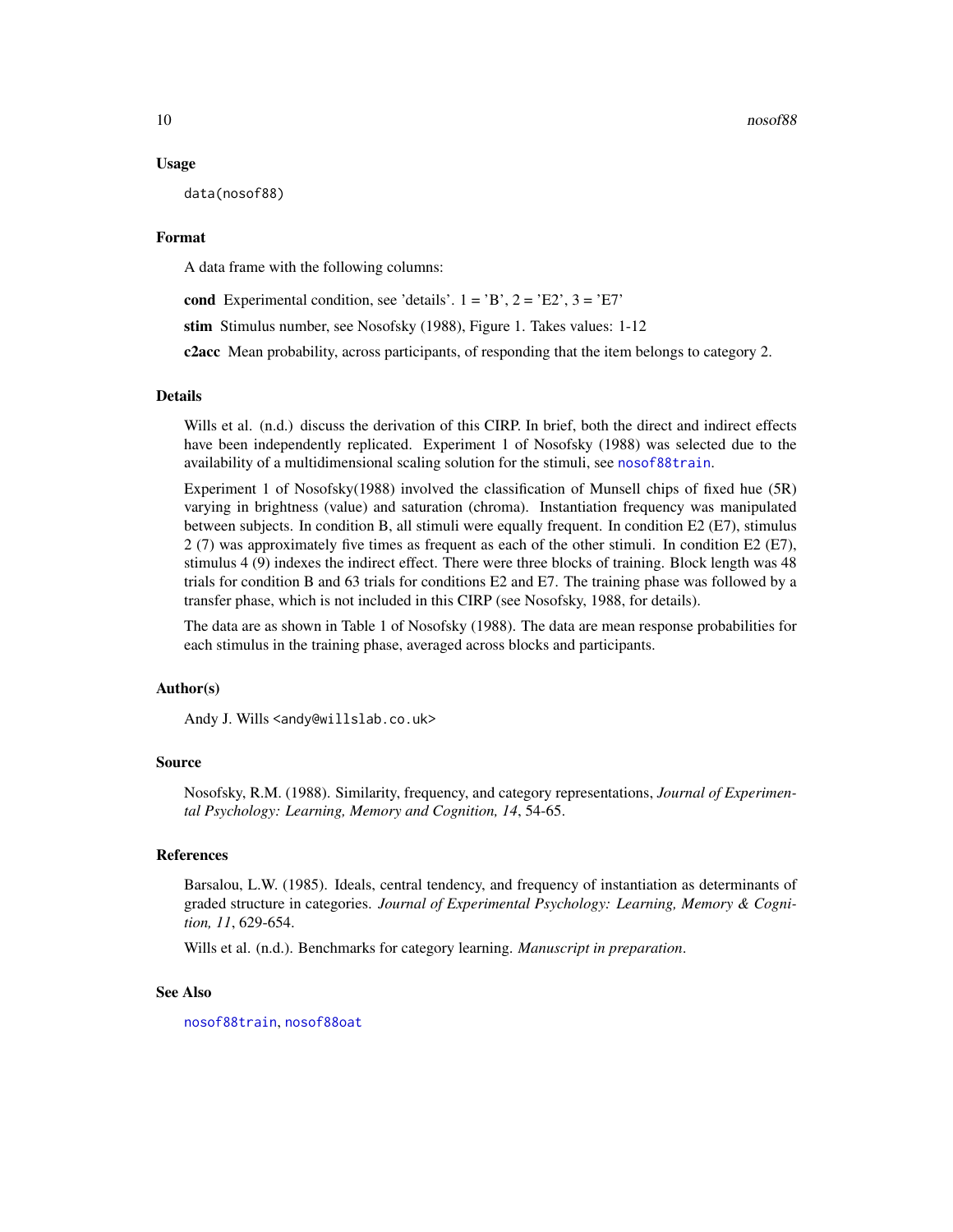<span id="page-10-1"></span><span id="page-10-0"></span>

#### Description

Runs a simulation of the [nosof88](#page-8-1) CIRP using the [slpALCOVE](#page-36-1) model implementation as an exemplar model and [nosof88train](#page-15-1) as the input representation.

### Usage

```
nosof88exalcove(params = NULL)
```
### Arguments

params A vector containing values for c, phi, la, and lw, in that order, e.g. params =  $c(2.1, 0.6, 0.09, 0.9)$ . See [slpALCOVE](#page-36-1) for an explanation of these parameters. Where params = NULL, best-fitting parameters are derived from optimzation archive [nosof88exalcove\\_opt](#page-11-1)

#### Details

An exemplar-based simulation using [slpALCOVE](#page-36-1) and [nosof88train](#page-15-1). The co-ordinates for the radial-basis units are taken from the multdimensional scaling solution for these stimuli reported by Nosofsky (1987).

Other parameters of slpALCOVE are set as follows:  $r = 2$ ,  $q = 1$ , initial alpha = 1 / (number of input dimensions), initial  $w = 0$ . These values are conventions of modeling with ALCOVE, and should not be considered as free parameters. They are set within the nosof88exalcove function, and hence can't be changed without re-writing the function.

This simulation is reported in Wills & O'Connell (n.d.).

#### Value

A matrix of predicted response probabilities, in the same order and format as the observed data contained in [nosof88](#page-8-1).

### Author(s)

Andy Wills & Garret O'Connell

### References

Nosofsky, R.M. (1987). Attention and learning processes in the identification and categorization of integral stimuli, *Journal of Experimental Psychology: Learning, Memory and Cognition, 13*, 87-108.

Wills, A.J. & O'Connell (n.d.). Averaging abstractions. *Manuscript in preparation*.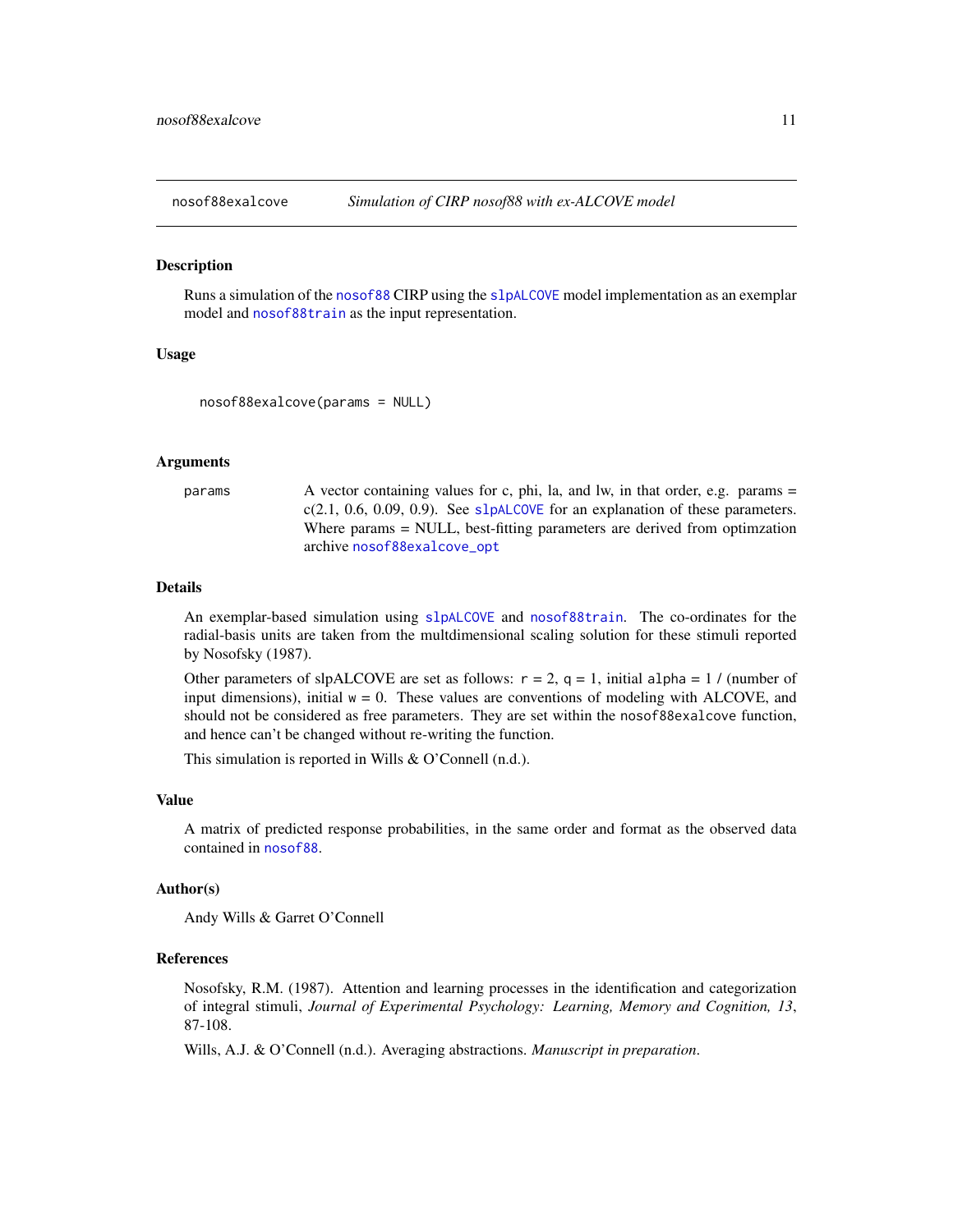### <span id="page-11-0"></span>See Also

[nosof88](#page-8-1), [nosof88oat](#page-12-1), [nosof88train](#page-15-1), [slpALCOVE](#page-36-1)

<span id="page-11-1"></span>nosof88exalcove\_opt *Parameter optimization of ex-ALCOVE model with nosof88 CIRP*

#### **Description**

Uses [nosof88exalcove](#page-10-1) to find best-fitting parameters for the ex-ALCOVE model for the [nosof88](#page-8-1) CIRP.

#### Usage

nosof88exalcove\_opt(recompute = FALSE)

#### Arguments

recompute When set to TRUE, the function re-runs the optimization. When set to FALSE, the function returns a stored copy of the results of the optimization.

#### Details

This function is an archive of the optimization procedure used to derive the best-fitting parameters for the [nosof88exalcove](#page-10-1) simulation; see Spicer et al. (2017) for a tutorial introduction to the concept of simulation archives.

Optimization used the L-BFGS-B method from the [optim](#page-0-0) function of the standard R stats package. The objective function was sum of squared errors. Please inspect the source code for further details (e.g. type nosof88exalcove\_opt). The optimization was repeated for 16 different sets of starting values.

Where recompute = TRUE, the function can take many hours to run, depending on your system, and there is no progress bar. You can use Task Manager (Windows) or equivalent if you want some kind of visual feedback that the code is working hard. The code uses all the processor cores on the local machine, so speed of execution is a simple function of clock speed times processor cores. So, for example, a 4 GHz i7 processor (8 virutal cores) will take a quarter of the time to run this compared to a 2 GHz i5 processor (4 virtual cores).

### Value

A vector containing the best-fitting values for c, phi, la, and lw, in that order. See [slpALCOVE](#page-36-1) for an explanation of these parameters.

#### Author(s)

Andy Wills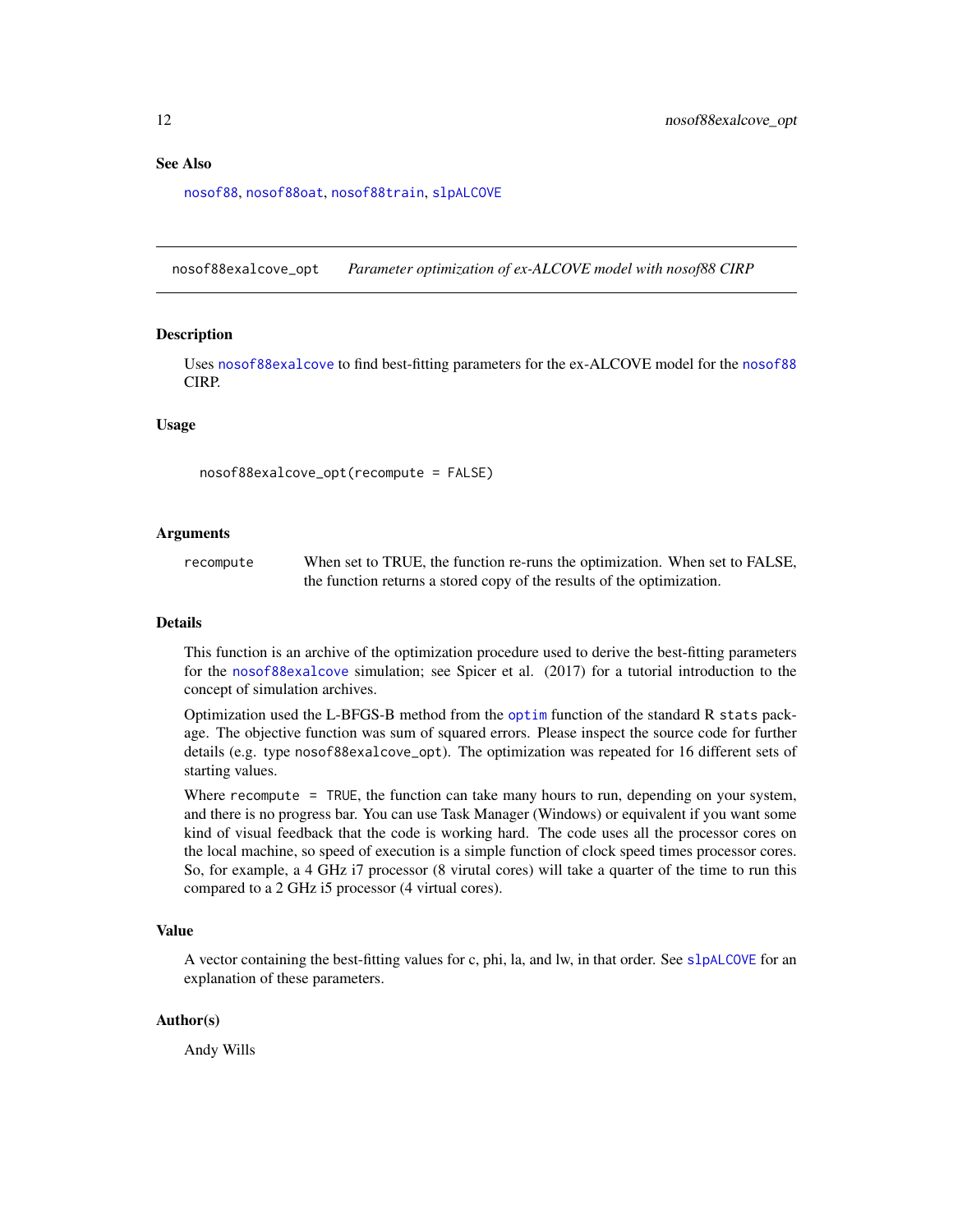#### <span id="page-12-0"></span>nosof88oat 13

### References

Spicer, S., Jones, P.M., Inkster, A.B., Edmunds, C.E.R. & Wills, A.J. (2017). Progress in learning theory through distributed collaboration: Concepts, tools, and examples. *Manuscript in preparation*.

<span id="page-12-1"></span>nosof88oat *Ordinal adequacy test for simulations of nosof88 CIRP*

#### **Description**

Tests whether a model output passes the ordinal adequacy criteria for the [nosof88](#page-8-1) CIRP.

#### Usage

```
nosof88oat(dta, xtdo=FALSE)
```
#### Arguments

| dta  | Matrix containing model output. The matrix must have the same format, row    |
|------|------------------------------------------------------------------------------|
|      | order, and column names, as data (nosof88); with that proviso, the output of |
|      | any simulation implementation can be handled by this function.               |
| xtdo | eXTenDed Output: Either TRUE or FALSE                                        |

#### Details

This function implements the Wills & O'Connell (n.d.) ordinal adequacy tests for the [nosof88](#page-8-1) CIRP. Specifically, a model passes this test if it passes all four component tests:  $1. E2(2) > B(2),$ 2.  $E7(7) > B(7)$ , 3.  $E2(4) > B(4)$ , 4.  $E7(9) > B(9)$ . These tests refer to classification accuracy for particular stimuli in particular experimental conditions. For example, E7(9) indicates stimulus 9 in experimental condition E7.

Alternatively, by setting xtdo to TRUE, this function returns the summary model predictions reported by Wills & O'Connell (2016).

### Value

Where xtdo=FALSE, this function returns TRUE if the ordinal adequacy tests are passed, and FALSE otherwise.

Where xtdo=TRUE, this function returns a summary matrix. The columns are stimulus numbers. The rows ('B','E') indicate the baseline (equal frequency) condition ('B') and the experimental conditions ('E2' or 'E7', depending on the column).

### Author(s)

Andy Wills and Garret O'Connell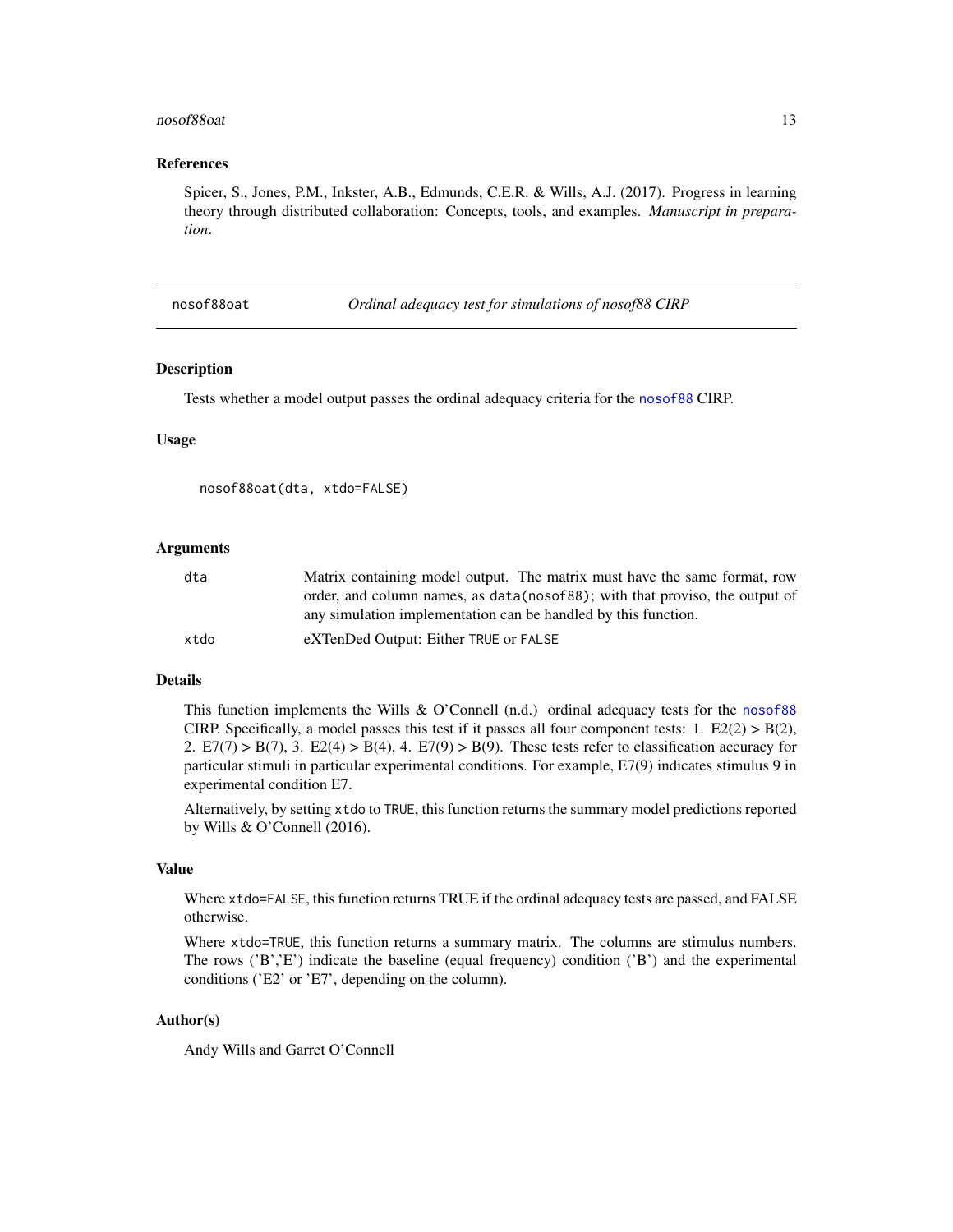#### <span id="page-13-0"></span>References

Wills, A.J. & O'Connell (n.d.). Averaging abstractions. *Manuscript in preparation*.

#### See Also

[nosof88](#page-8-1)

<span id="page-13-1"></span>nosof88protoalcove *Simulation of CIRP nosof88 with proto-ALCOVE model*

### Description

Runs a simulation of the [nosof88](#page-8-1) CIRP using the [slpALCOVE](#page-36-1) model implementation as a prototype model and [nosof88train](#page-15-1) as the input representation.

#### Usage

```
nosof88protoalcove(params = NULL)
```
#### Arguments

params A vector containing values for c, phi, la, and lw, in that order, e.g. params = c(2.1, 0.6, 0.09, 0.9). See [slpALCOVE](#page-36-1) for an explanation of these parameters. Where params = NULL, best-fitting parameters are derived from optimzation archive [nosof88protoalcove\\_opt](#page-14-1)

### Details

An prototype-based simulation using [slpALCOVE](#page-36-1) and [nosof88train](#page-15-1). There is one radial-basis unit for each category, representing the prototype. These prototypes are calculated by taking the mean of the co-ordinates of the stimuli in a category, with the stimulus co-ordinates coming from the multdimensional scaling solution reported by Nosofsky (1987). The calculations of the means are weighted by the instantiation frequency of the stimuli. Hence, the prototypes for each condition of the experiment are different.

Other parameters of slpALCOVE are set as follows:  $r = 2$ ,  $q = 1$ , initial alpha = 1/(number of input dimensions), initial  $w = 0$ . These values are conventions of modeling with ALCOVE, and should not be considered as free parameters. They are set within the nosof88protoalcove function, and hence can not be changed without re-writing the function.

This simulation is reported in Wills & O'Connell (n.d.).

#### Value

A matrix of predicted response probabilities, in the same order and format as the observed data contained in [nosof88](#page-8-1).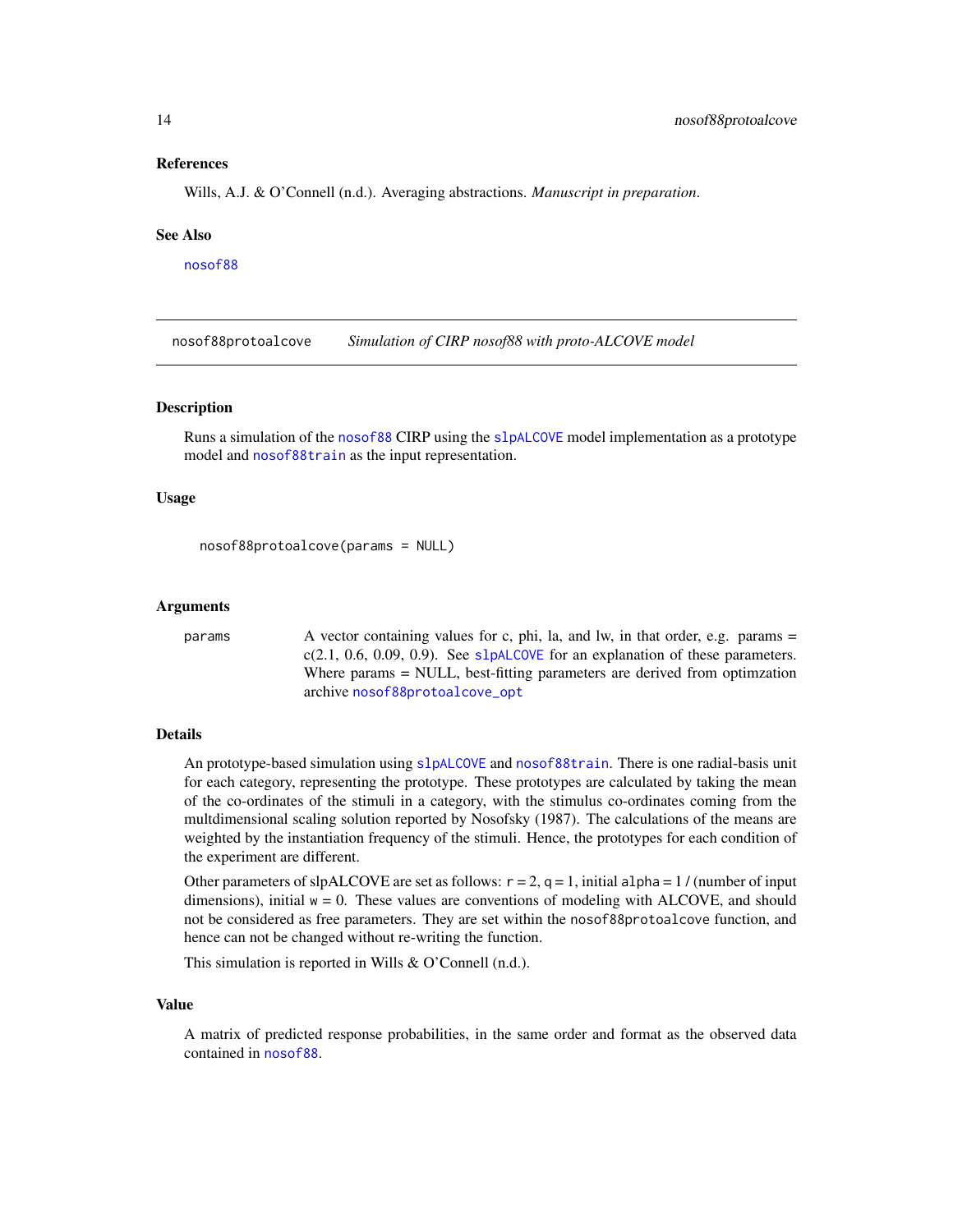### <span id="page-14-0"></span>Author(s)

Andy Wills & Garret O'Connell

#### References

Nosofsky, R.M. (1987). Attention and learning processes in the identification and categorization of integral stimuli, *Journal of Experimental Psychology: Learning, Memory and Cognition, 13*, 87-108.

Wills, A.J. & O'Connell (n.d.). Averaging abstractions. *Manuscript in preparation*.

### See Also

[nosof88](#page-8-1), [nosof88oat](#page-12-1), [nosof88train](#page-15-1), [slpALCOVE](#page-36-1)

<span id="page-14-1"></span>nosof88protoalcove\_opt

*Parameter optimization of proto-ALCOVE model with nosof88 CIRP*

#### Description

Uses [nosof88protoalcove](#page-13-1) to find best-fitting parameters for the ex-ALCOVE model for the [nosof88](#page-8-1) CIRP.

#### Usage

nosof88protoalcove\_opt(recompute = FALSE)

#### Arguments

recompute When set to TRUE, the function re-runs the optimization. When set to FALSE, the function returns a stored copy of the results of the optimization.

#### Details

This function is an archive of the optimization procedure used to derive the best-fitting parameters for the [nosof88protoalcove](#page-13-1) simulation; see Spicer et al. (2017) for a tutorial introduction to the concept of simulation archives.

Optimization used the L-BFGS-B method from the [optim](#page-0-0) function of the standard R stats package. The objective function was sum of squared errors. Please inspect the source code for further details (e.g. type nosof88protoalcove\_opt). The optimization was repeated for 16 different sets of starting values.

Where recompute = TRUE, the function can take many hours to run, depending on your system, and there is no progress bar. You can use Task Manager (Windows) or equivalent if you want some kind of visual feedback that the code is working hard. The code uses all the processor cores on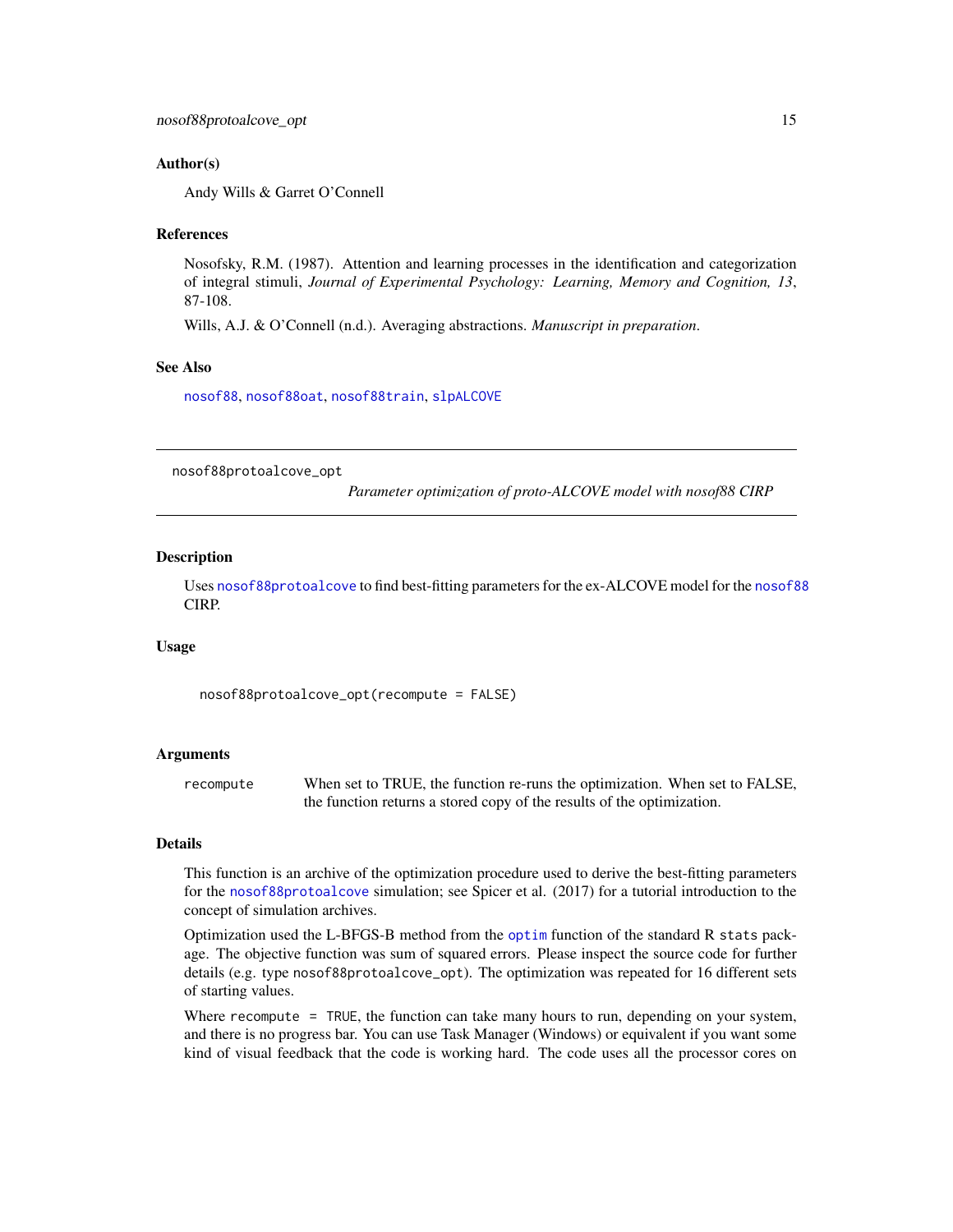the local machine, so speed of execution is a simple function of clock speed times processor cores. So, for example, a 4 GHz i7 processor (8 virutal cores) will take a quarter of the time to run this compared to a 2 GHz i5 processor (4 virtual cores).

### Value

A vector containing the best-fitting values for c, phi, la, and lw, in that order. See [slpALCOVE](#page-36-1) for an explanation of these parameters.

#### Author(s)

Andy Wills

### References

Spicer, S., Jones, P.M., Inkster, A.B., Edmunds, C.E.R. & Wills, A.J. (2017). Progress in learning theory through distributed collaboration: Concepts, tools, and examples. *Manuscript in preparation*.

<span id="page-15-1"></span>nosof88train *Input representation of nosof88 for models input-compatible with slpALCOVE.*

### Description

Create randomized training blocks for CIRP [nosof88](#page-8-1), in a format suitable for the [slpALCOVE](#page-36-1) model, and any other model that uses the same input representation format. The stimulus co-ordinates come from a MDS solution reported by Nosofsky (1987) for the same stimuli.

### Usage

```
nosof88train(condition = 'B', blocks = 3, absval = -1, subjs = 1, seed =
4182, missing = 'geo')
```
### Arguments

| condition | Experimental condition 'B', 'E2', or 'E7', as defined by Nosofsky (1988).                                           |
|-----------|---------------------------------------------------------------------------------------------------------------------|
| blocks    | Number of blocks to generate. Omit this argument to get the same number of<br>blocks as the published study $(3)$ . |
| absval    | Teaching value to be used where category is absent.                                                                 |
| subjs     | Number of simulated subjects to be run.                                                                             |
| seed      | Sets the random seed                                                                                                |
| missing   | If set to 'geo', output missing dimension flags (see below)                                                         |
|           |                                                                                                                     |

<span id="page-15-0"></span>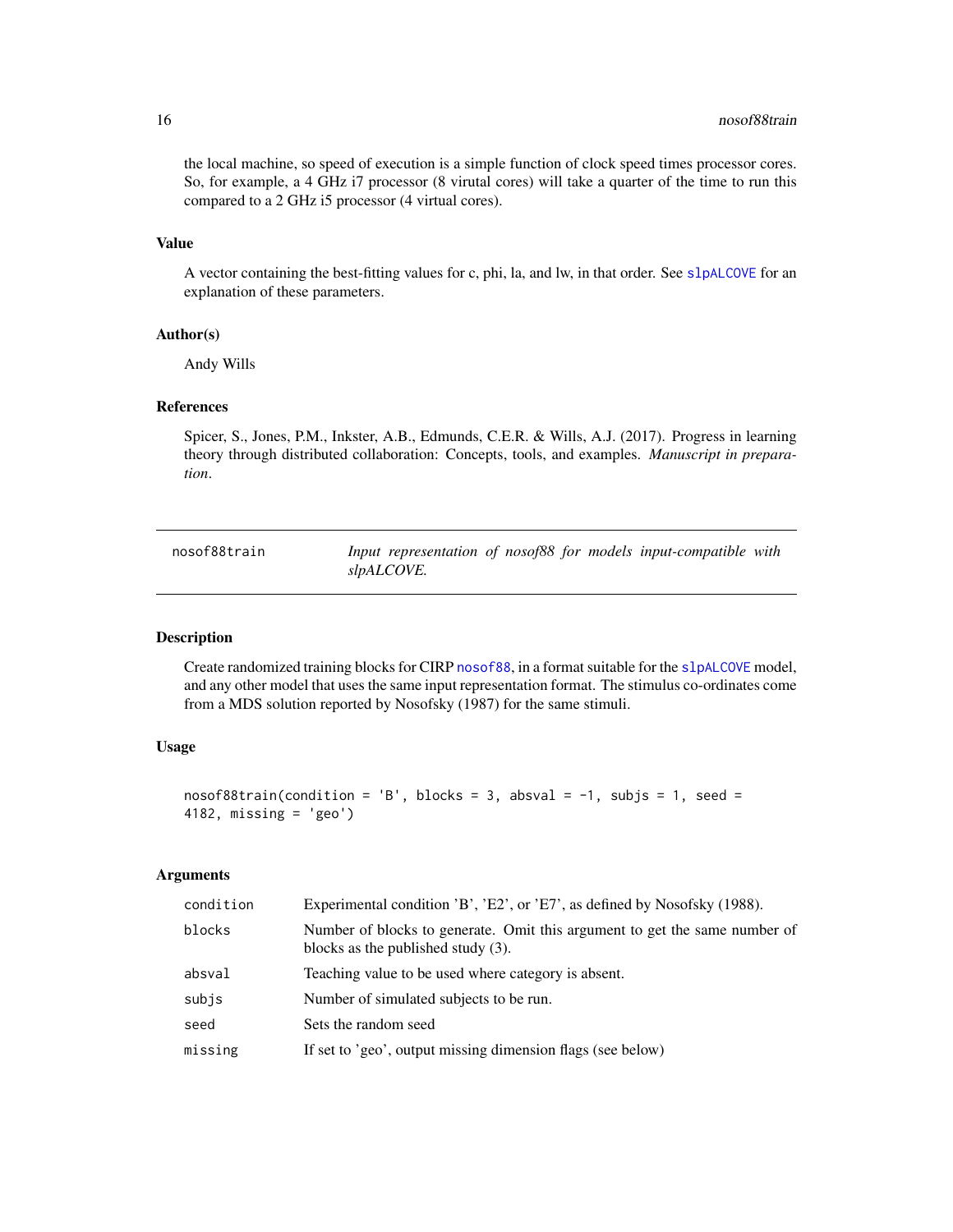<span id="page-16-0"></span>nosof88train 17

#### Details

A matrix is produced, with one row for each trial, and with the following columns:

ctrl - Set to 1 (reset model) for trial 1, set to zero (normal trial) for all other trials.

cond - 1 = condition B,  $2$  = condition E2, 3 = condition E7

blk - training block

stim - stimulus number (as defined by Nosofsky, 1988)

x1, x2 - input representation. These are the co-ordinates of an MDS solution for these stimuli (see Nosofsky, 1987).

t1, t2 - teaching signal  $(1 = \text{category present}, \text{absval} = \text{category absent})$ 

m1, m2 - Missing dimension flags (always set to zero in this experiment, indicating all input dimensions are present on all trials). Only produced if missing = 'geo'.

Although the trial ordering is random, a random seed is used, so multiple calls of this function with the same parameters should produce the same output. This is usually desirable for reproducibility and stability of non-linear optimization. To get a different order, use the seed argument to set a different seed.

This implementation assumes a block length of 64 trials for conditions E2 and E7, rather than the 63 trials reported by Nosofsky (1988).

This routine was originally developed to support simulations reported in Wills & O'Connell (n.d.).

#### Value

R by C matrix, where each row is one trial, and the columns contain model input.

### Author(s)

Andy Wills & Garret O'Connell

#### References

Nosofsky, R.M. (1987). Attention and learning processes in the identification and categorization of integral stimuli, *Journal of Experimental Psychology: Learning, Memory and Cognition, 13*, 87-108.

Nosofsky, R.M. (1988). Similarity, frequency, and category representations, *Journal of Experimental Psychology: Learning, Memory and Cognition, 14*, 54-65.

Wills, A.J. & O'Connell (n.d.). Averaging abstractions. *Manuscript in preparation*.

#### See Also

[nosof88](#page-8-1), [nosof88oat](#page-12-1), [slpALCOVE](#page-36-1)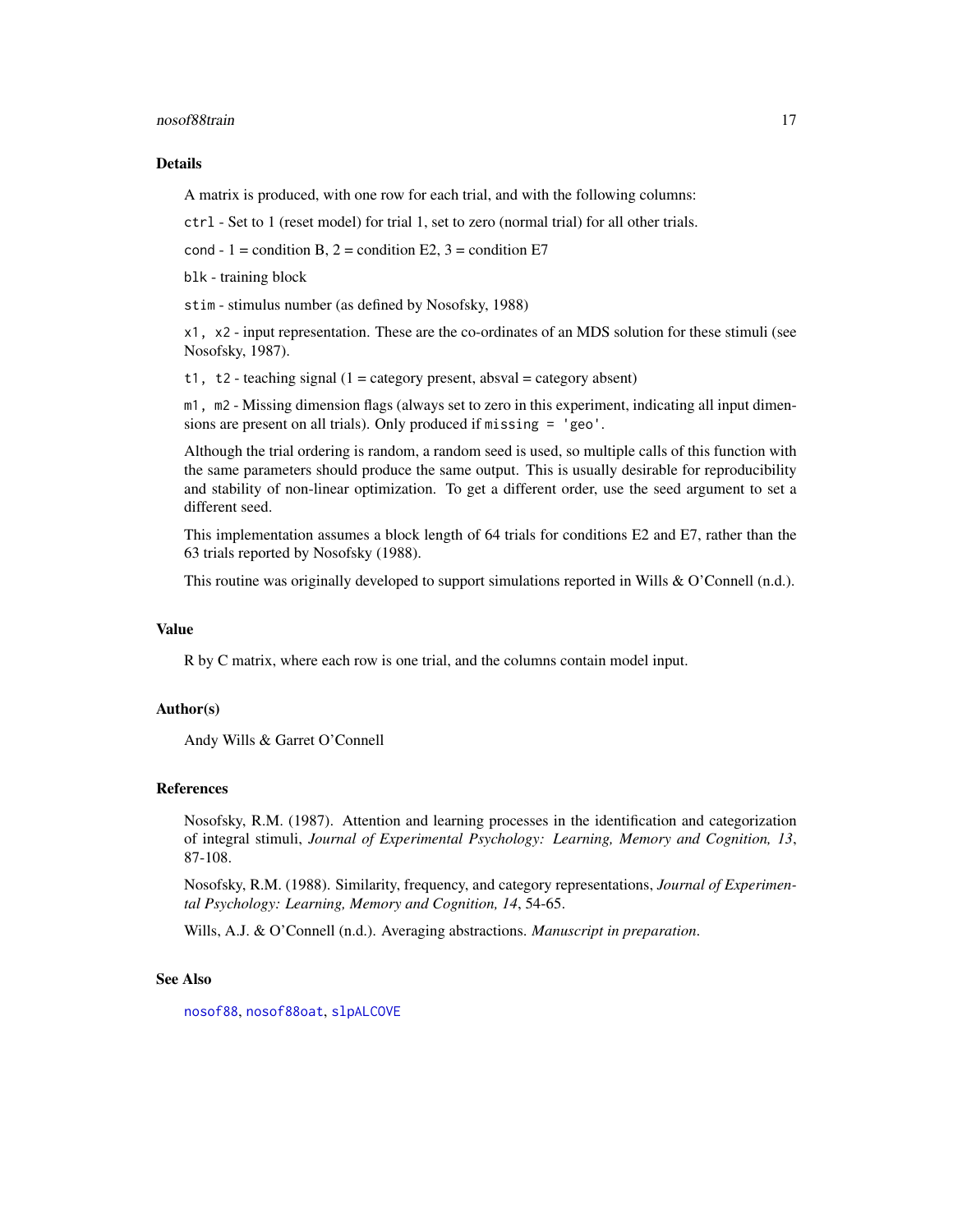### <span id="page-17-1"></span><span id="page-17-0"></span>Description

Shepard et al. (1961) stated that where there are two, equal-sized categories constructed from the eight stimuli it is possible to produce from varying three binary stimulus dimensions, there are only six logically distinct category structures. Shepard et al. (1961) labeled these structures as Types I through VI (see e.g. Nosofsky et al., 1994, Figure 1, for details). The CIRP concerns the relative difficulty of learning these category structures, as indexed by classification accuracy. The result, expressed in terms of accuracy, is:

 $I > II > [III, IV, V] > VI$ 

The experiment reported by Nosofsky et al. (1994) provides the data for this CIRP.

#### Usage

data(nosof94)

### Format

A data frame with the following columns:

type Type of category structure, as defined by Shepard et al. (1961). Takes values : 1-6

block Training block. Takes values: 1-16

error Mean error probability, averaged across participants

#### Details

Wills et al. (n.d.) discuss the derivation of this CIRP. In brief, the effect has been independently replicagted. Nosofsky et al. (1994) was selected as the CIRP because it had acceptable sample size (N=40 per Type), and included simulations of the results with a number of different formal models. Inclusion of this dataset in catlearn thus permits a validation of catlearn model implementations against published simulations.

In Nosofsky et al. (1994) the stimuli varied in shape (squares or triangles), type of interior line (solid or dotted), and size (large or small). Each participant learned two problems. Each problem was trained with feedback, to a criterion of four consecutive sub-blocks of eight trials with no errors, or for a maximum of 400 trials.

The data are as shown in the first 16 rows of Table 1 of Nosofsky et al. (1994). Only the first 16 blocks are reported, for comparability with the model fitting reported in that paper. Where a participant reached criterion before 16 blocks, Nosofsky et al. assumed they would have made no further errors if they had continued.

#### Author(s)

Andy J. Wills <andy@willslab.co.uk>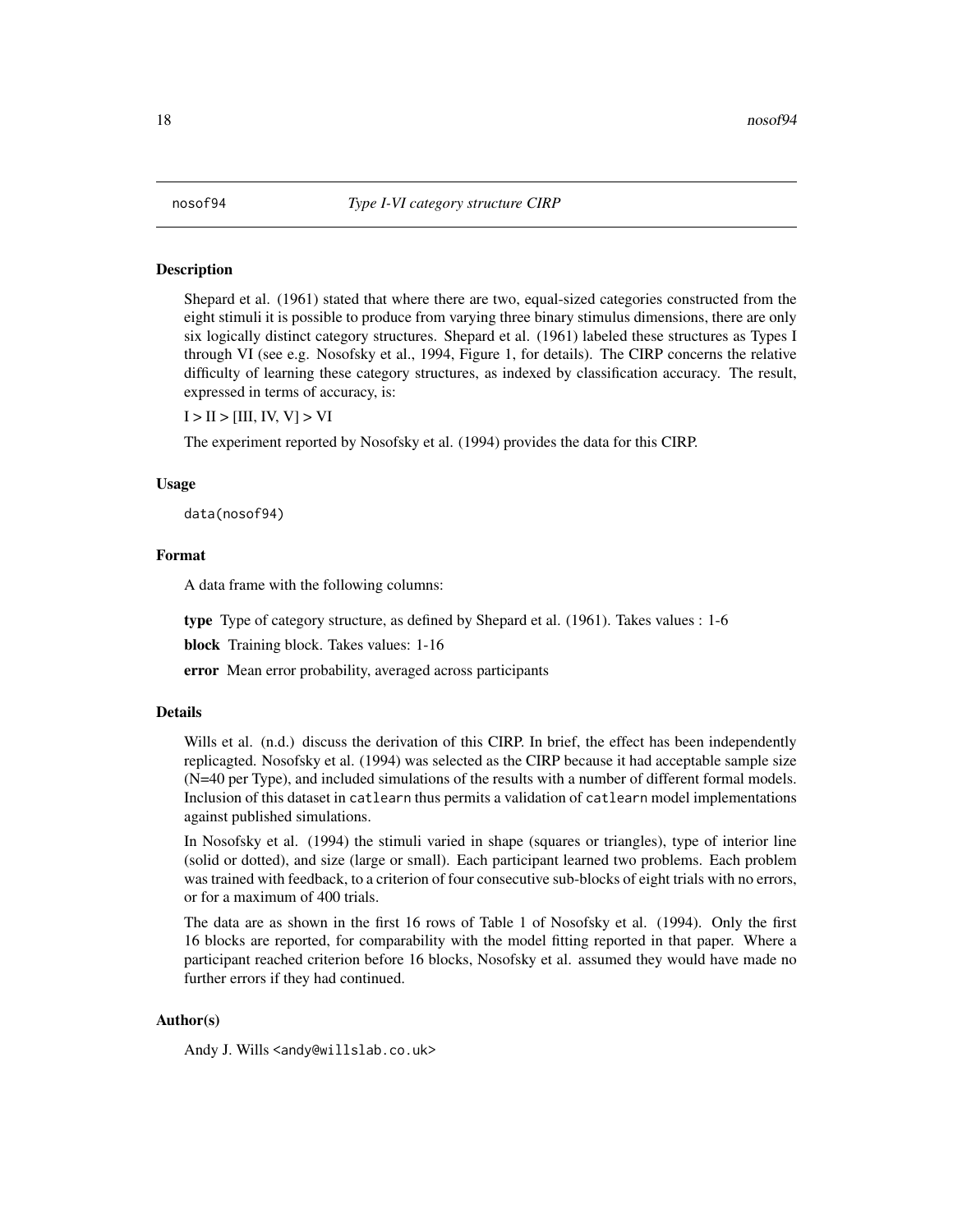### <span id="page-18-0"></span>nosof94bnalcove 19

#### Source

Nosofsky, R.M., Gluck, M.A., Plameri, T.J., McKinley, S.C. and Glauthier, P. (1994). Comparing models of rule-based classification learning: A replication and extension of Shepaard, Hovland, and Jenkins (1961). *Memory and Cognition, 22*, 352-369.

### References

Shepard, R.N., Hovland, C.I., & Jenkins, H.M. (1961). learning and memorization of classifications. *Psychological Monographs, 75*, Whole No. 517.

Wills et al. (n.d.). Benchmarks for category learning. *Manuscript in preparation*.

#### See Also

[nosof94train](#page-25-1), [nosof94oat](#page-22-1)

<span id="page-18-1"></span>nosof94bnalcove *Simulation of CIRP nosof94 with BN-ALCOVE model*

#### **Description**

Runs a simulation of the [nosof94](#page-17-1) CIRP using the [slpALCOVE](#page-36-1) model implementation as an exemplar model and [nosof94train](#page-25-1) as the input representation. This simulation replicates the one reported by Nosofsky et al. (1994).

#### Usage

nosof94bnalcove(params = c(6.33,0.011,0.409,0.179))

#### Arguments

params A vector containing values for c, phi, la, and lw, in that order. See s1 pALCOVE for an explanation of these parameters.

### Details

An exemplar-based simulation using [slpALCOVE](#page-36-1) and [nosof94train](#page-25-1). The co-ordinates for the radial-basis units are assumed, and use the same binary representation as the abstract category structure.

The defaults for params are the best fit of the model to the [nosof94](#page-17-1) CIRP. The derivation of this fit is described by Nosofsky et al. (1994).

The other parameters of slpALCOVE are set as follows:  $r = 1$ ,  $q = 1$ , initial alpha = 1/ number of dimensions, initial  $w = 0$ . These values are conventions of modeling with ALCOVE, and should not be considered as free parameters. They are set within the nosof88bnalcove function, and hence can't be changed without re-writing the function.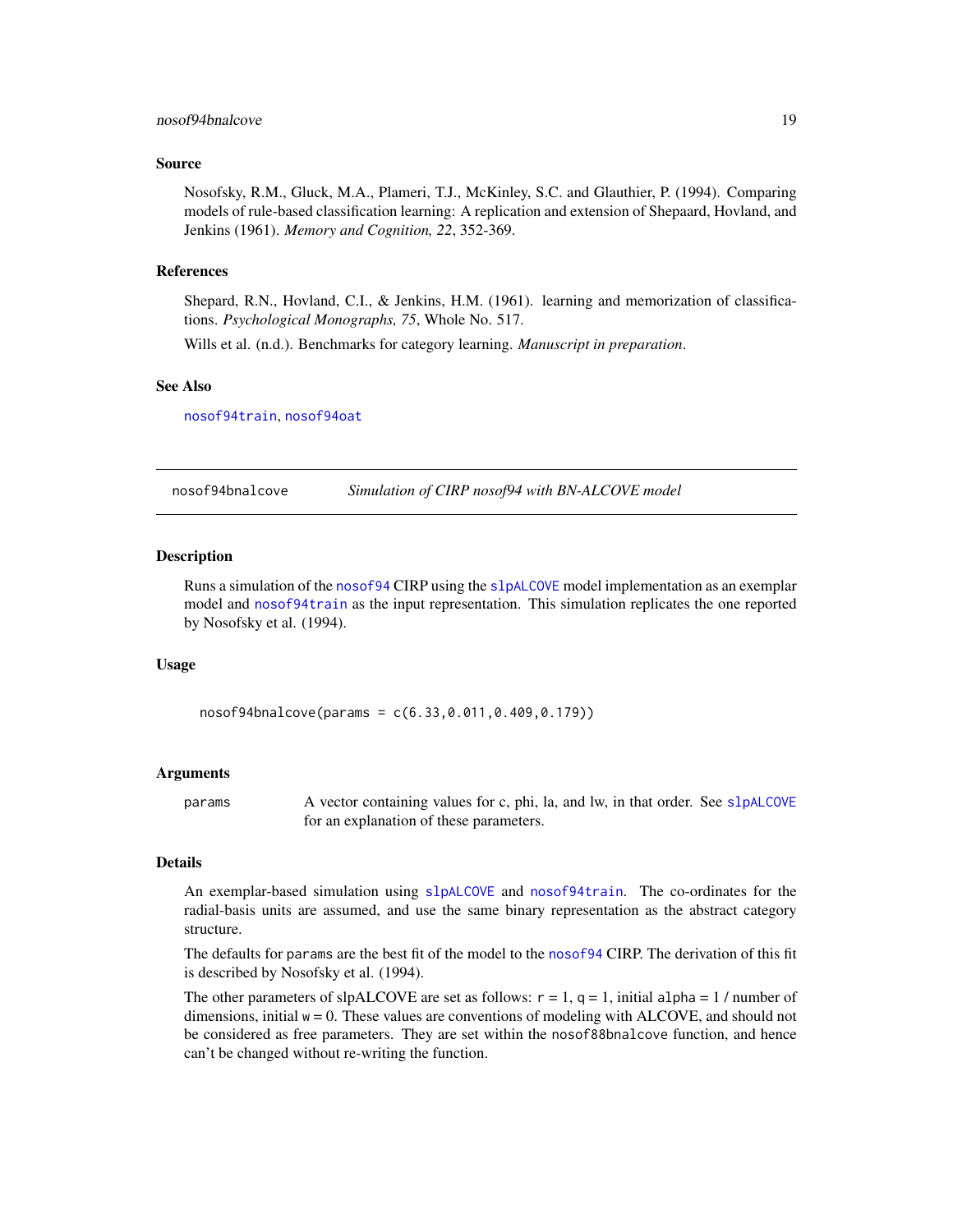<span id="page-19-0"></span>This is a replication of the simulation reported by Nosofsky et al. (1994). Compared to other published simulations with the ALCOVE model, their simulation is non-standard in a number of respects:

1. A background noise ('BN') decision rule is used (other simulations use an exponential ratio rule).

2. As a consequence of #1, absence of a category label is represented by a zero (other simulations use -1).

3. The sum of the attentional weights is constrained to be 1 on every trial (other simulations do not apply this constraint).

The current simulation replicates these non-standard aspects of the Nosofsky et al. (1994) simulation.

### Value

A matrix of predicted response probabilities, in the same order and format as the observed data contained in [nosof94](#page-17-1).

### Author(s)

Andy Wills

#### References

Nosofsky, R.M., Gluck, M.A., Plameri, T.J., McKinley, S.C. and Glauthier, P. (1994). Comparing models of rule-based classification learning: A replication and extension of Shepaard, Hovland, and Jenkins (1961). *Memory and Cognition, 22*, 352–369

### See Also

[nosof94](#page-17-1), [nosof94oat](#page-22-1), [nosof94train](#page-25-1), [slpALCOVE](#page-36-1), [nosof94bnalcove](#page-18-1)

<span id="page-19-1"></span>

nosof94exalcove *Simulation of CIRP nosof94 with ex-ALCOVE model*

### Description

Runs a simulation of the [nosof94](#page-17-1) CIRP using the [slpALCOVE](#page-36-1) model implementation as an exemplar model and [nosof94train](#page-25-1) as the input representation.

### Usage

nosof94exalcove(params = NULL)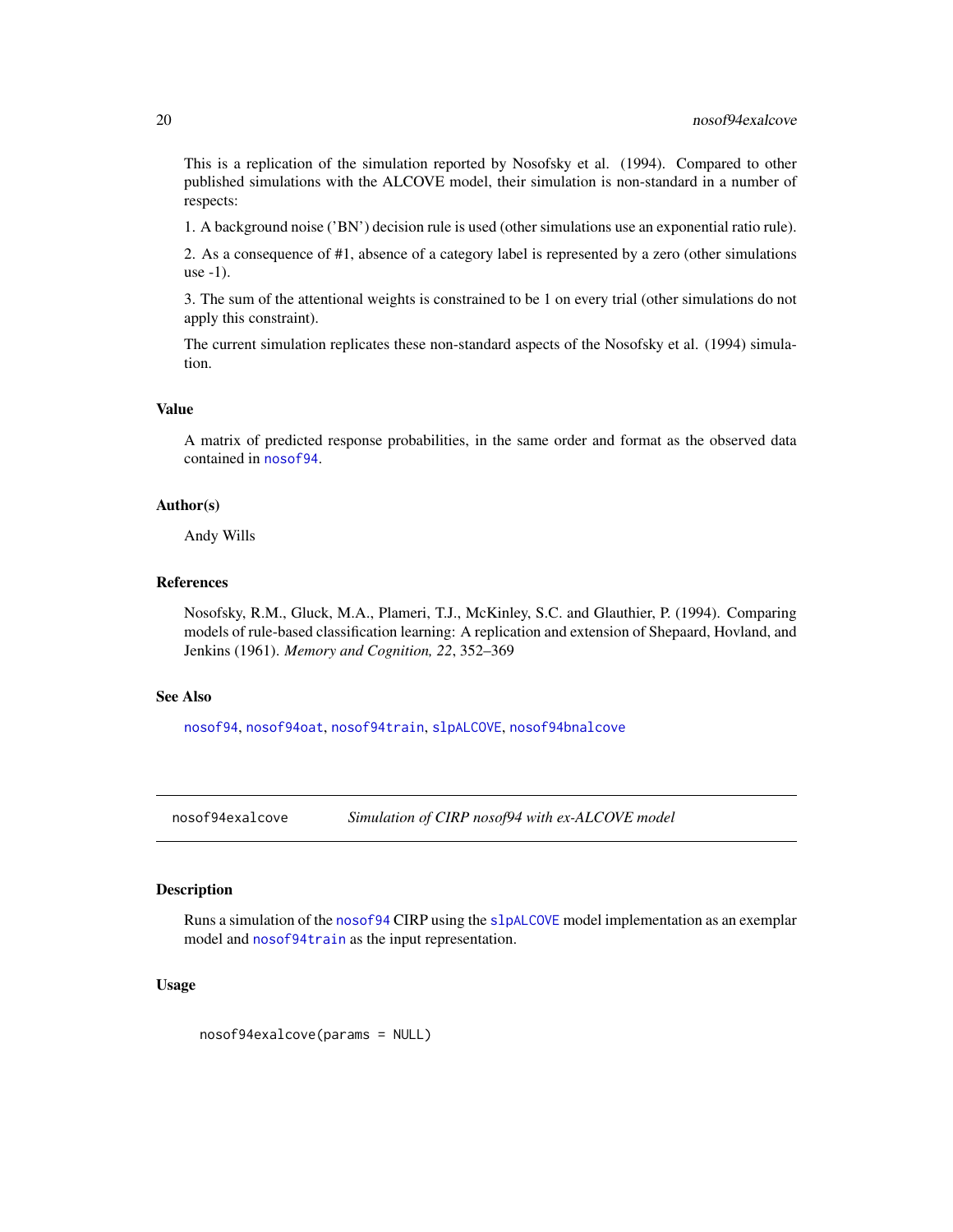#### <span id="page-20-0"></span>Arguments

params A vector containing values for c, phi, la, and lw, in that order, e.g. params =  $c(2.1, 0.6, 0.09, 0.9)$ . See [slpALCOVE](#page-36-1) for an explanation of these parameters. Where params = NULL, best-fitting parameters are derived from optimization archive [nosof94exalcove\\_opt](#page-21-1)

### Details

N.B.: This simulation uses a standard version of ALCOVE. For a replication of the ALCOVE simulation of these data reported by Nosofsky et al. (1994), which is non-standard in a number of respects, see [nosof94bnalcove](#page-18-1).

An exemplar-based simulation using [slpALCOVE](#page-36-1) and [nosof94train](#page-25-1). The co-ordinates for the radial-basis units are assumed, and use the same binary representation as the abstract category structure.

Other parameters of slpALCOVE are set as follows:  $r = 1$ ,  $q = 1$ , initial alpha = 1/3, initial w = 0. These values are conventions of modeling with ALCOVE, and should not be considered as free parameters. They are set within the nosof88exalcove function, and hence can't be changed without re-writing the function.

This simulation is reported in Wills & O'Connell (n.d.).

#### Value

A matrix of predicted response probabilities, in the same order and format as the observed data contained in [nosof94](#page-17-1).

#### Author(s)

Andy Wills

#### References

Nosofsky, R.M., Gluck, M.A., Plameri, T.J., McKinley, S.C. and Glauthier, P. (1994). Comparing models of rule-based classification learning: A replication and extension of Shepaard, Hovland, and Jenkins (1961). *Memory and Cognition, 22*, 352–369

Wills, A.J. & O'Connell (n.d.). Averaging abstractions. *Manuscript in preparation*.

### See Also

[nosof94](#page-17-1), [nosof94oat](#page-22-1), [nosof94train](#page-25-1), [slpALCOVE](#page-36-1), [nosof94bnalcove](#page-18-1)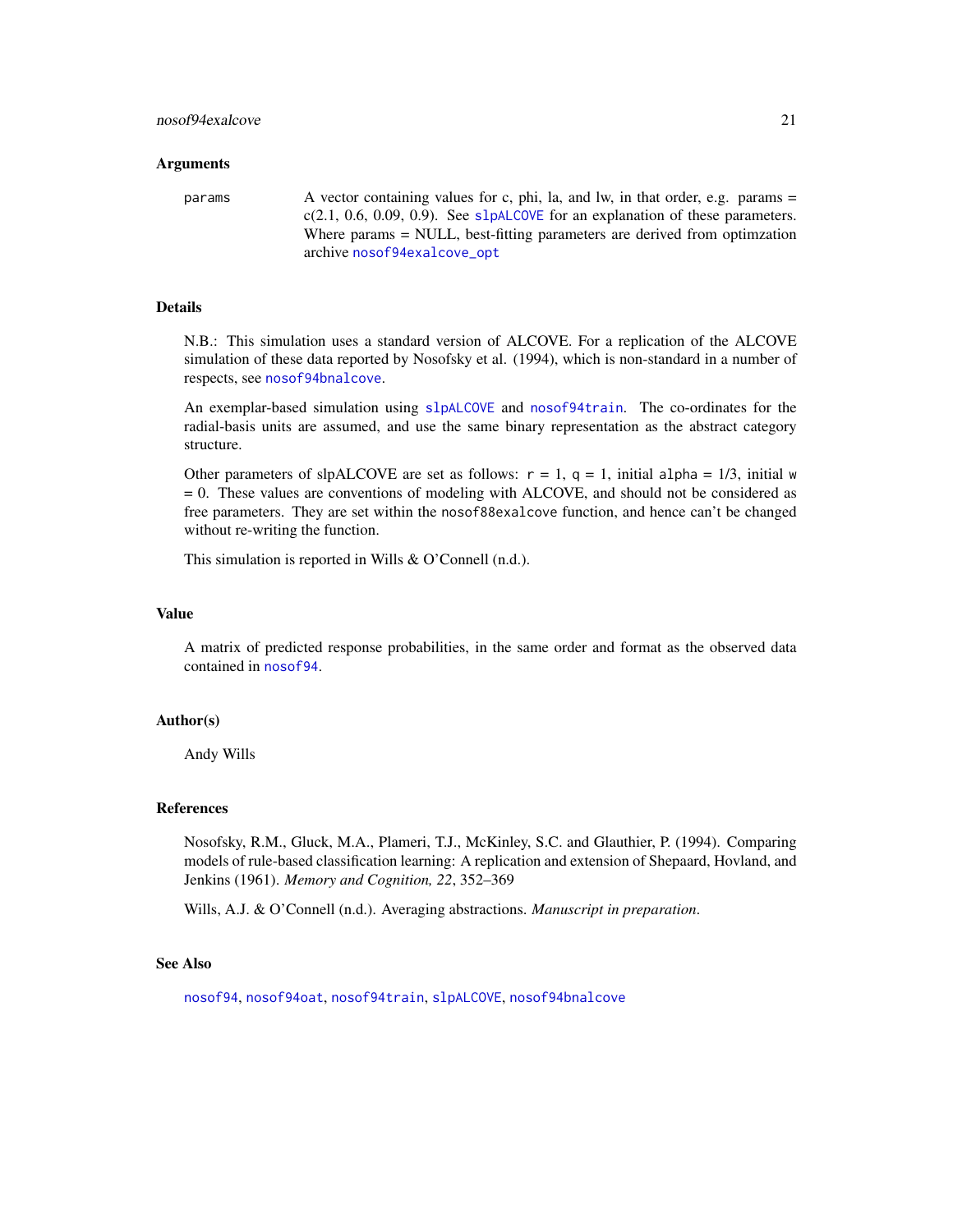<span id="page-21-1"></span><span id="page-21-0"></span>nosof94exalcove\_opt *Parameter optimization of ex-ALCOVE model with nosof94 CIRP*

### Description

Uses [nosof94exalcove](#page-19-1) to find best-fitting parameters for the ex-ALCOVE model for the [nosof94](#page-17-1) CIRP.

### Usage

```
nosof94exalcove_opt(recompute = FALSE, xtdo = FALSE)
```
### Arguments

| recompute | When set to TRUE, the function re-runs the optimization. When set to FALSE,<br>the function returns a stored copy of the results of the optimization. |
|-----------|-------------------------------------------------------------------------------------------------------------------------------------------------------|
| xtdo      | eXTenDed Output; where set to TRUE, some further details of the optimization<br>procedure are printed to the console.                                 |

#### Details

This function is an archive of the optimization procedure used to derive the best-fitting parameters for the [nosof94exalcove](#page-19-1) simulation; see Spicer et al. (2017) for a tutorial introduction to the concept of simulation archives.

Optimization used the L-BFGS-B method from the [optim](#page-0-0) function of the standard R stats package. The objective function was sum of squared errors. Please inspect the source code for further details (e.g. type nosof94exalcove\_opt). The optimization was repeated for 15 different sets of starting values.

Where recompute = TRUE, the function can take many hours to run, depending on your system, and there is no progress bar. You can use Task Manager (Windows) or equivalent if you want some kind of visual feedback that the code is working hard. The code uses all the processor cores on the local machine, so speed of execution is a simple function of clock speed times processor cores. So, for example, a 4 GHz i7 processor (8 virutal cores) will take a quarter of the time to run this compared to a 2 GHz i5 processor (4 virtual cores).

#### Value

A vector containing the best-fitting values for c, phi, la, and lw, in that order. See [slpALCOVE](#page-36-1) for an explanation of these parameters.

### Author(s)

Andy Wills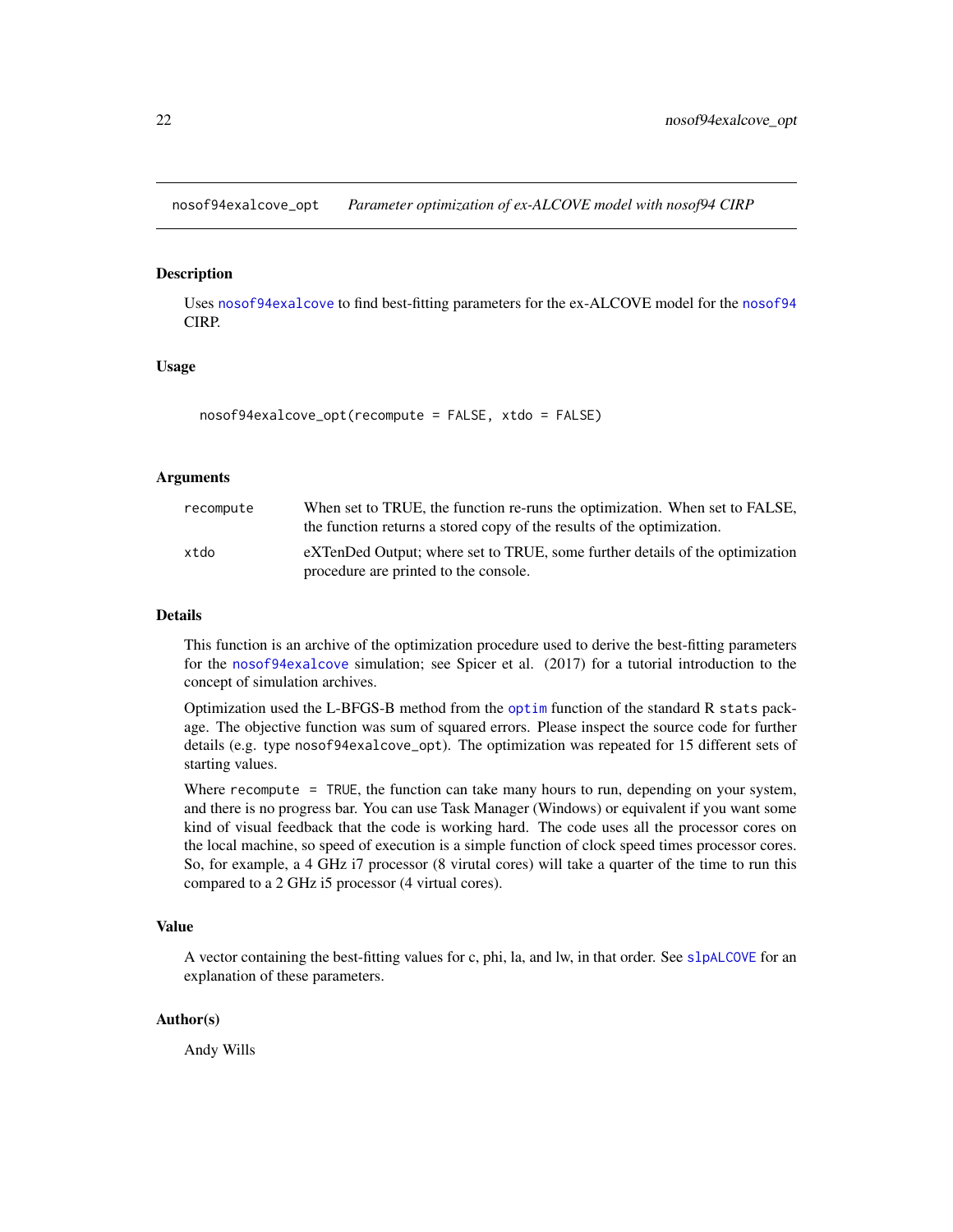#### <span id="page-22-0"></span>nosof94oat 23

### References

Spicer, S., Jones, P.M., Inkster, A.B., Edmunds, C.E.R. & Wills, A.J. (2017). Progress in learning theory through distributed collaboration: Concepts, tools, and examples. *Manuscript in preparation*.

<span id="page-22-1"></span>nosof94oat *Ordinal adequacy test for simulations of nosof94 CIRP*

#### Description

Tests whether a model output passes the ordinal adequacy criteria for the [nosof94](#page-17-1) CIRP.

### Usage

```
nosof94oat(dta, xtdo=FALSE)
```
### Arguments

| dta  | Matrix containing model output. The matrix must have the same format, row    |
|------|------------------------------------------------------------------------------|
|      | order, and column names, as data (nosof94); with that proviso, the output of |
|      | any simulation implementation can be handled by this function.               |
| xtdo | eXTenDed Output: Either TRUE or FALSE                                        |

### Details

This function implements a standard ordinal adequacy test for the [nosof94](#page-17-1) CIRP. Specifically, a model passes this test if the mean errors (averaged across blocks), obey the following:

 $I < II < [III, IV, V] < VI$ 

Note that '[III, IV, V]' indicates that the these three problems can be in any order of difficulty (or all be of equal difficulty), as long as all three are harder than Problem 2 and all three are easier than Problem 6.

Alternatively, by setting xtdo to TRUE, this function returns the mean classification error by Problem type.

### Value

Where xtdo=FALSE, this function returns TRUE if the ordinal adequacy tests are passed, and FALSE otherwise.

Where xtdo=TRUE, this function returns a summary matrix, containing mean errors (across blocks) for each of the six problem types.

#### Author(s)

Andy Wills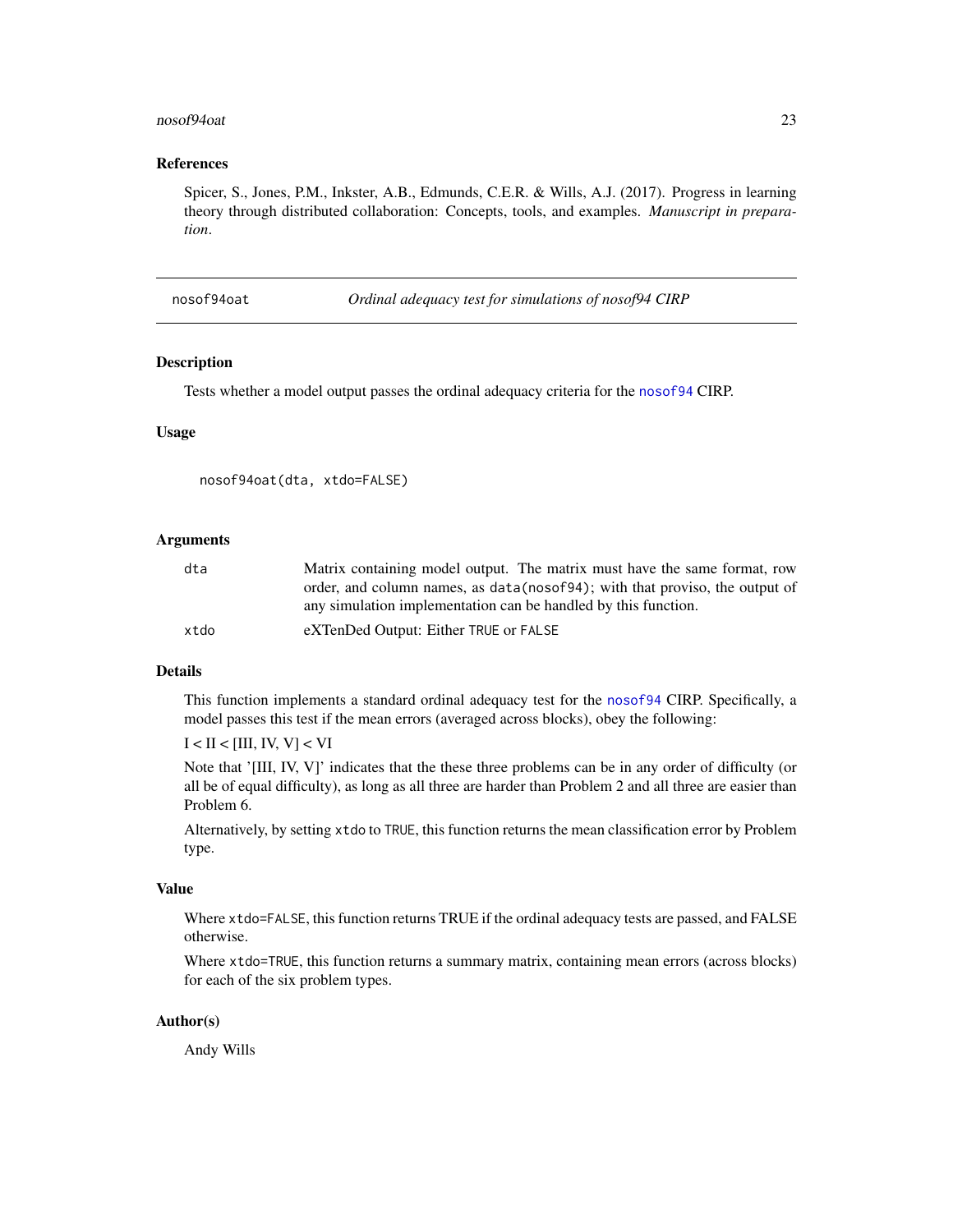### <span id="page-23-0"></span>See Also

[nosof94](#page-17-1)

nosof94plot *Plot Nosofsky et al. (1994) data / simulations*

### Description

Produce a line graph similar to that shown in Nosofsky et al. (1994, Figures 1, 6-9).

### Usage

```
nosof94plot(results,title = 'Nosofsky et al. (1994)')
```
#### Arguments

| results | Mean error probability by block and problem, in the same format as data set<br>nosof94 |
|---------|----------------------------------------------------------------------------------------|
| title   | Title to appear at top of plot                                                         |

### Author(s)

Andy Wills

### References

Nosofsky, R.M., Gluck, M.A., Plameri, T.J., McKinley, S.C. and Glauthier, P. (1994). Comparing models of rule-based classification learning: A replication and extension of Shepaard, Hovland, and Jenkins (1961). *Memory and Cognition, 22*, 352–369.

## Examples

```
data(nosof94)
nosof94plot(nosof94)
```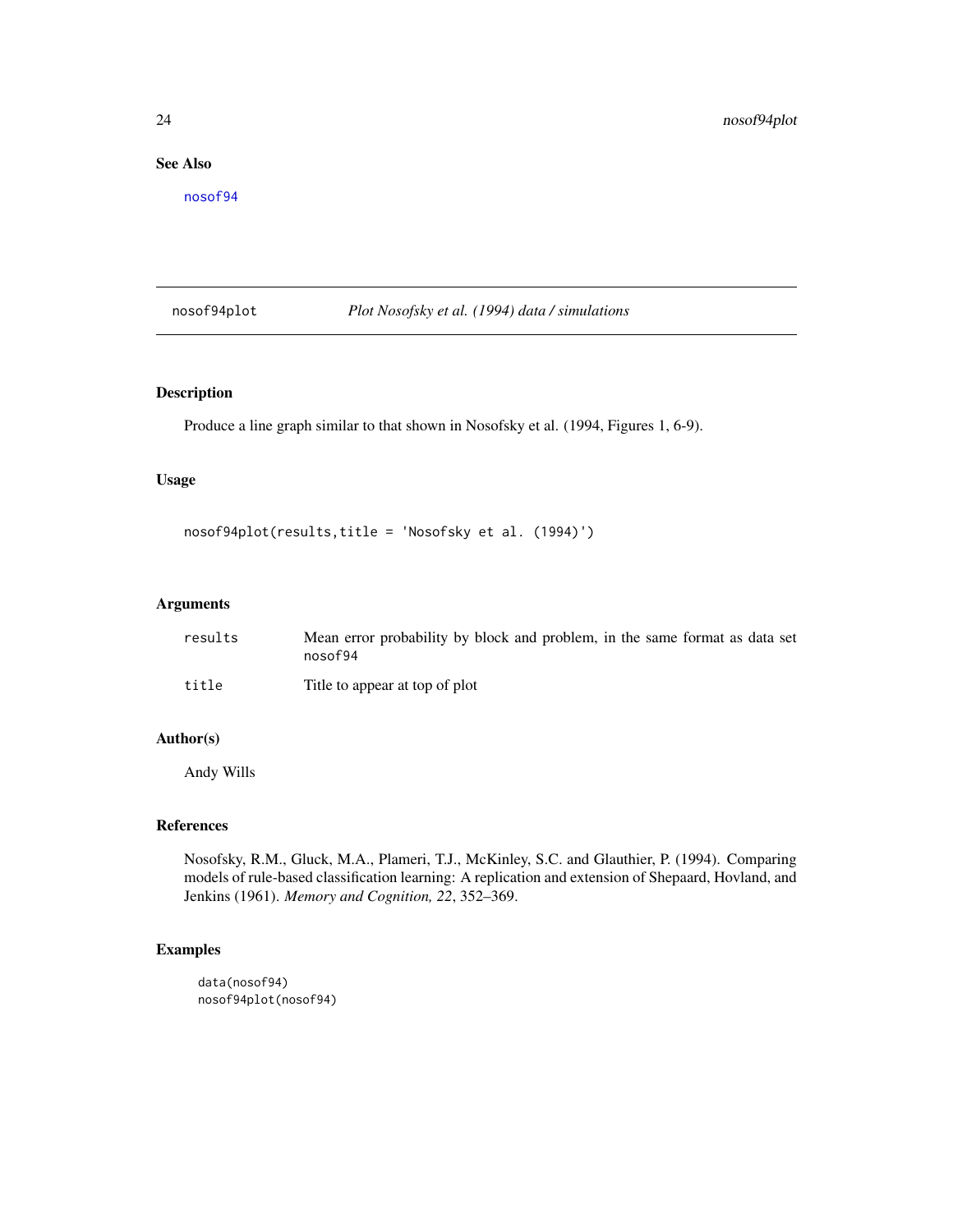<span id="page-24-0"></span>

#### **Description**

Runs a simulation of the [nosof94](#page-17-1) CIRP using the [slpSUSTAIN](#page-54-1) model implementation and [nosof94train](#page-25-1) as the input representation.

#### Usage

```
nosof94sustain(params = c(9.01245, 1.252233, 16.924073, 0.092327))
```
### Arguments

params  $\alpha$  A vector containing values for r, beta, d, and eta, in that order, e.g. params = c(8.1, 1.5, 9.71, 0.8). See [slpSUSTAIN](#page-54-1) for an explanation of these parameters.

#### Details

NOTE: In catlearn version 0.6, the underlying slpSUSTAIN function is written in R, and hence this simulation can take several minutes to run. A goal for version 0.7 is to re-write slpSUSTAIN in C++, which will reduce the run time of this simulation to a few seconds.

A simulation using [slpSUSTAIN](#page-54-1) and [nosof94train](#page-25-1), i.e. a simulation of Nosofsky et al. (1994) with the Love et al. (2004) SUTAIN model.

Other parameters of slpSUSTAIN are set as follows: tau = 0, initial lambda = 1, initial  $w = 0$ , inital cluster centered on the first stimulus presented to the siumulated subject. These values are conventions of modeling with SUSTAIN, and should not be considered as free parameters. They are set within the nosof94sustain function, and hence can't be changed without re-writing the function.

The simulation uses 100 simulated subjects. Like the simulations nosof94exalcove and nosof94protoalcove, all simulated participants complete 16 blocks of training. This differs from the Nosofsky et al. (1994) experiment, in which participants are trained to a criterion of four consecutive errorless 8-trial subblocks.

The simulation by Gureckis (2016) builds this criterion-based training into their simulation by using a random number generator to turn the response probability on each trial into a correct or incorrect response. This feature of the Gureckis (2016) simulation is not incorporated here, because the instability in ouput this generates makes parameter optimization (e.g. via optim) less reliable.

A comparison of 10,000 simulated participants in the Gureckis (2016) simulation with 1,000 simulated participants in the current simulation reveals a mean difference in the 96 reported response probabilities of less than 0.01.

This simulation was originally developed to support Wills et al. (n.d.).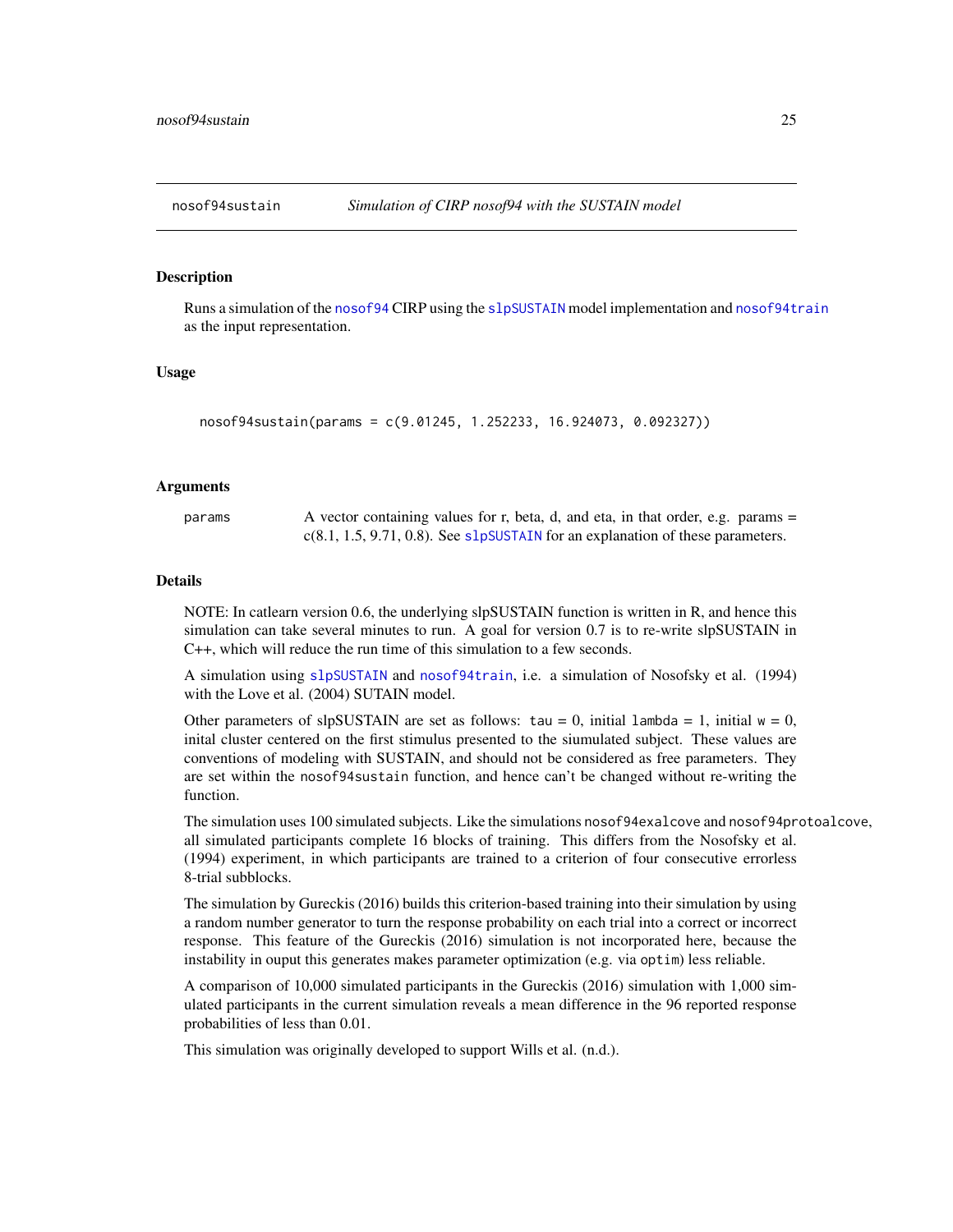### <span id="page-25-0"></span>Value

A matrix of predicted response probabilities, in the same order and format as the observed data contained in [nosof94](#page-17-1).

### Author(s)

Lenard Dome, Andy Wills

#### References

Love, B. C., Medin, D. L., & Gureckis, T. M. (2004). SUSTAIN: a network model of category learning. *Psychological Review, 111*, 309-332.

Nosofsky, R.M., Gluck, M.A., Plameri, T.J., McKinley, S.C. and Glauthier, P. (1994). Comparing models of rule-based classification learning: A replication and extension of Shepaard, Hovland, and Jenkins (1961). *Memory and Cognition, 22*, 352–369.

Wills et al. (n.d.). Benchmarks for category learning. *Manuscript in preparation*.

### See Also

[nosof94](#page-17-1), [nosof94oat](#page-22-1), [nosof94train](#page-25-1), [slpALCOVE](#page-36-1), [nosof94bnalcove](#page-18-1)

<span id="page-25-1"></span>

Input representation of nosof94 for models input-compatible with *slpALCOVE or slpSUSTAIN*

#### Description

Create randomized training blocks for CIRP nosof94, in a format suitable for the slpALCOVE or slpSUSTAIN models, and other models that use the same input representation formats.

### Usage

```
nosof94train(cond = 1, blocks = 16, absurd = -1, subjs = 1, seed = 7624,missing = 'geo', blkstyle = 'accurate')
```
#### Arguments

| cond   | Category structure type $(1-6)$ , as defined by Shepard et al. $(1961)$ .                                                                                |
|--------|----------------------------------------------------------------------------------------------------------------------------------------------------------|
| blocks | Number of blocks to generate. Omit this argument to get the same number of<br>blocks (16) as used in the simulations reported by Nosofsky et al. (1994). |
| absval | Teaching value to be used where category is absent.                                                                                                      |
| subis  | Number of simulated subjects to be run.                                                                                                                  |
| seed   | Sets the random seed.                                                                                                                                    |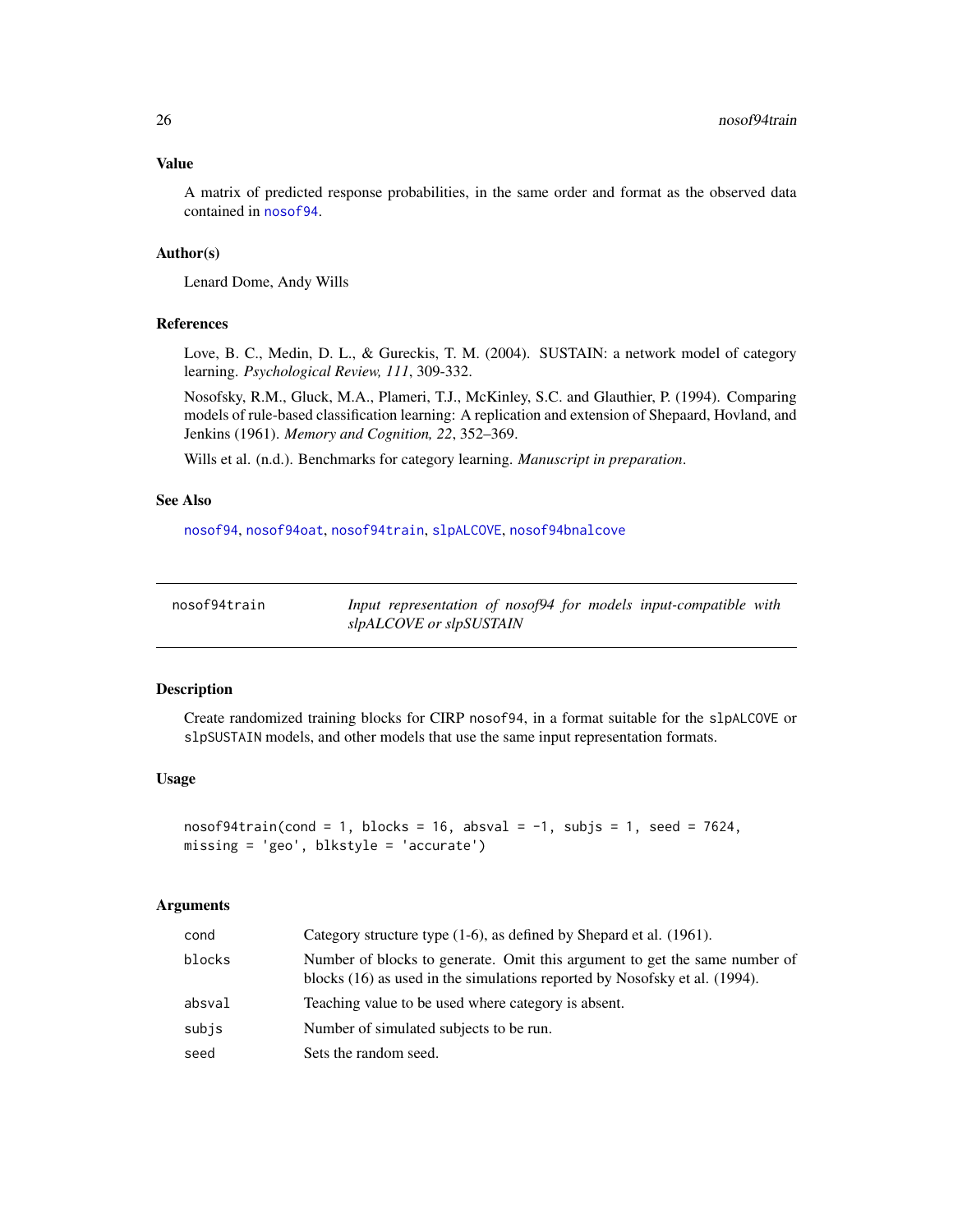| missing  | If set to 'geo', output missing dimension flags (see below). If set to 'pad', use<br>the padded stimulus representation format of slpSUSTAIN. If set to 'pad', set<br>absval to zero.                                            |
|----------|----------------------------------------------------------------------------------------------------------------------------------------------------------------------------------------------------------------------------------|
| blkstyle | If set to 'accurate', reproduce the randomization of this experiment, as described<br>in Nosofsky et al. (1994). If set to 'eights', use instead the randomization used<br>in the Gureckis (2016) simulation of this experiment. |

### Details

A matrix is produced, with one row for each trial, and with the following columns:

ctrl - Set to 1 (reset model) for trial 1 of each simulated subject, set to zero (normal trial) for all other trials.

blk - training block

stim - Stimulus number, ranging from 1 to 8. The numbering scheme is the same as in Nosofsky et al. (1994, Figure 1), under the mapping of  $\dim_1\ell_1$  left = 0,  $\dim_1\ell_1$  right = 1,  $\dim_2\ell_1$  front = 0,  $\dim_2$  back = 1,  $\dim_3$  bottom = 0,  $\dim_3$  top = 1.

x1, x2, ... - input representation. Where missing='geo', x1, x2, and x3 are returned, each set at 1 or 0. This is the binary dimensional representation required by models such as slpALCOVE, where e.g.  $x2$  is the value on the second dimension. Where missing='pad',  $x1$ ,  $x2$ ,  $y1$ ,  $y2$ ,  $z1$ ,  $z2$ , are returned. This is the padded represenation required by models such as slpSUSTAIN; e.g. y1 and  $y2$  represent the two possible values on dimension 2, so if  $y1$  is black,  $y2$  is white, and the stimulus is white, then  $[y1, y2] = [0, 1]$ .

t1, t2 - Category label (1 = category present, absval = category absent)

m1, m2, m3 - Missing dimension flags (always set to zero in this experiment, indicating all input dimensions are present on all trials). Only produced if missing = 'geo'.

Although the trial ordering is random, a random seed is used, so multiple calls of this function with the same parameters should produce the same output. This is usually desirable for reproducibility and stability of non-linear optimization. To get a different order, use the seed argument to set a different seed.

This routine was originally developed to support Wills et al. (n.d.).

### Value

R by C matrix, where each row is one trial, and the columns contain model input.

#### Author(s)

Andy Wills, Lenard Dome

### References

Nosofsky, R.M., Gluck, M.A., Plameri, T.J., McKinley, S.C. and Glauthier, P. (1994). Comparing models of rule-based classification learning: A replication and extension of Shepaard, Hovland, and Jenkins (1961). *Memory and Cognition, 22*, 352–369

Gureckis, T. (2016). https://github.com/NYUCCL/sustain\_python

Wills et al. (n.d.). Benchmarks for category learning. *Manuscript in preparation*.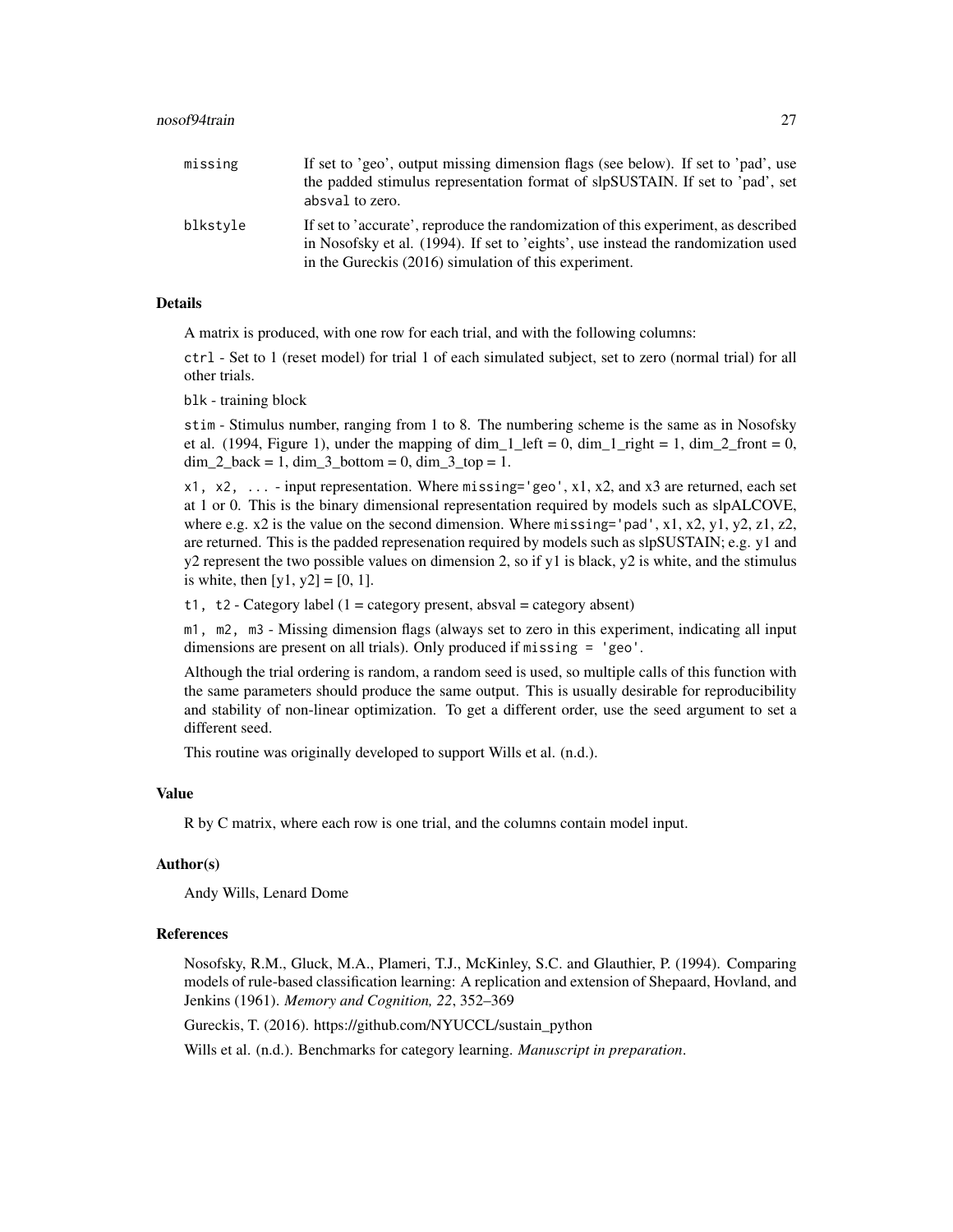#### See Also

[nosof94train](#page-25-1), [nosof94oat](#page-22-1)

<span id="page-27-1"></span>

shin92 *Category size CIRP*

#### Description

Category size is the number of examples of a category that have been presented to the participant. The category-size effect (e.g. Homa et al., 1973) is the phenomenon that, as category size increases, the accuracy of generalization to new members of that category also increases. The equal-frequency conditions of Experiment 3 of Shin & Nosofsky (1992) provides the data for this CIRP.

### Usage

data(shin92)

### Format

A data frame with the following columns:

catsize Experimental condition (category size). Takes values : 3, 10

cat Category membership of stimulus. Takes values: 1, 2

stim Stimulus code, as defined by Shin & Nosofsky (1992). Stimuli beginning 'RN' or 'URN' are the 'novel' stimuli. Stimuli beginning 'P' are prototypes. The remaining stimuli are the 'old' (training) stimuli.

c2acc Mean probability, across participants, of responding that the item belongs to category 2.

### Details

Wills et al. (2017) discuss the derivation of this CIRP, with Wills et al. (n.d.) providing further details. In brief, the effect has been independently replicated. Experiment 3 of Shin & Nosofsky (1992) was selected due to the availability of a multi-dimensional scaling solution for the stimuli, see [shin92train](#page-34-1).

Experiment 3 of Shin & Nosofsky (1992) involved the classification of nine-vertex polygon stimuli drawn from two categories. Category size was manipulated between subjects (3 vs. 10 stimuli per category). Participants received eight blocks of training, and three test blocks.

The data are as shown in Table 10 of Shin & Nosofsky (1992). The data are mean response probabilities for each stimulus in the test phase, averaged across test blocks and participants.

#### Author(s)

Andy J. Wills <andy@willslab.co.uk>

<span id="page-27-0"></span>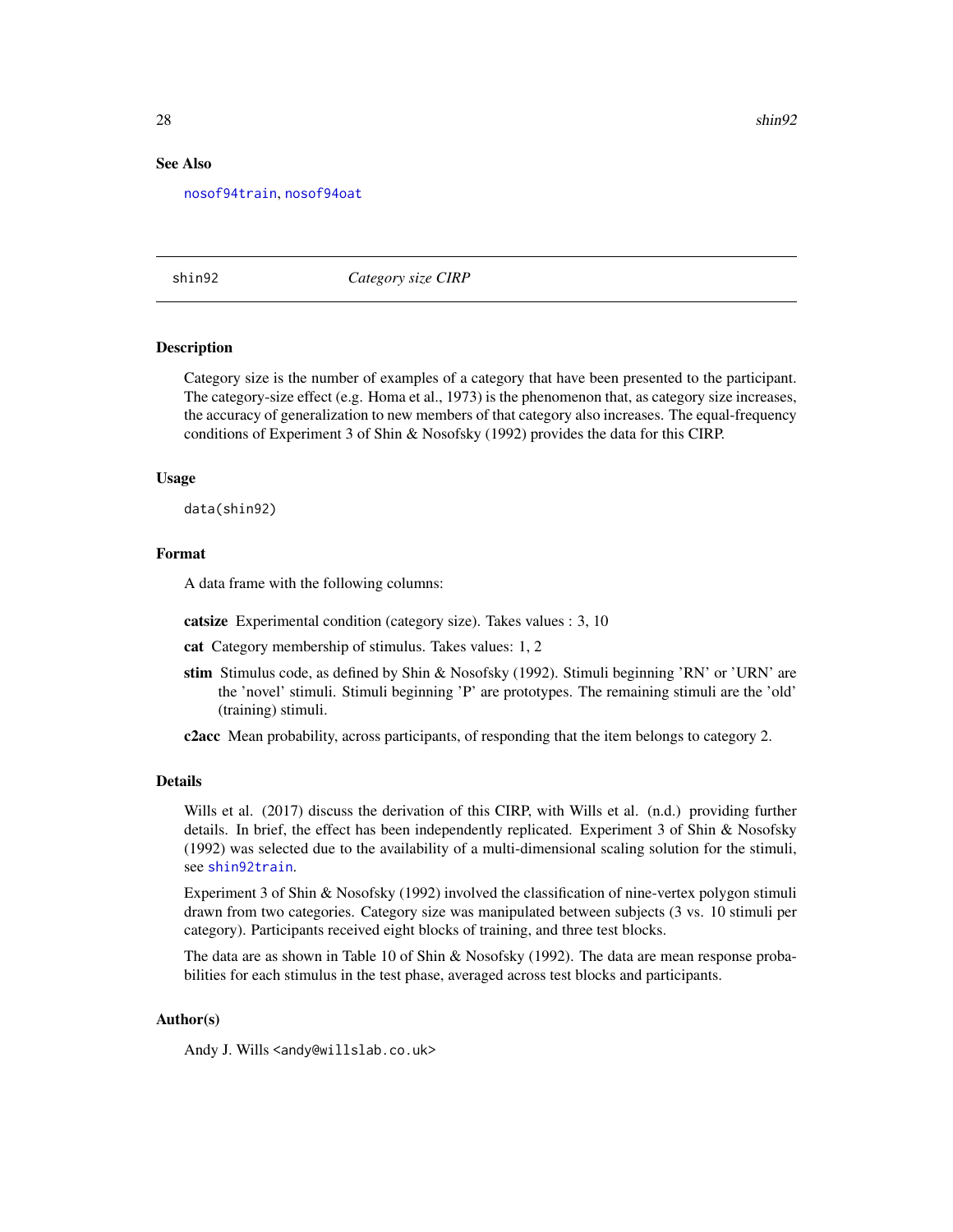#### <span id="page-28-0"></span>shin92exalcove 29

#### Source

Shin, H.J. & Nosofsky, R.M. (1992). Similarity-scaling studies of dot-pattern classification and recognition. *Journal of Experimental Psychology: General, 121*, 278-304.

#### References

Wills et al. (n.d.). Benchmarks for category learning. *Manuscript in preparation*.

Wills, A.J., O'Connell, G., Edmunds, C.E.R. & Inkster, A.B. (2017). Progress in modeling through distributed collaboration: Concepts, tools, and category-learning examples. *The Psychology of Learning and Motivation, 66*, 79-115.

#### See Also

[shin92train](#page-34-1), [shin92oat](#page-30-1)

<span id="page-28-1"></span>shin92exalcove *Simulation of CIRP shin92 with ex-ALCOVE model*

#### Description

Runs a simulation of the [shin92](#page-27-1) CIRP using the [slpALCOVE](#page-36-1) model implementation as an exemplar model and [shin92train](#page-34-1) as the input representation.

#### Usage

shin92exalcove(params = NULL)

#### Arguments

params A vector containing values for c, phi, la, and lw, in that order, e.g. params =  $c(2.1, 0.6, 0.09, 0.9)$ . See [slpALCOVE](#page-36-1) for an explanation of these parameters. Where params = NULL, best-fitting parameters are derived from optimzation archive [shin92exalcove\\_opt](#page-29-1)

### Details

An exemplar-based simulation using [slpALCOVE](#page-36-1) and [shin92train](#page-34-1). The co-ordinates for the radialbasis units are derived from the test stimuli in [shin92train](#page-34-1). The output is the average of 100 simulated subjects.

The defaults for params are the best fit of the model to the [shin92](#page-27-1) CIRP. They were derived through minimization of SSE using non-linear optimization from 16 different initial states (using code not included in this archive).

The other parameters of slpALCOVE are set as follows:  $r = 2$ ,  $q = 1$ , initial alpha = 1 / (number of input dimensions), inital  $w = 0$ . These values are conventions of modeling with ALCOVE, and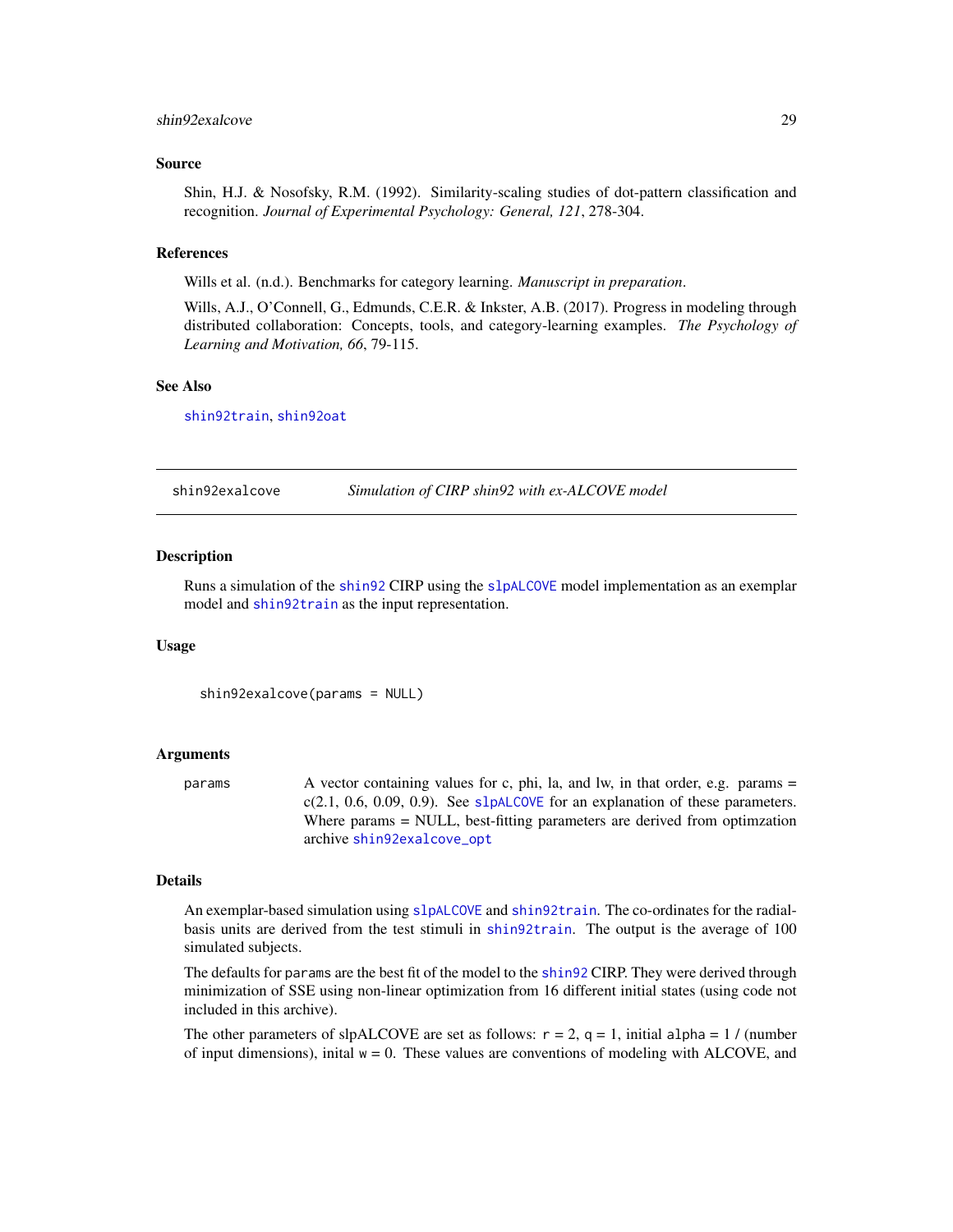should not be considered as free parameters. They are set within the shin92exaclove function, and hence can't be changed without re-writing the function.

This simulation was reported in Wills et al. (2017).

### Value

A matrix of predicted response probabilities, in the same order and format as the observed data contained in [shin92](#page-27-1).

### Author(s)

Andy Wills & Garret O'Connell

### References

Shin, H.J. & Nosofsky, R.M. (1992). Similarity-scaling studies of dot-pattern classification and recognition. *Journal of Experimental Psychology: General, 121*, 278–304.

Wills, A.J., O'Connell, G., Edmunds, C.E.R. & Inkster, A.B. (2017). Progress in modeling through distributed collaboration: Concepts, tools, and category-learning examples. *The Psychology of Learning and Motivation, 66*, 79-115.

<span id="page-29-1"></span>shin92exalcove\_opt *Parameter optimization of ex-ALCOVE model with shin92 CIRP*

### Description

Uses [shin92exalcove](#page-28-1) to find best-fitting parameters for the ex-ALCOVE model for the [shin92](#page-27-1) CIRP.

### Usage

```
shin92exalcove_opt(params = c(2, 1, 0.25, 0.75), recompute = FALSE,
trace = 0
```
### Arguments

| params    | A vector containing the initial values for c, phi, la, and lw, in that order. See<br>slpALCOVE for an explanation of these parameters. Where recompute is FALSE,<br>this argument has no effect.                                         |
|-----------|------------------------------------------------------------------------------------------------------------------------------------------------------------------------------------------------------------------------------------------|
| recompute | When set to TRUE, the function re-runs the optimization (which takes about 25)<br>minutes on a 2.4 GHz processor). When set to FALSE, the function returns a<br>stored copy of the results of the optimization (which is instantaneous). |
| trace     | Sets the level of tracing information (i.e. information about the progress of the<br>optimization), as defined by the optimulation. Set to 6 for maximally verbose<br>output. Where recompute is FALSE, this argument has no effect.     |

<span id="page-29-0"></span>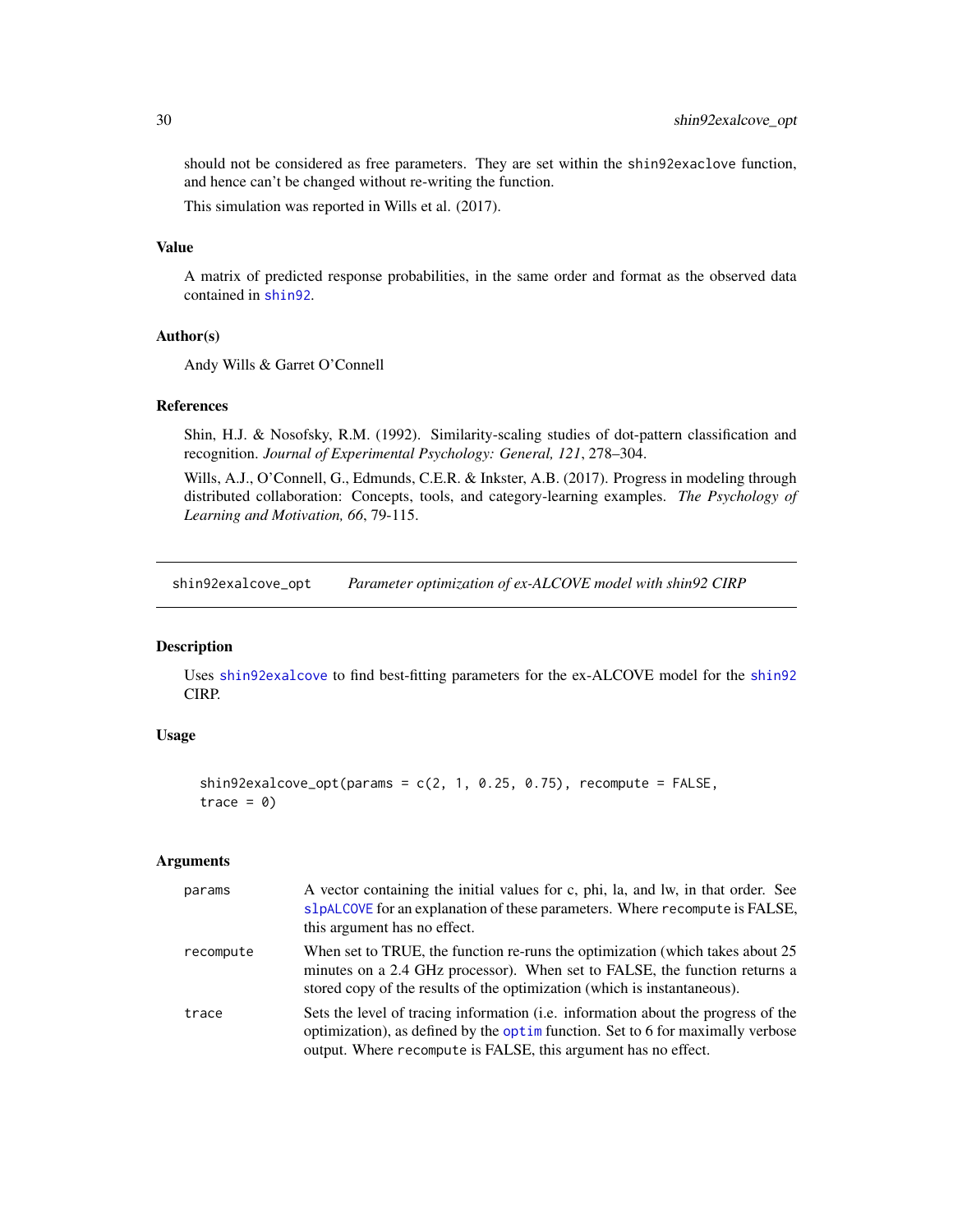#### <span id="page-30-0"></span>shin92oat 31

### Details

This function is an archive of the optimization procedure used to derive the best-fitting parameters for the [shin92exalcove](#page-28-1) simulation; see Spicer et al. (2017) for a tutorial introduction to the concept of simulation archives.

Optimization used the L-BFGS-B method from the [optim](#page-0-0) function of the standard R stats package. The objective function was sum of squared errors. Please inspect the source code for further details (e.g. type shin92exalcove\_opt).

This function was run in 16 times from different starting points, using 8 threads on a Core i7 3.6 GHz processor. The default parameters of this function are those for the best fit from those 16 starting points. The 16 starting points were

pset <- rbind( $c(2,1, .25, .25), c(2,1, .25, .75), c(2,1, .75, .25), c(2,1, .75, .75), c(2,3, .25, .$ )

not all of which converged successfully.

#### Value

A vector containing the best-fitting values for c, phi, la, and lw, in that order. See [slpALCOVE](#page-36-1) for an explanation of these parameters.

#### Author(s)

Andy Wills

### References

Spicer, S., Jones, P.M., Inkster, A.B., Edmunds, C.E.R. & Wills, A.J. (2017). Progress in learning theory through distributed collaboration: Concepts, tools, and examples. *Manuscript in preparation*.

<span id="page-30-1"></span>shin92oat *Ordinal adequacy test for simulations of shin92 CIRP*

#### Description

Tests whether a model output passes the ordinal adequacy criterion for the [shin92](#page-27-1) CIRP.

### Usage

shin92oat(dta, xtdo=FALSE)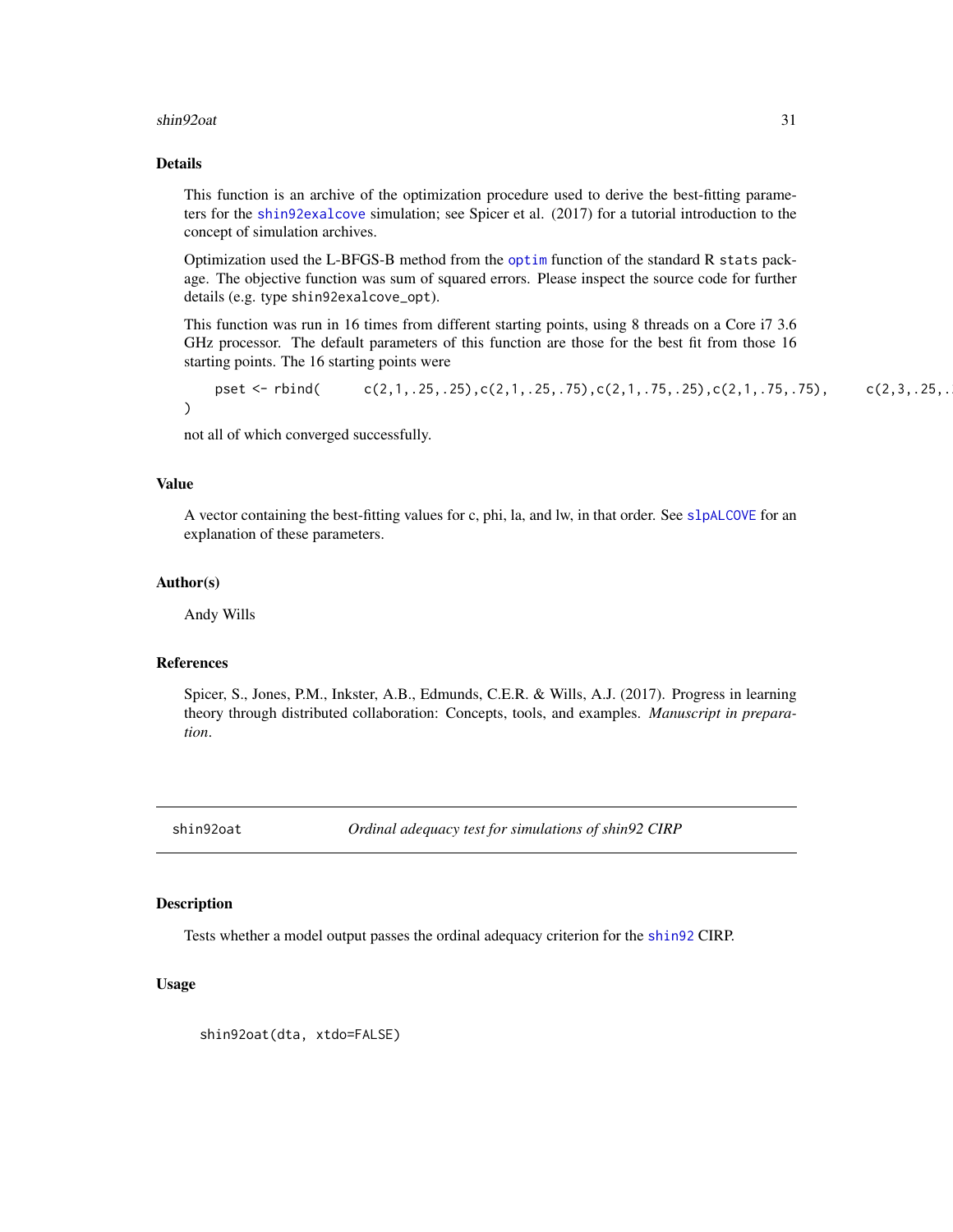#### <span id="page-31-0"></span>Arguments

| dta  | Matrix containing model output. The matrix must have the same format, row or-  |
|------|--------------------------------------------------------------------------------|
|      | der, and column names, as that returned by shings exalcove; with that proviso, |
|      | the output of any simulation implementation can be handled by this function.   |
| xtdo | eXTenDed Output: Either TRUE or FALSE                                          |

### Details

This function implements the Wills et al. (2017) ordinal adequacy test for the [shin92](#page-27-1) CIRP. Specifically, a model passes this test if response accuracy is higher for novel items from the size-10 condition than novel items from the size-3 condition.

Alternatively, by setting xtdo to TRUE, this function returns the summary model predictions reported by Wills et al. (2017).

### Value

Where xtdo=FALSE, this function returns TRUE if the ordinal adequacy test is passed, and FALSE otherwise.

Where xtdo=TRUE, this function returns a summary matrix. The rows are the two category sizes, the columns are the three principal stimulus types (old, prototype, new), and the values are predicted accuracy scores.

#### Author(s)

Andy Wills and Garret O'Connell

### References

Shin, H.J. & Nosofsky, R.M. (1992). Similarity-scaling studies of dot-pattern classification and recognition. *Journal of Experimental Psychology: General, 121*, 278–304.

Wills, A.J., O'Connell, G., Edmunds, C.E.R. & Inkster, A.B. (2017). Progress in modeling through distributed collaboration: Concepts, tools, and category-learning examples. *The Psychology of Learning and Motivation, 66*, 79-115.

### See Also

[shin92](#page-27-1)

<span id="page-31-1"></span>shin92protoalcove *Simulation of CIRP shin92 with proto-ALCOVE model*

### Description

Runs a simulation of the [shin92](#page-27-1) CIRP using the [slpALCOVE](#page-36-1) model implementation as a prototype model and [shin92train](#page-34-1) as the input representation.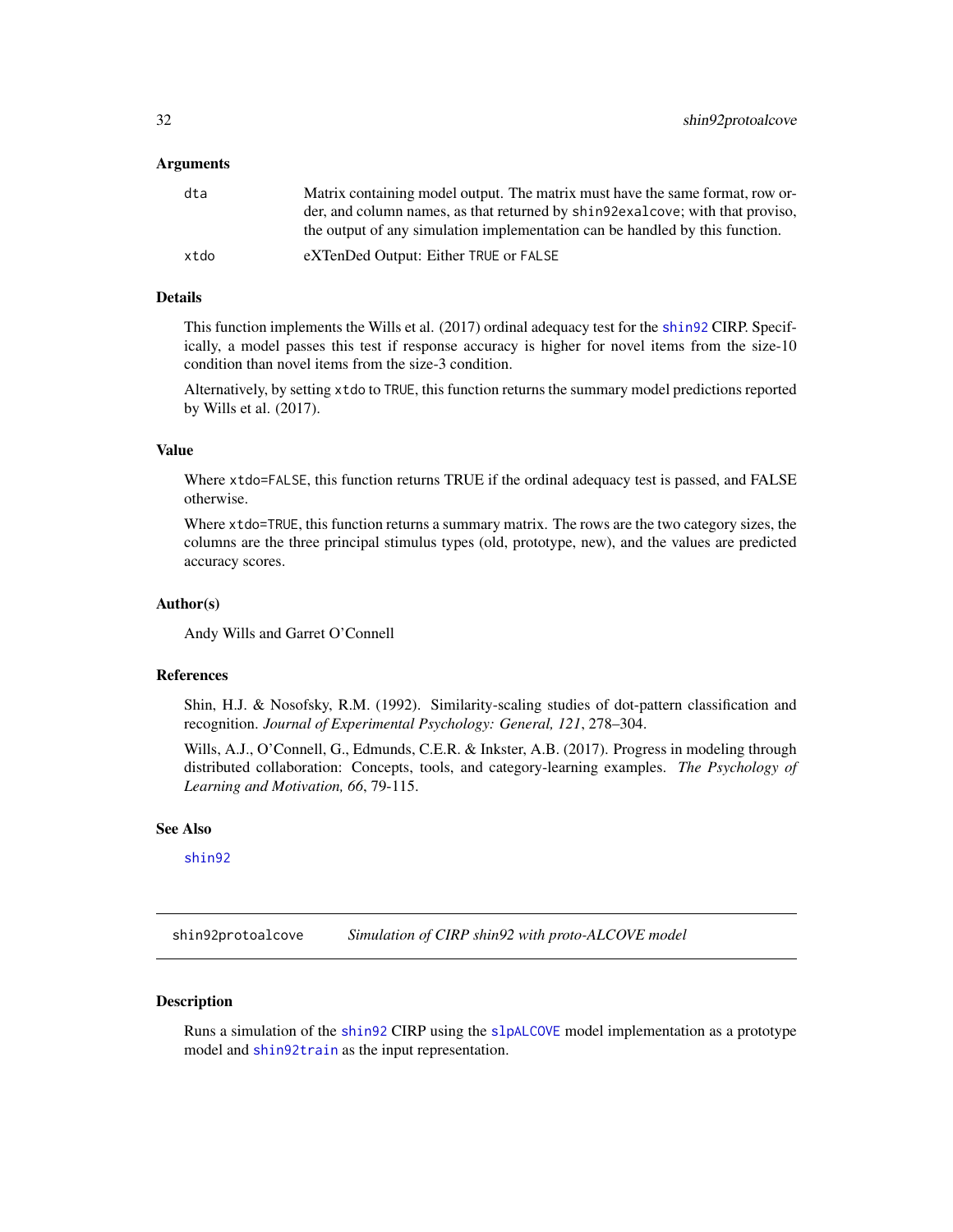#### <span id="page-32-0"></span>shin92protoalcove 33

### Usage

shin92protoalcove(params = NULL)

#### Arguments

```
params A vector containing values for c, phi, la, and lw, in that orderr, e.g. params =
                 c(2.1, 0.6, 0.09, 0.9)slpALCOVE for an explanation of these parameters.
                 Where params = NULL, best-fitting parameters are derived from optimzation
                 archive shin92exalcove_opt
```
### Details

An exemplar-based simulation using [slpALCOVE](#page-36-1) and [shin92train](#page-34-1). The co-ordinates for the radialbasis units for the two prototypes are derived from the arithmetic means of the test stimuli in [shin92train](#page-34-1). The output is the average of 100 simulated subjects.

The defaults for params are the best fit of the model to the [shin92](#page-27-1) CIRP. They were derived through minimization of SSE using non-linear optimization from 16 different initial states (using code not included in this archive).

The other parameters of slpALCOVE are set as follows:  $r = 2$ ,  $q = 1$ , initial alpha = 1 / (number of input dimensions), inital  $w = 0$ . These values are conventions of modeling with ALCOVE, and should not be considered as free parameters. They are set within the shin92exaclove function, and hence can't be changed without re-writing the function.

This simulation was reported in Wills et al. (2017).

#### Value

A matrix of predicted response probabilities, in the same order and format as the observed data contained in [shin92](#page-27-1).

### Author(s)

Andy Wills & Garret O'Connell

#### References

Shin, H.J. & Nosofsky, R.M. (1992). Similarity-scaling studies of dot-pattern classification and recognition. *Journal of Experimental Psychology: General, 121*, 278–304.

Wills, A.J., O'Connell, G., Edmunds, C.E.R. & Inkster, A.B. (2017). Progress in modeling through distributed collaboration: Concepts, tools, and category-learning examples. *The Psychology of Learning and Motivation, 66*, 79-115.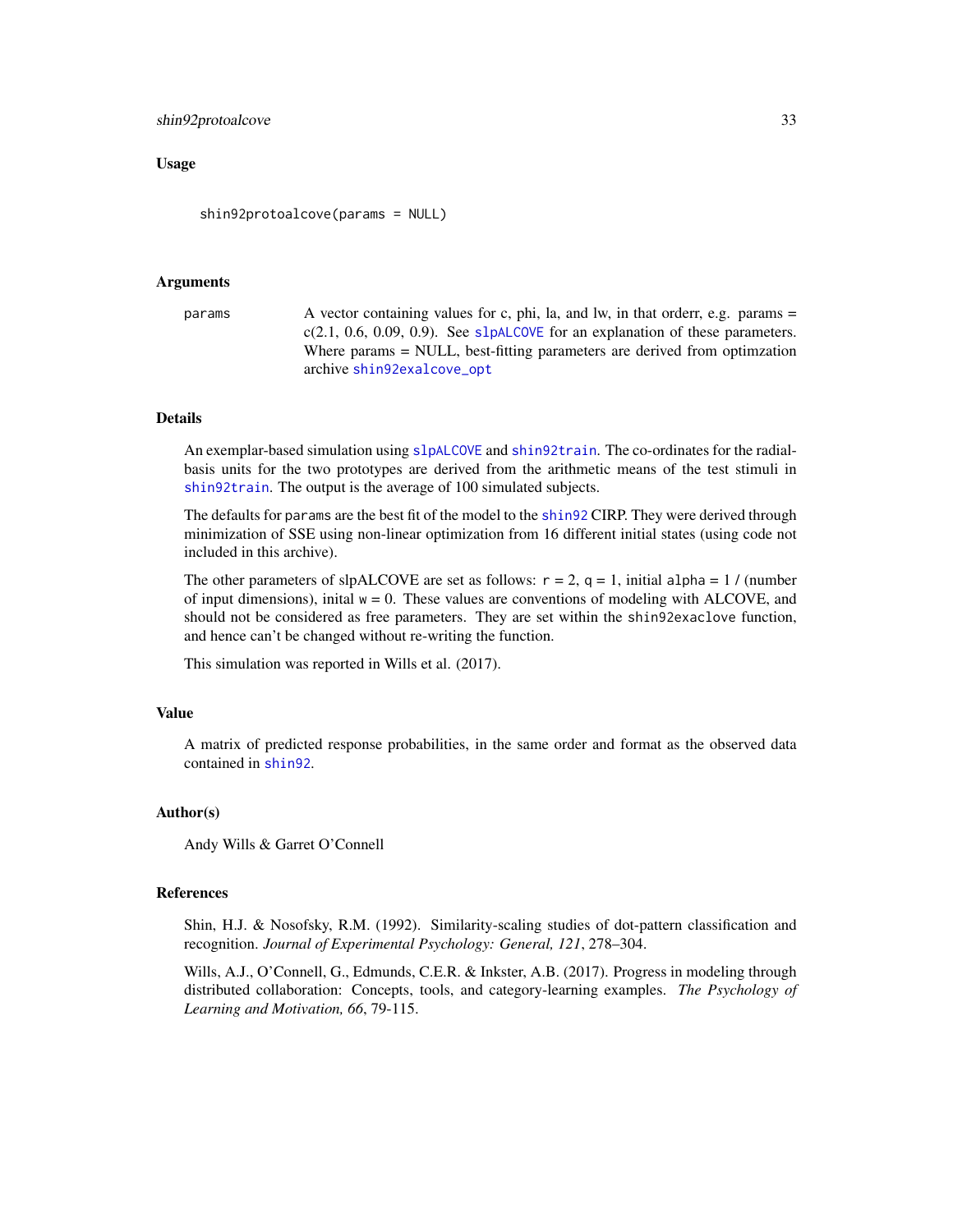<span id="page-33-0"></span>shin92protoalcove\_opt *Parameter optimization of proto-ALCOVE model with shin92 CIRP*

#### **Description**

Uses [shin92protoalcove](#page-31-1) to find best-fitting parameters for the proto-ALCOVE model for the [shin92](#page-27-1) CIRP.

### Usage

```
shin92protoalcove_opt(params = c(2,1,.25,.75), recompute = FALSE,
trace = 0
```
#### Arguments

| params    | A vector containing the initial values for c, phi, la, and lw, in that order. See<br>slpALCOVE for an explanation of these parameters. Where recompute is FALSE,<br>this argument has no effect.                                         |
|-----------|------------------------------------------------------------------------------------------------------------------------------------------------------------------------------------------------------------------------------------------|
| recompute | When set to TRUE, the function re-runs the optimization (which takes about 10)<br>minutes on a 2.4 GHz processor). When set to FALSE, the function returns a<br>stored copy of the results of the optimization (which is instantaneous). |
| trace     | Sets the level of tracing information (i.e. information about the progress of the<br>optimization), as defined by the optim function. Set to 6 for maximally verbose<br>output. Where recompute is FALSE, this argument has no effect.   |

### Details

This function is an archive of the optimization procedure used to derive the best-fitting parameters for the [shin92protoalcove](#page-31-1) simulation; see Spicer et al. (2017) for a tutorial introduction to the concept of simulation archives.

Optimization used the L-BFGS-B method from the [optim](#page-0-0) function of the standard R stats package. The objective function was sum of squared errors. Please inspect the source code for further details (e.g. type shin92protoalcove\_opt).

This function was run in 16 times from different starting points, using 8 threads on a Core i7 3.6 GHz processor. The default parameters of this function are those for the best fit from those 16 starting points. The 16 starting points were

pset <- rbind( $c(2,1, .25, .25), c(2,1, .25, .75), c(2,1, .75, .25), c(2,1, .75, .75), c(2,3, .25, .$ )

not all of which converged successfully.

#### Value

A vector containing the best-fitting values for c, phi, la, and lw, in that order. See [slpALCOVE](#page-36-1) for an explanation of these parameters.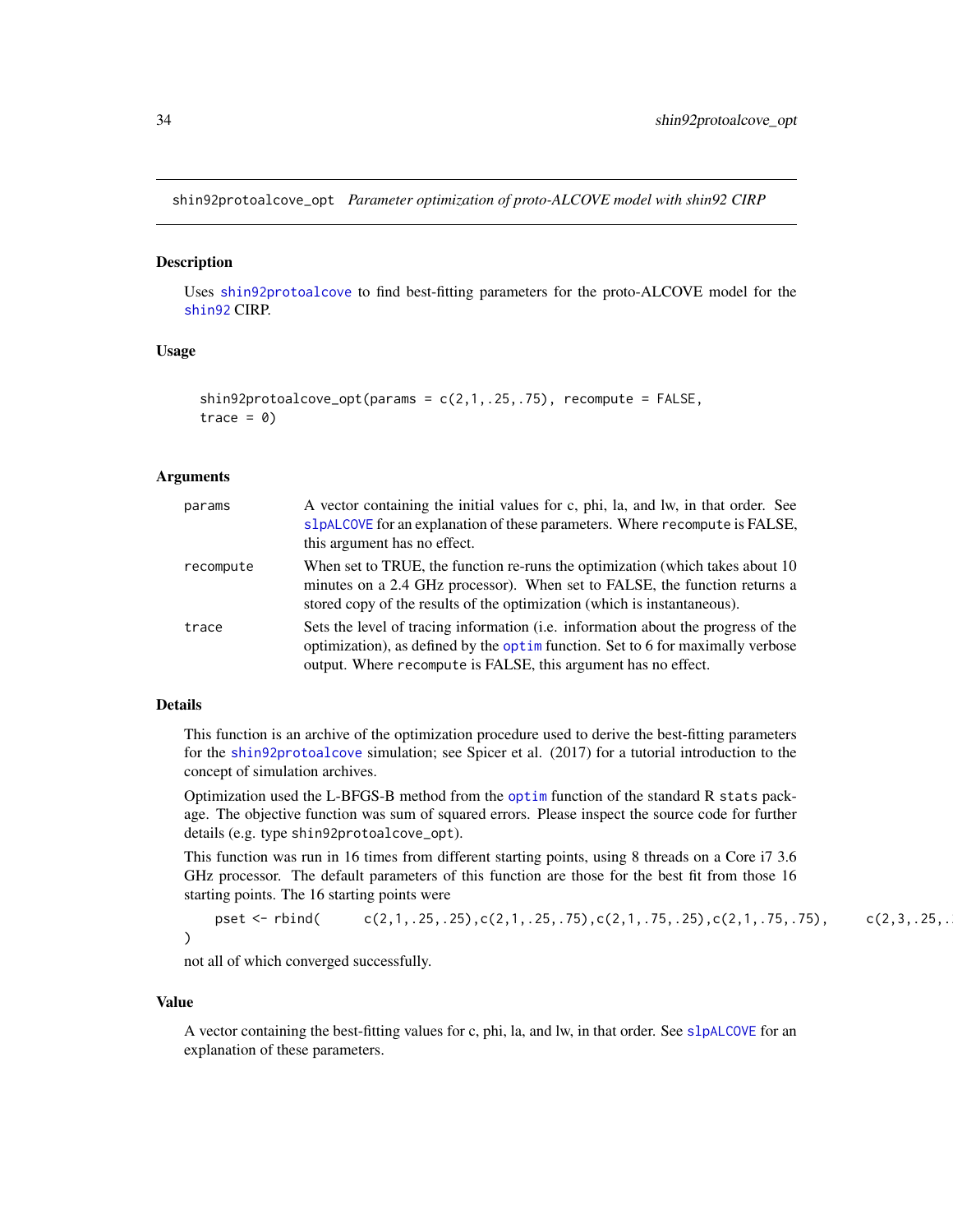#### <span id="page-34-0"></span>shin92train 35

### Author(s)

Andy Wills

### References

Spicer, S., Jones, P.M., Inkster, A.B., Edmunds, C.E.R. & Wills, A.J. (2017). Progress in learning theory through distributed collaboration: Concepts, tools, and examples. *Manuscript in preparation*.

<span id="page-34-1"></span>

| shin92train |            |  |  | Input representation of shin92 for models input-compatible with |  |
|-------------|------------|--|--|-----------------------------------------------------------------|--|
|             | slpALCOVE. |  |  |                                                                 |  |

### Description

Creates randomized training and transfer blocks for CIRP shin92 , in a format suitable for the slpALCOVE model, and any other model that uses the same input representation format. The stimulus co-ordinates come from a MDS solution reported by Shin & Nosofsky (1992).

## Usage

```
shin92train(condition = 'equal3', learn.blocks = 8, trans.blocks = 3,
       absval = -1, format = 'mds', subjs = 1, seed = 8416, missing =
        'geo')
```
### Arguments

| condition    | Experimental condition 'equals', 'equalston', 'unequalston', or 'unequalston', as de-<br>fined by Shin $\&$ Nosofsky (1992).                               |  |  |  |
|--------------|------------------------------------------------------------------------------------------------------------------------------------------------------------|--|--|--|
| learn.blocks | Number of training blocks to generate. Omit this argument to get the same<br>number of training blocks as the published study (8).                         |  |  |  |
| trans.blocks | Number of transfer blocks to generate. Omit this argument to get the same<br>number of transfer blocks as the published study (3).                         |  |  |  |
| absval       | Teaching value to be used where category is absent.                                                                                                        |  |  |  |
| format       | Specifies format used for input representation. Only one format is currently<br>suported, so this option is provided solely to support future development. |  |  |  |
| subjs        | Number of simulated subjects to be run.                                                                                                                    |  |  |  |
| seed         | Sets the random seed                                                                                                                                       |  |  |  |
| missing      | If set to 'geo', output missing dimension flags (see below)                                                                                                |  |  |  |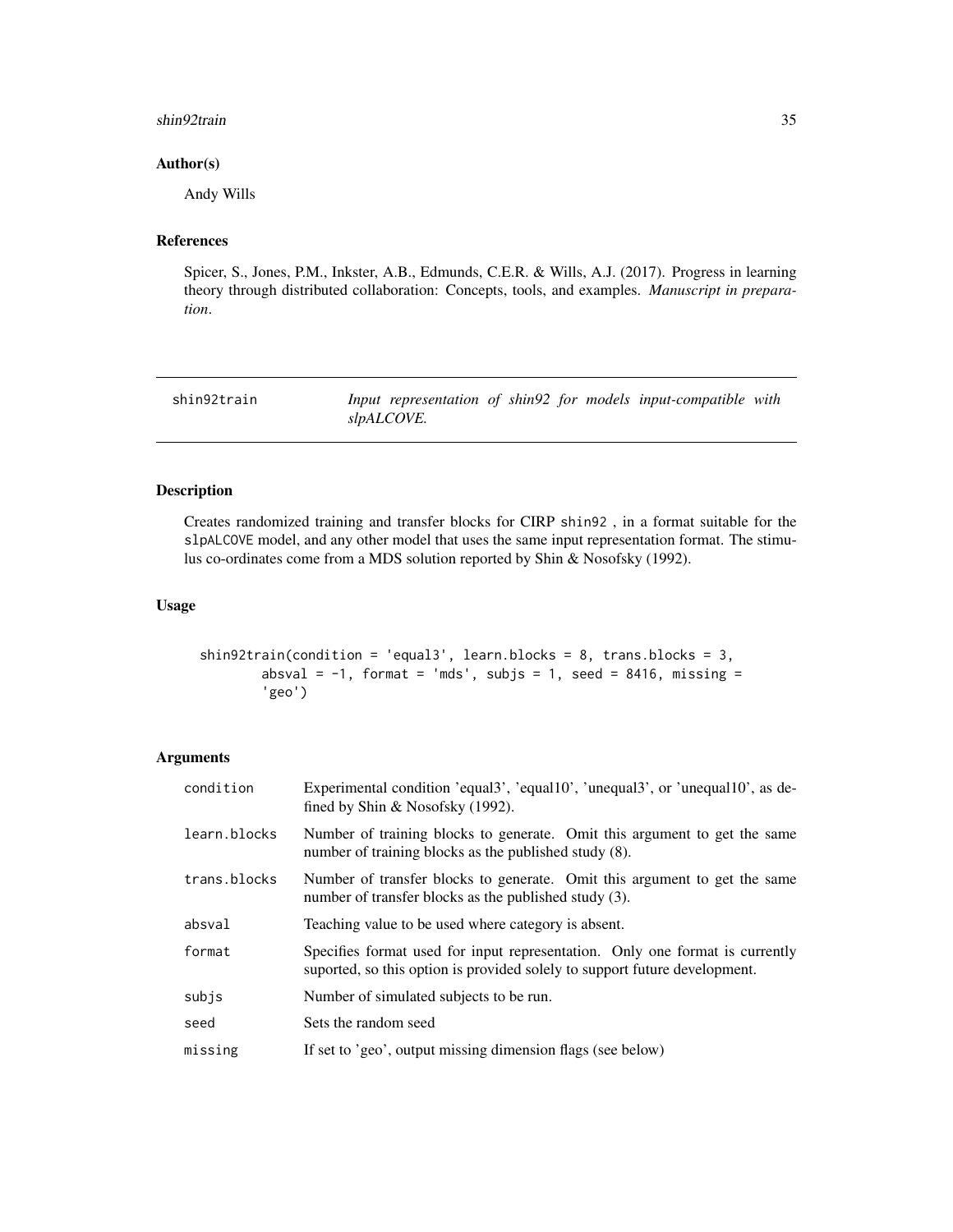### <span id="page-35-0"></span>Details

A matrix is produced, with one row for each trial, and with the following columns:

ctrl - Set to 1 (reset model) for trial 1, set to zero (normal trial) for all other training trials, and set to 2 (freeze learning) for all transfer trials.

cond - 1 = equal3, 2 = equal10, 3 = unequal3, 4 = unequal10

phase -  $1 = \text{training}, 2 = \text{transfer}$ 

blk - block of trials

stim - stimulus number; these correspond to the rows in Tables A3 and A4 of Shin & Nosofsky (1992)

x1 ... x6 - input representation. These are the co-ordinates of an MDS solution for these stimuli (see Shin & Nosofsky, 1992, Tables A3 and A4). Note: Size 3 conditions have a four-dimensional MDS solution, so the output is  $x1$  ...  $x4$ 

t1, t2 - teaching signal  $(1 = \text{category present}, \text{absval} = \text{category absent})$ 

m1 ... m6 - Missing dimension flags (always set to zero in this experiment, indicating all input dimensions are present on all trials). Note: ranges from m1 to m4 for Size 3 conditions. Only produced if missing = 'geo'.

Although the trial ordering is random, a random seed is used, so multiple calls of this function with the same parameters should produce the same output. This is usually desirable for reproducibility and stability of non-linear optimization. To get a different order, use the seed argument to set a different seed.

This function was originally developed to support simulations reported in Wills et al. (2017).

### Value

R by C matrix, where each row is one trial, and the columns contain model input.

### Author(s)

Andy Wills

#### References

Shin, H.J. & Nosofsky, R.M. (1992). Similarity-scaling studies of dot-pattern classification and recognition. *Journal of Experimental Psychology: General, 121*, 278-304.

Wills, A.J., O'Connell, G., Edmunds, C.E.R. & Inkster, A.B. (2017). Progress in modeling through distributed collaboration: Concepts, tools, and category-learning examples. *The Psychology of Learning and Motivation, 66*.

#### See Also

[shin92](#page-27-1), [shin92oat](#page-30-1), [slpALCOVE](#page-36-1)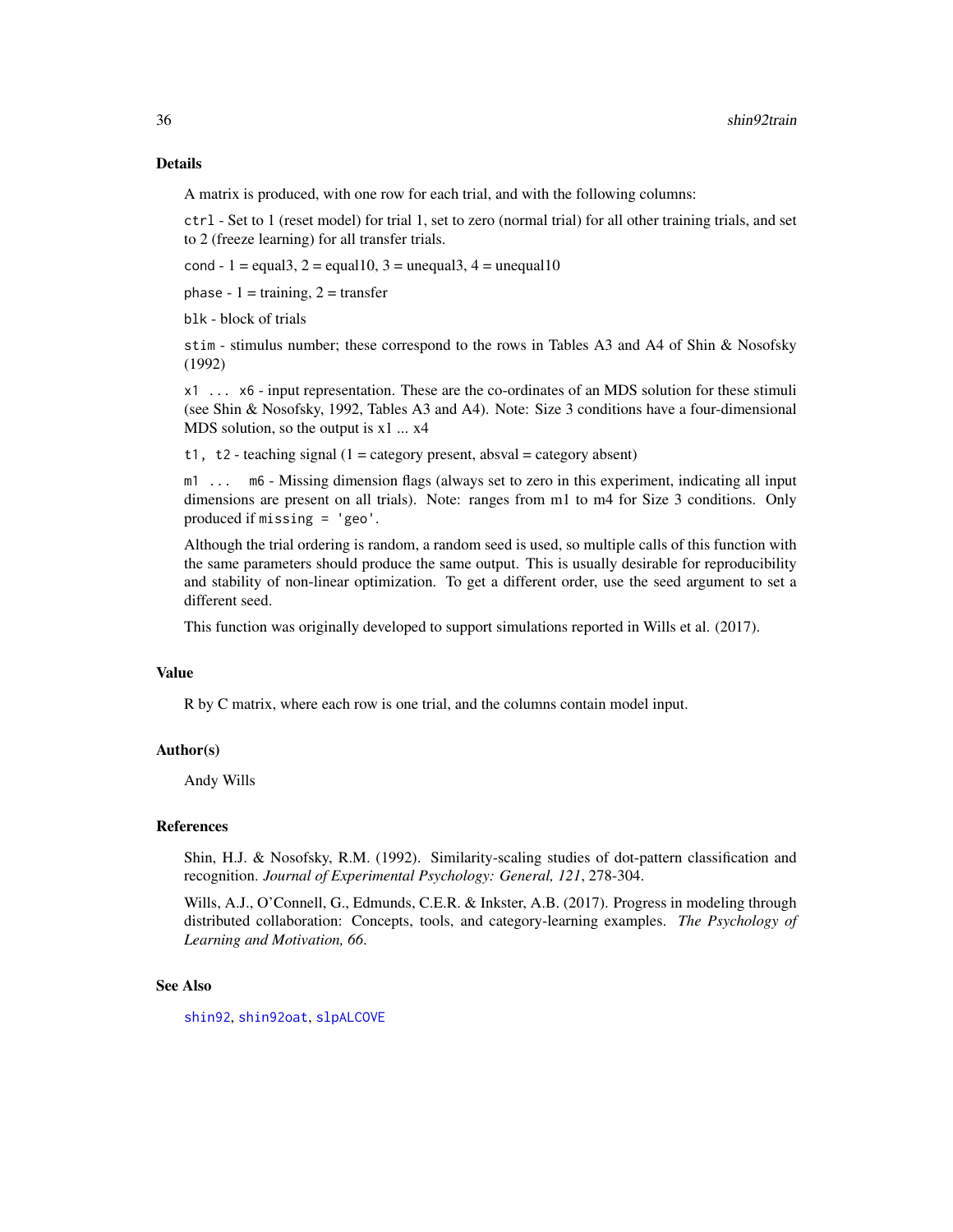<span id="page-36-1"></span><span id="page-36-0"></span>

### Description

Kruschke's (1992) category learning model.

### Usage

```
slpALCOVE(st, tr, dec = 'ER', humble = TRUE, attcon = FALSE, absval = -1,xtdo = FALSE
```
#### Arguments

| st     | List of model parameters                                                                |
|--------|-----------------------------------------------------------------------------------------|
| tr     | R-by-C matrix of training items                                                         |
| dec    | String defining decision rule to be used                                                |
| humble | Boolean specifying whether a humble or strict teacher is to be used                     |
| attcon | Boolean specifying whether attention is constrained                                     |
| absval | Real number specifying teaching value for category absence                              |
| xtdo   | Boolean specifying whether to write extended information to the console (see<br>below). |

#### Details

The coverage in this help file is relatively brief; Catlearn Research Group (2016) provides an introduction to the mathematics of the ALCOVE model, whilst a more extensive tutorial on using slpALCOVE can be found in Wills et al. (2016).

The functions works as a stateful list processor. Specifically, it takes a matrix as an argument, where each row is one trial for the network, and the columns specify the input representation, teaching signals, and other control signals. It returns a matrix where each row is a trial, and the columns are the response probabilities at the output units. It also returns the final state of the network (attention and connection weights), hence its description as a 'stateful' list processor.

Argument st must be a list containing the following items:

colskip - skip the first N columns of the tr array, where  $N = \text{colskip}$ . colskip should be set to the number of optional columns you have added to matrix tr, PLUS ONE. So, if you have added no optional columns, colskip  $= 1$ . This is because the first (non-optional) column contains the control values, below.

c - specificity constant (Kruschke, 1992, Eq. 1). Positive real number. Scales psychological space.

r - distance metric (Kruschke, 1992, Eq. 1). Set to 1 (city-block) or 2 (Euclidean).

q - similarity gradient (Kruschke, 1992, Eq. 1). Set to 1 (exponential) or 2 (Gaussian).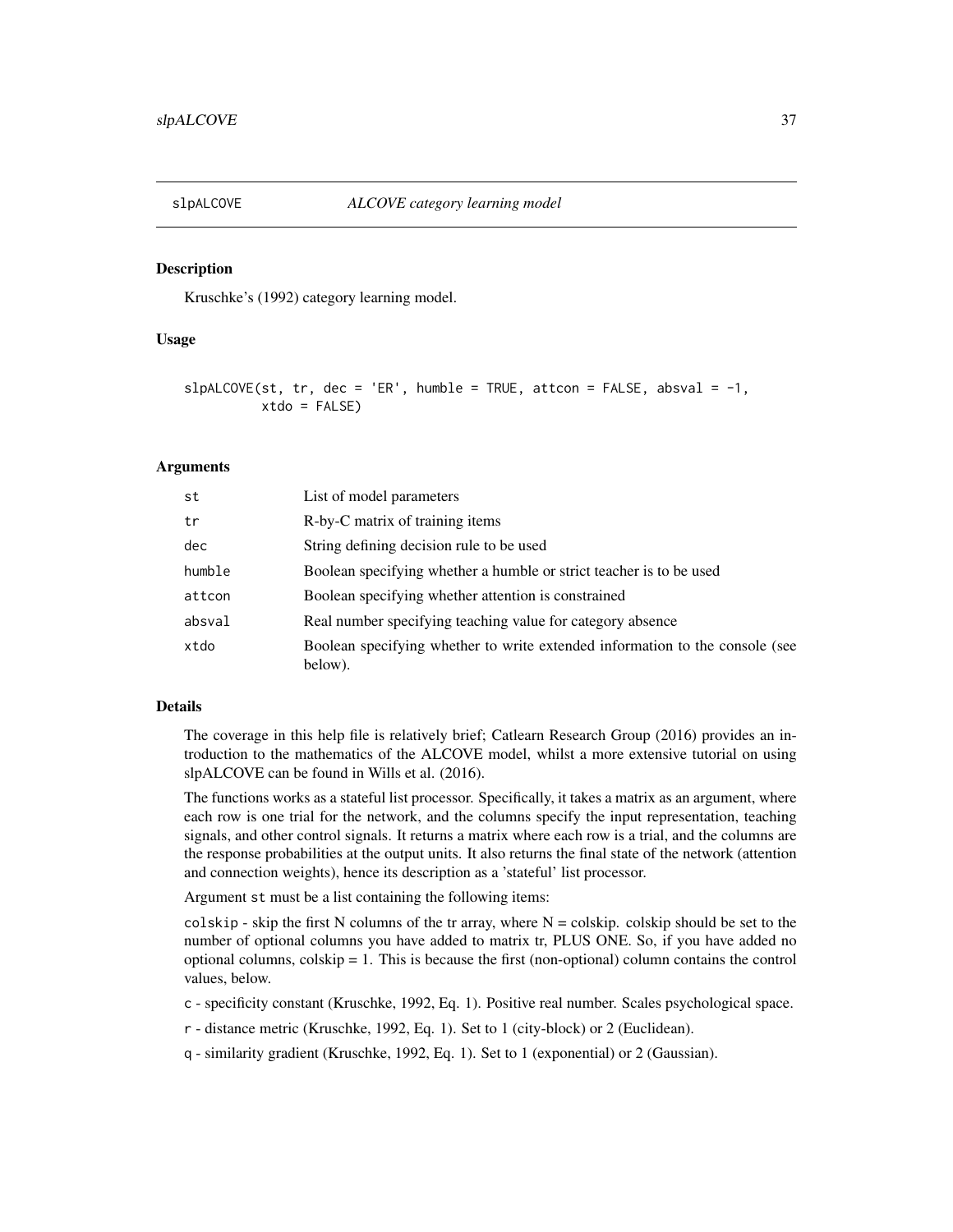phi - decision constant. For decision rule ER, it is referred to as mapping constant phi, see Kruschke (1992, Eq. 3). For decision rule BN, it is referred to as the background noise constant b, see Nosofsky et al. (1994, Eq. 3).

lw - associative learning rate (Kruschke, 1992, Eq. 5) . Real number between 0 and 1.

la - attentional learning rate (Kruschke, 1992, Eq. 6). Real number between 0 and 1.

h - R by C matrix of hidden node locations in psychological space, where  $R =$  number of input dimensions and  $C =$  number of hidden nodes.

alpha - vector of length N giving initial attention weights for each input dimension, where  $N =$ number of input dimensions. If you are not sure what to use here, set all values to 1.

 $w - R$  by C matrix of initial associative strengths, where  $R =$  number of output units and  $C =$  number of hidden units. If you are not sure what to use here, set all values to zero.

Argument tr must be a matrix, where each row is one trial presented to the network. Trials are always presented in the order specified. The columns must be as described below, in the order described below:

 $ctrl - vector$  of control codes. Available codes are:  $0 = normal trial$ ,  $1 = reset$  network (i.e. set attention weights and associative strengths back to their initial values as specified in h and w (see below)), 2 = Freeze learning. Control codes are actioned before the trial is processed.

opt1, opt2, ... - optional columns, which may have any names you wish, and you may have as many as you like, but they must be placed after the ctrl column, and before the remaining columns (see below). These optional columns are ignored by this function, but you may wish to use them for readability. For example, you might include columns for block number, trial number, and stimulus ID number. The argument colskip (see above) must be set to the number of optional columns plus 1.

 $x1, x2, \ldots$  - input to the model, there must be one column for each input unit. Each row is one trial.

t1, t2, ... - teaching signal to model, there must be one column for each output unit. Each row is one trial. If the stimulus is a member of category  $X$ , then the teaching signal for output unit  $X$ must be set to  $+1$ , and the teaching signal for all other output units must be set to absval.

m1, m2, ... - missing dimension flags, there must be one column for each input unit. Each row is one trial. Where  $m = 1$ , that input unit does not contribute to the activation of the hidden units on that trial. This permits modelling of stimuli where some dimensions are missing on some trials (e.g. where modelling base-rate negelct, Kruschke, 1992, p. 29–32). Where  $m = 0$ , that input unit contributes as normal. If you are not sure what to use here, set to zero.

Argument dec, if specified, must take one of the following values:

ER specifies an exponential ratio rule (Kruschke, 1992, Eq. 3).

BN specifies a background noise ratio rule (Nosofsky et al., 1994, Eq. 3). Any output activation lower than zero is set to zero before entering into this rule.

Argument humble specifies whether a humble or strict teacher is to be used. The function of a humble teacher is specified in Kruschke (1992, Eq. 4b). In this implementation, the value -1 in Equation 4b is replaced by absval.

Argument attcon specifies whether attention should be constrained or not. *If you are not sure what to use here, set to FALSE*. Some implementations of ALCOVE (e.g. Nosofsky et al., 1994) constrain the sum of the attentional weights to always be 1 (personal communication, R. Nosofsky,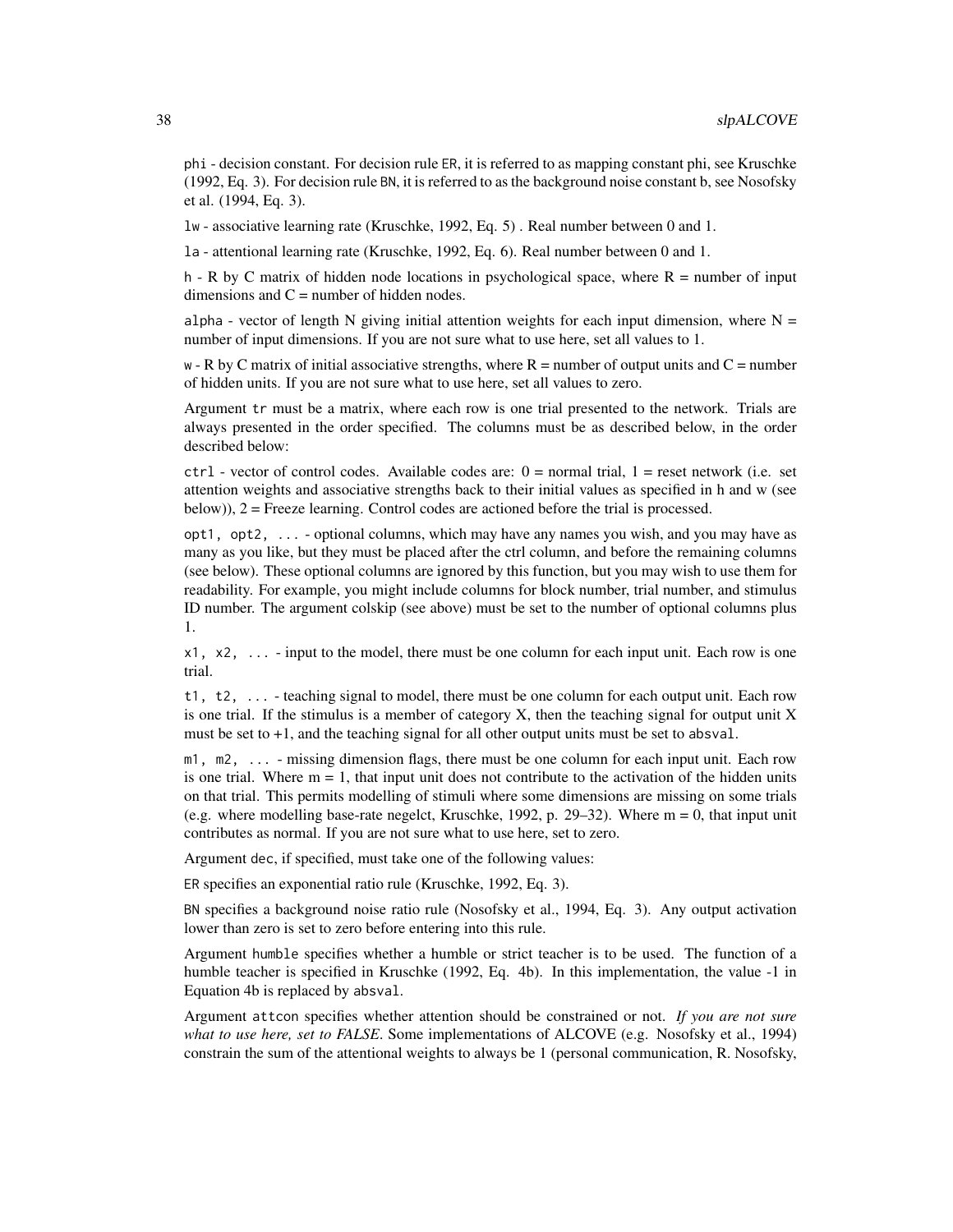#### <span id="page-38-0"></span> $slpBM$  39

June 2015). The implementation of attentional constraint in *alcovelp* is the same as that used by Nosofsky et al. (1994), and present as an option in the source code available from Kruschke's website (Kruschke, 1991).

Argument xtdo (eXTenDed Output), if set to TRUE, will output to the console the following information on every trial: (1) trial number, (2) attention weights at the end of that trial, (3) connection weights at the end of that trial, one row for each output unit. This output can be quite lengthy, so diverting the output to a file with the sink command prior to running alcovelp with extended output is advised.

### Value

Returns a list containing three components: (1) matrix of response probabilities for each output unit on each trial, (2) attentional weights after final trial, (3) connection weights after final trial.

#### Author(s)

Andy Wills

### References

Catlearn Research Group (2016). Description of ALCOVE. [http://catlearn.r-forge.r-projec](http://catlearn.r-forge.r-project.org/desc-alcove.pdf)t. [org/desc-alcove.pdf](http://catlearn.r-forge.r-project.org/desc-alcove.pdf)

Kruschke, J. (1991). *ALCOVE.c*. Retrieved 2015-07-20, [http://www.indiana.edu/~kruschke/](http://www.indiana.edu/~kruschke/articles/ALCOVE.c) [articles/ALCOVE.c](http://www.indiana.edu/~kruschke/articles/ALCOVE.c)

Kruschke, J. (1992). ALCOVE: an exemplar-based connectionist model of category learning. *Psychological Review, 99*, 22-44

Nosofsky, R.M., Gluck, M.A., Plameri, T.J., McKinley, S.C. and Glauthier, P. (1994). Comparing models of rule-based classification learning: A replication and extension of Shepaard, Hovland, and Jenkins (1961). *Memory and Cognition, 22*, 352-369.

Wills, A.J., O'Connell, G., Edmunds, C.E.R., & Inkster, A.B.(2017). Progress in modeling through distributed collaboration: Concepts, tools, and category-learning examples. *Psychology of Learning and Motivation, 66*, 79-115.

slpBM *Bush & Mosteller (1951) simple associative learning model*

### Description

A model often attributed to Bush & Mosteller (1951), more precisely this is the separable error term learning equation discussed by authors such as Mackintosh (1975) and Le Pelley (2004); see Note 1.

### Usage

slpBM(st, tr, xtdo = FALSE)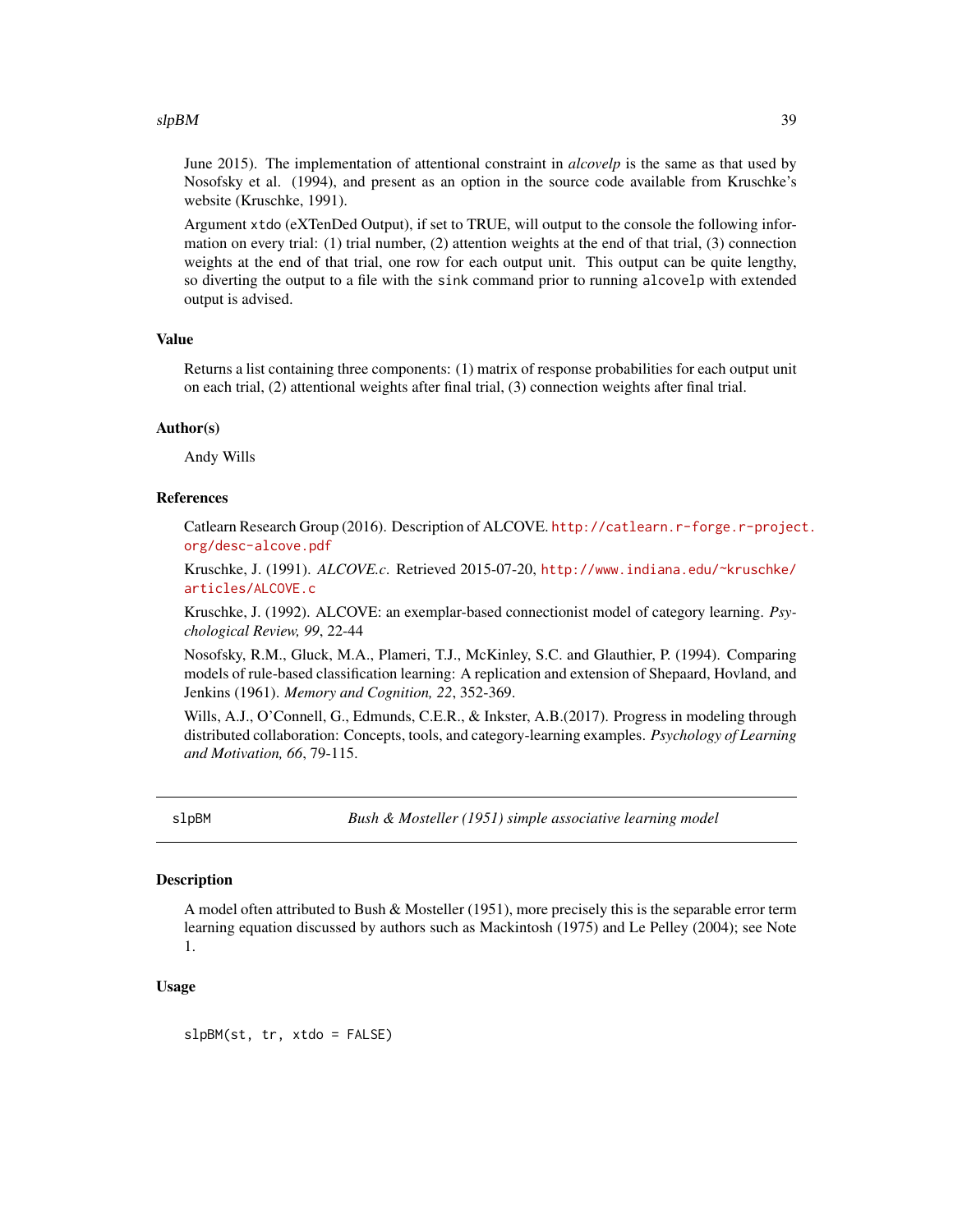$_{slpBM}$  slpBM since  $_{slpBM}$  sleps that  $_{slpBM}$  sleps that  $_{slpBM}$  sleps that  $_{slpBM}$  sleps that  $_{slpBM}$  sleps that  $_{slpBM}$  sleps that  $_{slpBM}$  sleps that  $_{slpBM}$  is the set of  $_{slpBM}$  sleps that  $_{slpBM}$  is the set of  $_{slpBM$ 

#### Arguments

| st   | List of model parameters                                                                |
|------|-----------------------------------------------------------------------------------------|
| tr   | R matrix of training items                                                              |
| xtdo | Boolean specifying whether to include extended information in the output (see<br>below) |

### Details

The function operates as a stateful list processor (slp; see Wills et al., 2017). Specifically, it takes a matrix (tr) as an argument, where each row represents a single training trial, while each column represents the different types of information required by the model, such as the elemental representation of the training stimuli, and the presence or absence of an outcome. It returns the output activation on each trial (a.k.a sum of associative strengths of cues present on that trial), as a vector. The slpBM function also returns the final state of the model - a vector of associative strengths between each stimulus and the outcome representation.

Argument st must be a list containing the following items:

lr - the learning rate (fixed for a given simulation), as denoted by, for example, theta in Equation 1 of Mackintosh (1975). If you want different elements to differ in salience (different alpha values) use the input activations  $(x1, x2, \ldots,$  see below) to represent element-specific salience.

w - a vector of initial associative strengths. If you are not sure what to use here, set all values to zero.

colskip - the number of optional columns to be skipped in the tr matrix. colskip should be set to the number of optional columns you have added to the tr matrix, PLUS ONE. So, if you have added no optional columns, colskip=1. This is because the first (non-optional) column contains the control values (details below).

Argument tr must be a matrix, where each row is one trial presented to the model. Trials are always presented in the order specified. The columns must be as described below, in the order described below:

 $ctrl - a$  vector of control codes. Available codes are:  $0 = normal trial$ ;  $1 = reset model$  (i.e. set associative strengths (weights) back to their initial values as specified in  $w$  (see above));  $2 =$  Freeze learning. Control codes are actioned before the trial is processed.

opt1, opt2, ... - any number of preferred optional columns, the names of which can be chosen by the user. It is important that these columns are placed after the control column, and before the remaining columns (see below). These optional columns are ignored by the function, but you may wish to use them for readability. For example, you might choose to include columns such as block number, trial number and condition. The argument colskip (see above) must be set to the number of optional columns plus one.

x1, x2, ... - activation of any number of input elements. There must be one column for each input element. Each row is one trial. In simple applications, one element is used for each stimulus (e.g. a simulation of blocking (Kamin, 1969), A+, AX+, would have two inputs, one for A and one for X). In simple applications, all present elements have an activation of 1 and all absence elements have an activation of 0. However, slpBM supports any real number for activations, e.g. one might use values between 0 and 1 to represent differing cue saliences.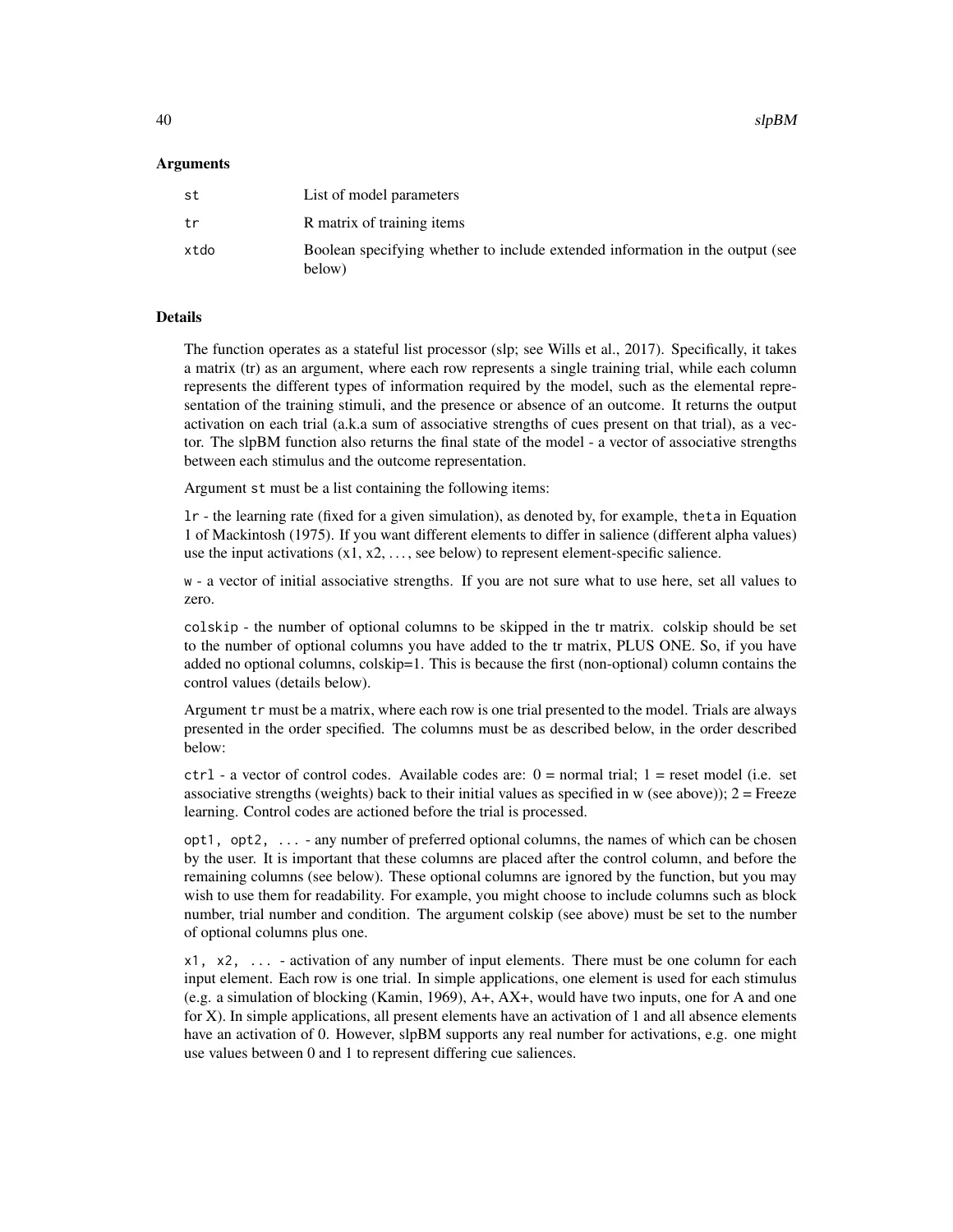#### $slpBM$  41

t - Teaching signal (a.k.a. lambda). Traditionally, 1 is used to represent the presence of the outcome, and 0 is used to represent the absence of the outcome, altough slpBM supports any real values for lambda..

Argument xtdo (eXTenDed Output) - if set to TRUE, function will return the associative strengths for the end of each trial (see Value).

#### Value

Returns a list containing two components (if  $x\text{tdo} = \text{FALSE}$ ) or three components (if  $x\text{tdo} = \text{TRUE}$ , xout is also returned):

| st   | Vector of final associative strengths                    |
|------|----------------------------------------------------------|
| suma | Vector of output activations for each trial              |
| xout | Matrix of associative strengths at the end of each trial |

### **Note**

1. Bush & Mosteller's (1951) Equations 2 outputs response probability, not associative strength. Also, it has two learning rate paramters, a and b. At least to a first approximation, b serves a similar function to beta-outcome-absent in Rescorla & Wagner (1972), and  $a-b$  is similar to beta-outcome-present in that same model.

#### Author(s)

Lenard Dome, Stuart Spicer, Andy Wills

#### References

Bush, R. R., & Mosteller, F. (1951). A mathematical model for simple learning. *Psychological Review, 58(5)*, 313-323.

Kamin, L.J. (1969). Predictability, surprise, attention and conditioning. In Campbell, B.A. & Church, R.M. (eds.), *Punishment and Aversive Behaviour*. New York: Appleton-Century-Crofts, 1969, pp.279-296.

Le Pelley, M.E. (2004). The role of associative history in models of associative learning: A selective review and a hybrid model, *Quarterly Journal of Experimental Psychology, 57B*, 193-243.

Mackintosh, N.J. (1975). A theory of attention: Variations in the associability of stimuli with reinforcement, *Psychological Review, 82*, 276-298.

Rescorla, R. A., & Wagner, A. R. (1972). A theory of Pavlovian conditioning: Variations in the effectiveness of reinforcement and nonreinforcement. In A. H. Black & W. F. Prokasy (Eds.), *Classical conditioning II: Current research and theory* (pp. 64-99). New York: Appleton-Century-Crofts.

Spicer, S., Jones, P.M., Inkster, A.B., Edmunds, C.E.R. & Wills, A.J. (n.d.). Progress in learning theory through distributed collaboration: Concepts, tools, and examples. *Manuscript in preparation*.

Wills, A.J., O'Connell, G., Edmunds, C.E.R., & Inkster, A.B.(2017). Progress in modeling through distributed collaboration: Concepts, tools, and category-learning examples. *Psychology of Learning and Motivation, 66*, 79-115.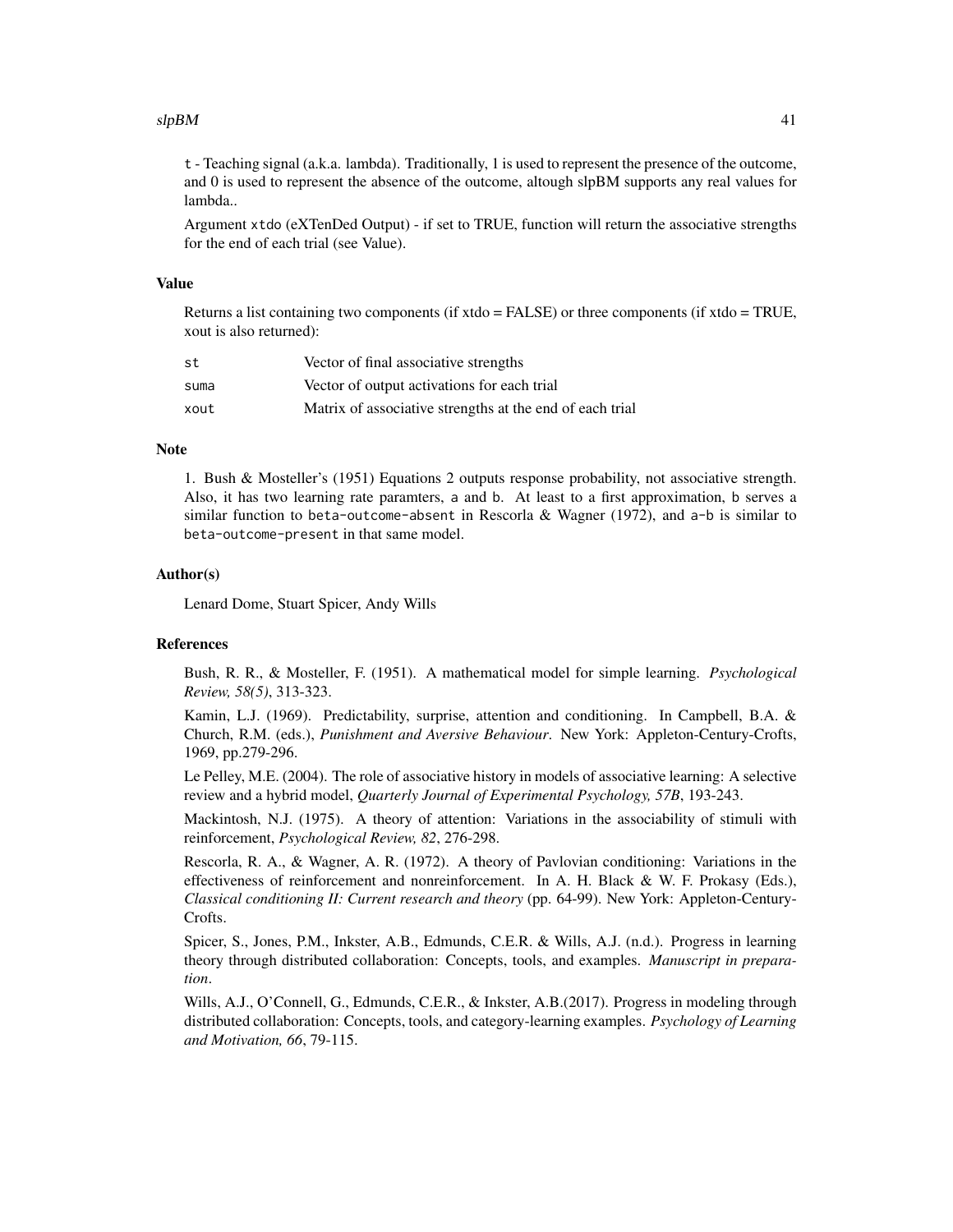<span id="page-41-0"></span>

### Description

COmpetition between Verbal and Implicit Systems model of category learning (Ashby et al. 1998), as described in Ashby et al. (2011). The current implementation supports two-category experiments, and uses only single-dimension, not-below-chance, rules in the Explicit system.

#### Usage

slpCOVIS(st, tr, crx = TRUE, respt = FALSE, rgive = TRUE, xtdo = FALSE)

#### Arguments

| st    | List of model parameters                                                                                                                                                                                                                                 |
|-------|----------------------------------------------------------------------------------------------------------------------------------------------------------------------------------------------------------------------------------------------------------|
| tr    | R-by-C matrix of training items                                                                                                                                                                                                                          |
| crx   | Boolean. Explicit System. If set to TRUE, the current rule is included in the<br>random selection of a rule to receive a weight increase from the Possion distri-<br>bution. If set to FALSE, the current rule is not included in this random selection. |
| respt | Set to FALSE for the behaviour described in Note 5; behaviour when TRUE is<br>undocumented                                                                                                                                                               |
| rgive | Set to TRUE; FALSE is undocumented                                                                                                                                                                                                                       |
| xtdo  | Set to FALSE; TRUE is undocumented                                                                                                                                                                                                                       |

#### Details

The coverage in this help file is relatively brief; for a more extensive tutorial, see Inkster et al. (n.d.).

The function works as a stateful list processor (slp; see Wills et al., 2017). Specifically, it takes a matrix (tr) as an argument, where each row is one trial for the network, and the columns specify the input representation. It returns a List containing the predictions made by the model and the final state of the model, hence its description as a 'stateful' list processor.

Argument st must be a list containing the following information. Parameter names given in brackets in the descriptions below follow the naming conventions of Ashby et al. (2011), and Edmunds  $\&$ Wills (2016). Equation numbers are from Ashby et al. (2011); where there is no equation, the page number is given instead.

Explicit system variables:

envar - (sigma $^2$ \_E) - p. 68 - Variance of the noise distribution used to determine which response the explicit system makes on the current trial. See Note 4, below.

decbound  $-$  (C)  $-$  Eq. 1  $-$  location of the decision bound on a single dimension. In the current implementation of slpCOVIS, this location is the same for all dimensions.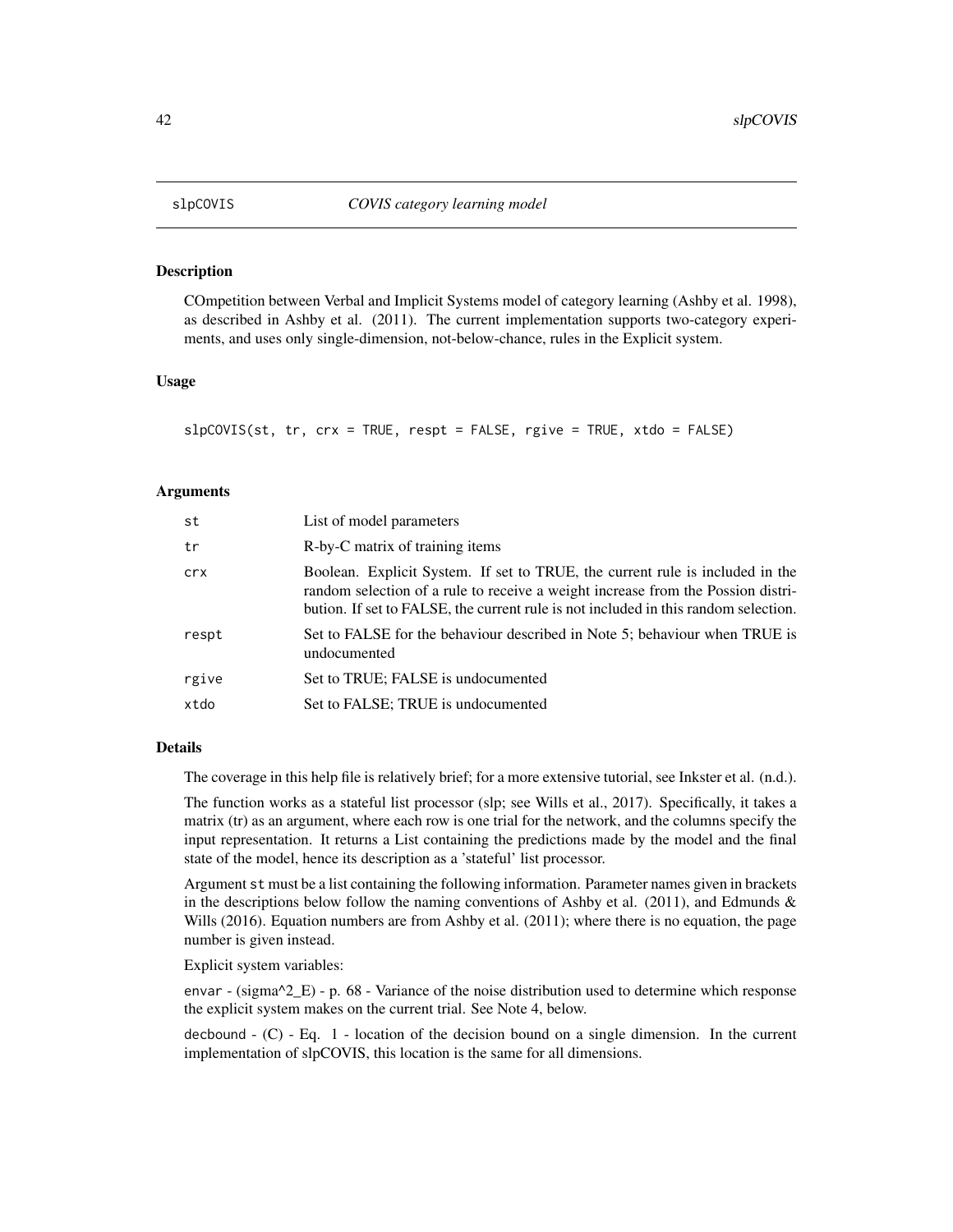#### slpCOVIS 43

corcon - (delta\_c) - Eq. 2 - constant by which to increase current rule saliency in the case of a correct response.

errcon - (delta\_e) - Eq. 3 - constant by which to decrease current rule saliency in the case of an incorrect response.

perscon - (gamma) - Eq. 4 - perseveration constant, i.e. value to add to the salience of the current rule to obtain its rule weight.

lambda - (lambda) - Eq. 5 - Mean of the Poission distribution. A value randomly sampled from the Poisson distribution is added to a randomly-selected rule when calculating the weights for new rule selection.

decsto - (a) - Eq. 7 - decision stochasticity when using rule weights to select the rule for the next trial. For Ashby et al.  $(2011)'$ s implementation, a = 1. For other uses, see Edmunds & Wills  $(2016)$ .

Procedural system variables:

sconst - (alpha) - Eq. 8 - scaling constant for cortical unit activation. See Note 3, below.

invar - (sigma^2\_p) - Eq. 9 - Variance of the normally-distributed noise used to calculate striatal unit activation.

dbase - (D\_base) - Eq. 10 - baseline dopamine level.

alphaw - (alpha\_w) - Eq. 10 - Learning rate parameter in force when striatal activation is above the NMDA threshold, and dopamine is above baseline.

betaw - (beta\_w) - Eq. 10 - Learning rate parameter in force when striatal activation is above the NMDA threshold, and dopamine is below baseline.

gammaw - (gamma\_w) - Eq. 10 - Learning rate parameter in force when striatal activation is between the AMPA and NMDA thresholds.

nmda - (theta\_NMDA) - Eq. 10 - Activation threshold for post-synaptic NMDA.

ampa - (theta\_AMPA) - Eq. 10 - Activation threshold for post-synaptic AMPA. See Note 1, below.

wmax - (w\_max) - Eq. 10 - Intended upper weight limit for a cortico-striatal link. See Note 2, below.

prep  $-$  ( $P_{n-1}$ ) - Eq. 12 - predicted reward value immediately prior to first trial. If unsure, set to zero.

prer  $-$  ( R (n-1) ) - Eq. 12 - obtained reward value immediately prior to first trial. If unsure, set to zero.

Competition / decision system variables:

emaxval - p.77 - The maximum possible value of the the Explicit system's discriminant variable. For example, if the stimulus value varies from zero to one, and C (see above) is 0.5, then the maximum value is  $1-0.5 = 0.5$ 

etrust - (theta $E$ ) - Eq. 15 - trust in the explicit system immediately prior to first trial. If unsure, set to .99.

itrust - (theta\_P) - p. 77 - trust in the procedural system immediately prior to first trial. If unsure, set to .01. See also Note 7, below.

ocp - (delta\_OC) - Eq. 15 - constant used to increase trust in the Explicit system after it suggests a response that turns out to be correct.

oep - (delta\_OE) - Eq. 16 - constant used to decrease trust in the Explicit system after it suggests a response that turns out to be incorrect.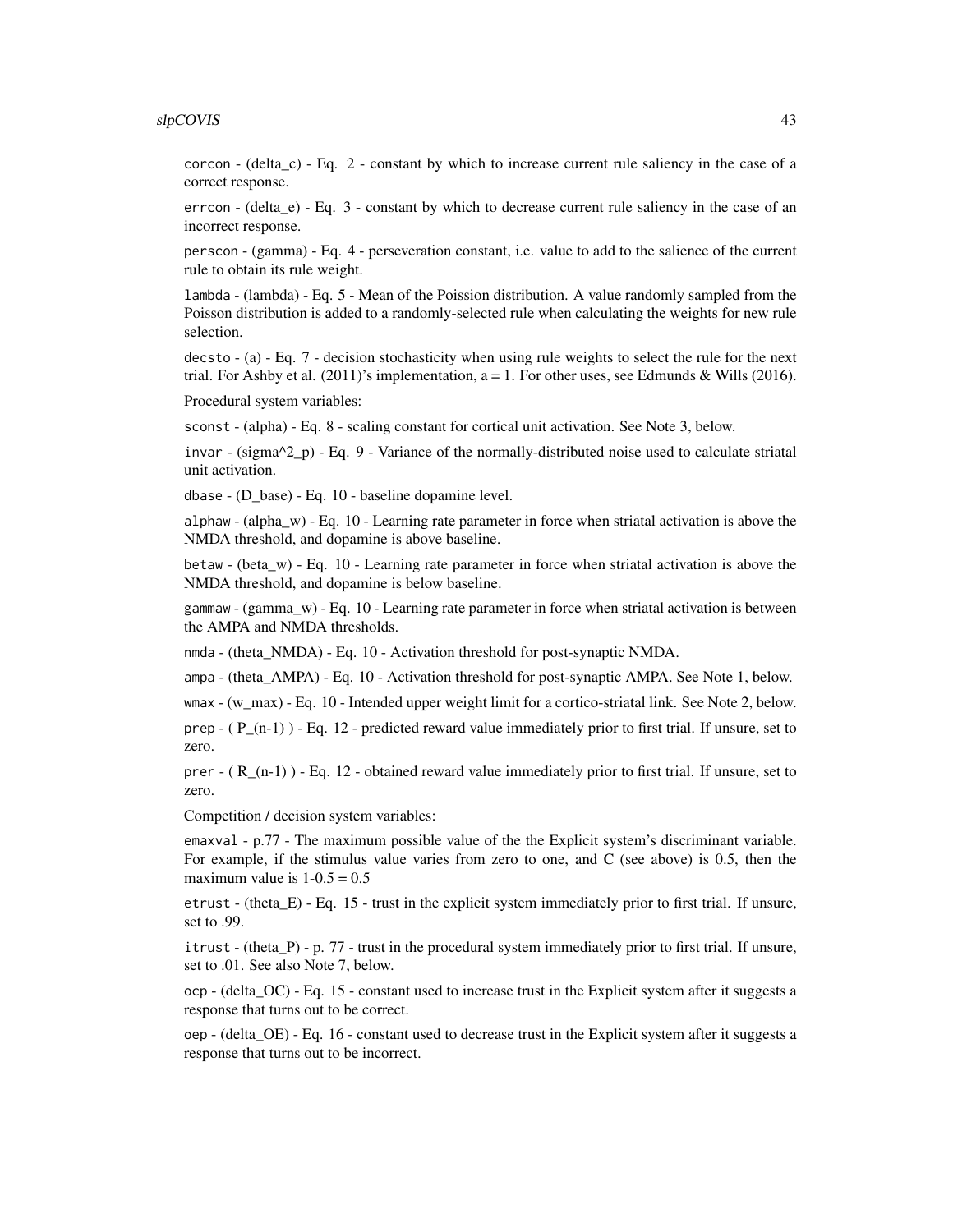Initial state of model:

initrules - vector of length stimdim, representing the initial salience of each single-dimensional rule in the Explicit system.

crule - a number indicating which rule is in use immediately prior to the first trial  $(1 =$  dimension 1, 2 = dimension 2, etc). If this is not meaningful in the context of your simulation, set it to zero, and ensure  $ctrl = 1$  in the first row of your training matrix (see below). This will then randomly pick an initial rule.

initsy - matrix of stimdim rows and two columns - contains the initial values for the corticostriatal connection strengths.

scups - matrix of stimdim columns and as many rows as you wish to have cortical input units. Each row represents the position of a cortical unit in N-dimensional stimulus space.

And finally, a couple of things slpCOVIS needs to interpret your tr matrix (see below):

stimdim - number of stimulus dimensions in the input representation.

colskip - skip the first N columns of the tr array, where  $N = \text{colskip}$ . colskip should be set to the number of optional columns you have added to matrix tr, PLUS ONE. So, if you have added no optional columns, colskip = 1. This is because the first (non-optional) column contains the control values, see below.

Argument tr must be a matrix, where each row is one trial presented to the network. Trials are always presented to the model in the order specified. The columns must be as described below, in the order described below:

 $ctrl - vector$  of control codes. Available codes are:  $0 = normal trial$ ,  $1 = reset$  network (i.e. set back to the state defined in list st and randomly select an initial rule for the Explicit System using Eq. 7),  $2 =$  Freeze learning. Control codes are actioned before the trial is processed.

opt1, opt2, ... - optional columns, which may have any names you wish, and you may have as many as you like, but they must be placed after the ctrl column, and before the remaining columns (see below). These optional columns are ignored by this function, but you may wish to use them for readability. For example, you might include columns for block number, trial number, and stimulus ID number. The argument colskip (see above) must be set to the number of optional columns plus 1.

x1, x2, ... - stimulus input to the model; there must be one column for each stimulus dimension.

t1 - teaching signal to model. If the correct response is Category 1,  $t = 1$ . If the correct response is Category 2,  $t = -1$ . Experiments with something other than two categories are not supported in the current implementation.

optend1, optend2, ... - optional columns, which may have any names you wish, and you may have as many as you like, but they must be placed after the t1 column. These optional columns are ignored by this function, but may help with cross-compatibility with other model implementations. For example, the additional 't' and 'm' columns of input representations generated for slpALCOVE will be safely ignored by slpCOVIS.

#### Value

Returns a List containing eight components:

foutmat A two-column matrix, representing the model's response on each trial. For any given trial, [1,0] indicates a Category 1 response; [0,1] indicates a Category 2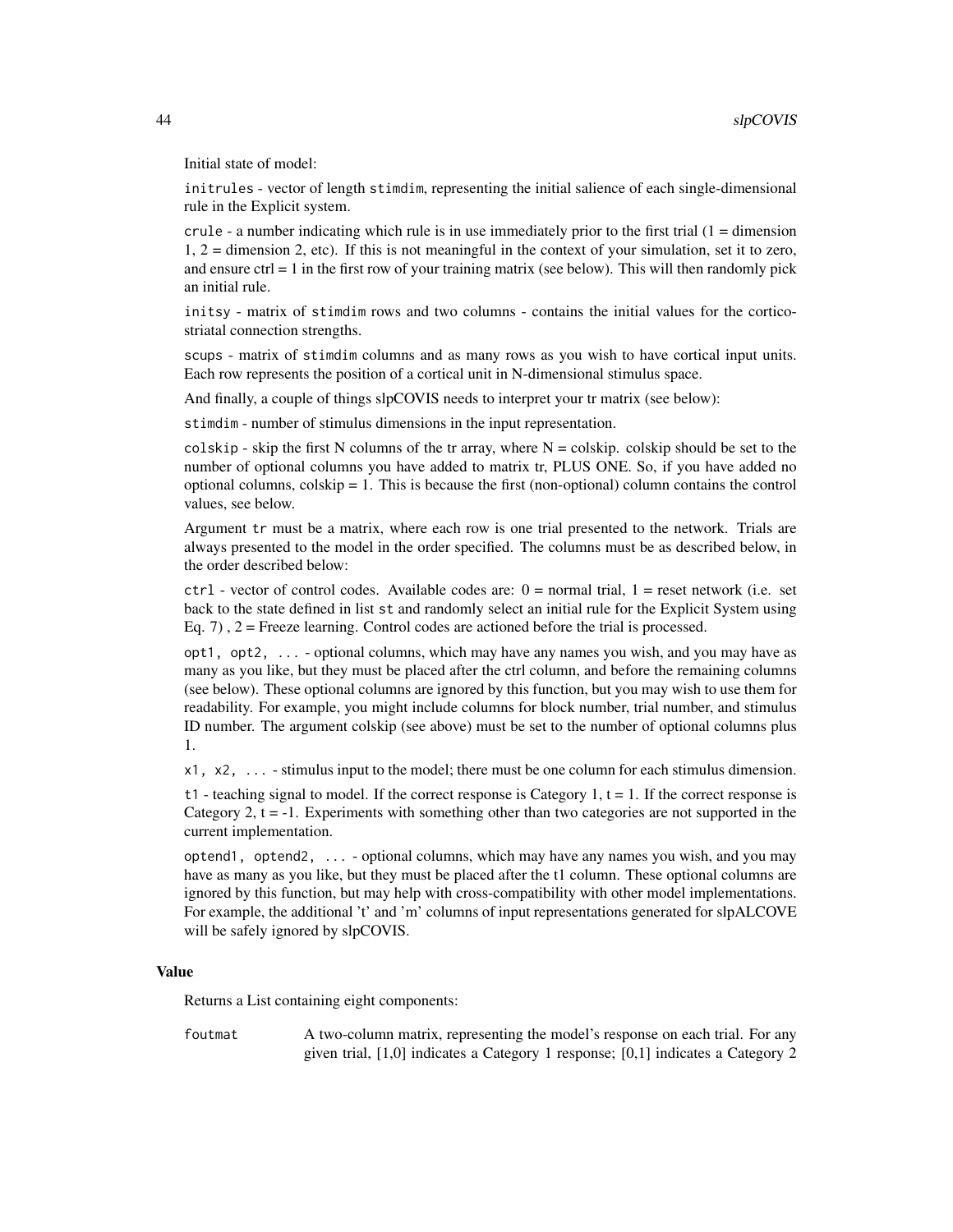|         | response. Responses are reported in this manner to facilitate cross-compatibility<br>with models that produce response probabilities on each trial. |
|---------|-----------------------------------------------------------------------------------------------------------------------------------------------------|
| frules  | Explicit system - rule saliences after final trial                                                                                                  |
| fsystr  | Procedural system - cortico-striatal synaptic strengths after final trial)                                                                          |
| fetrust | Decision system - trust in explicit system after final trial                                                                                        |
| fitrust | Decision system - trust in procedural system after final trial                                                                                      |
| frule   | Explicit system - rule used by explicit system on final trial                                                                                       |
| fprep   | Implicit system - predicted reward value on final trial                                                                                             |
| fprer   | Implicit system - obtained reward value on final trial                                                                                              |

#### **Note**

1. Ashby et al. (2011) state (p. 74) that the intended operation of COVVIS is theta\_NMDA > theta\_AMPA, but the values they report are theta\_NMDA =  $.0022$ , theta\_AMPA =  $.01$ .

2. Ashby et al. (2011) did not specify a value for w\_max; Edmunds & Wills (2016) assumed the intended value was 1.

3. Ashby et al. (2011) do not use Eq. 8 in their simulation, they manually set sensory cortex activation to 1 for the presented stimulus and 0 for all the others (p. 78). They thus do not have a value for alpha. Edmunds & Wills (2016) set alpha to 0.14, which produces similar behaviour for 0,1 coded stimulus dimensions, without having to manually set the activations.

4. In Ashby et al. (2011) and Edmunds & Wills (2016), sigma $^2$ <sub>E</sub> is set to zero. In this implementation of slpRW, positive values should also work but have not been extensively tested.

5. In the descriptions provided by Ashby et al. (2011, p. 69 & p. 75), there is some ambiguity about the meaning of the term 'response' - does this mean the response of a system (e.g. the Explicit system), or the overall response (i.e. the output of the decision system). In the current implementation, the response of the Explicit System is compared to the feedback to determine whether the Explicit System was correct or incorrect, and the response of the Procedural System is compared to the feedback to determine whether the Procedural System was correct or incorrect.

6. It seems that in Ashby et al.'s (2011) simulations, each dimension generates only one singledimension rule for a two-category problem, rather than two as one might expect (e.g. small  $= A$ ,  $\text{large} = B$ , but also large = A, small = B). Rules that would produce below-chance responding are excluded from the rule set.

7. Ashby et al. (2011) state that theta  $E +$  theta  $P = 1$ . However, slpCOVIS does not perform this check on the initial state, so it is important to check this manually.

### Author(s)

Angus Inkster, Andy Wills, Charlotte Edmunds

### References

Ashby, F.G., Alfonso-Reese, L.A., Turken, A.U. & Waldron, E.M. (1998). A neuropsychological theory of multiple systems in category learning. *Psychological Review, 105*, 442-481.

Ashby, F.G., Paul, E.J., & Maddox, W.T. (2011). COVIS. In Pothos, E.M. & Wills, A.J. (2011). *Formal approaches in categorization*. Cambridge, UK: Cambridge University Press.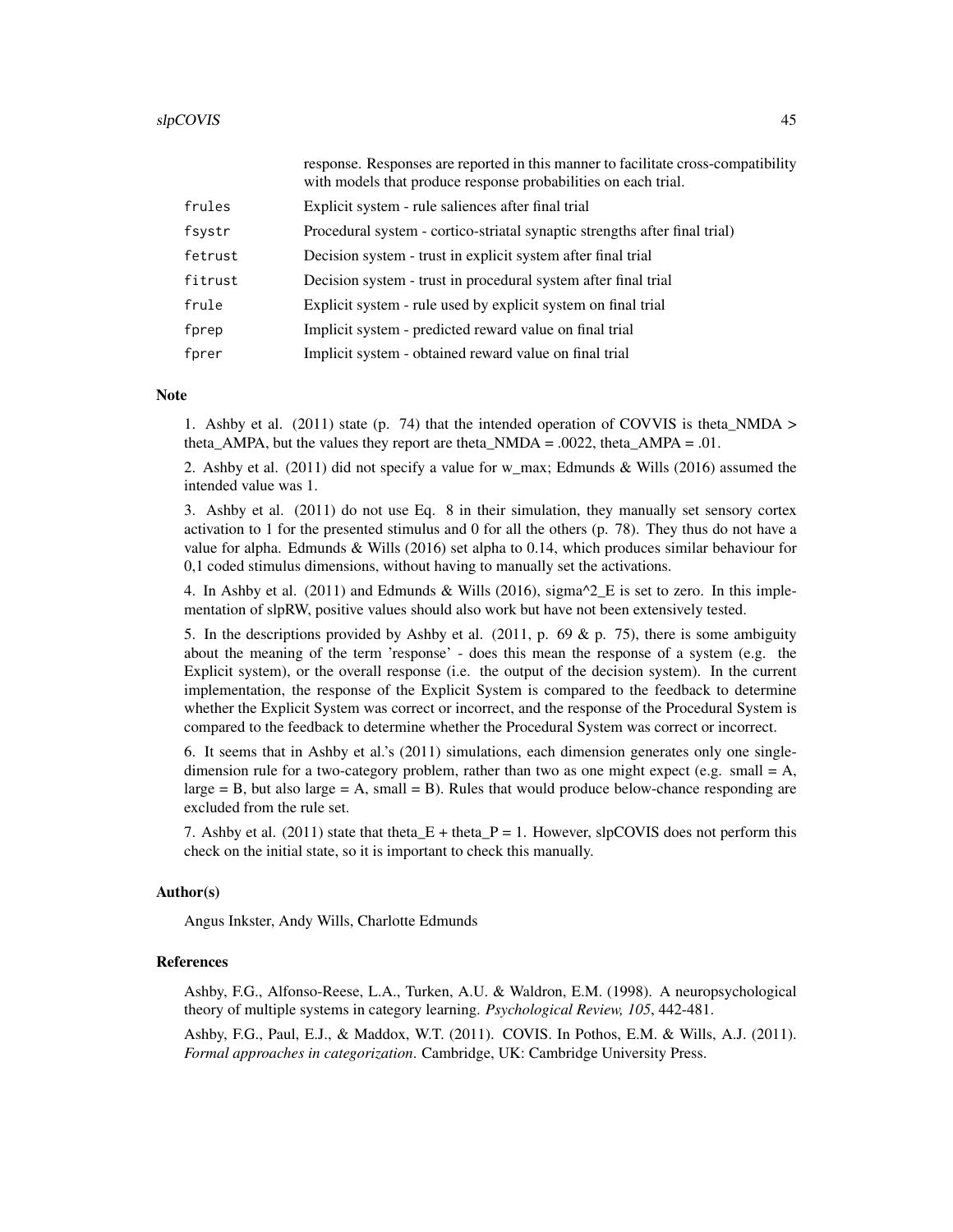<span id="page-45-0"></span>Edmunds, C.E.R., & Wills, A.J. (2016). Modeling category learning using a dual-system approach: A simulation of Shepard, Hovland and Jenkins (1961) by COVIS. In A. Papfragou, D. Grodner, D. Mirman, & J.C. Trueswell (Eds.). *Proceedings of the 38th Annual Conference of the Cognitive Science Society* (pp. 69-74). Austin, TX: Cognitive Science Society.

Inkster, A.B., Edmunds, C.E.R., & Wills, A.J. (n.d.). A distributed-collaboration resource for dualprocess modeling in category learning. *Manuscript in preparation*.

Pothos, E.M. & Wills, A.J.(2011). *Formal approaches in Categorisation.*Cambridge: University Press.

Wills, A.J., O'Connell, G., Edmunds, C.E.R., & Inkster, A.B.(2017). Progress in modeling through distributed collaboration: Concepts, tools, and category-learning examples. *Psychology of Learning and Motivation, 66*, 79-115.

slpDIVA *DIVA category learning model*

### Description

DIVergent Autoencoder (Kurtz, 2007; 2015) artificial neural network category learning model

### Usage

slpDIVA(st, tr, xtdo = FALSE)

#### Arguments

| st   | List of model parameters                  |
|------|-------------------------------------------|
| t.r  | R-by-C matrix of training items           |
| xtdo | When set to TRUE, produce extended output |

#### Details

This function works as a stateful list processor (Wills et al., 2017). Specifically, it takes a matrix as an argument, where each row is one trial for the network, and the columns specify the input representation, teaching signals, and other control signals. It returns a matrix where each row is a trial, and the columns are the response probabilities for each category. It also returns the final state of the network (connection weights and other parameters), hence its description as a 'stateful' list processor.

Argument st must be a list containing the following items:

st must contain the following principal model parameters:

learning\_rate - Learning rate for weight updates through backpropagation. The suggested learning rate default is learning\_rate =  $0.15$ 

beta\_val - Scalar value for the Beta parameter. beta\_val controls the degree of feature focusing (not unlike attention) that the model uses to make classification decisions (see: Conaway  $\&$  Kurtz, 2014; Kurtz, 2015). beta\_val =  $\theta$  turns feature focusing off.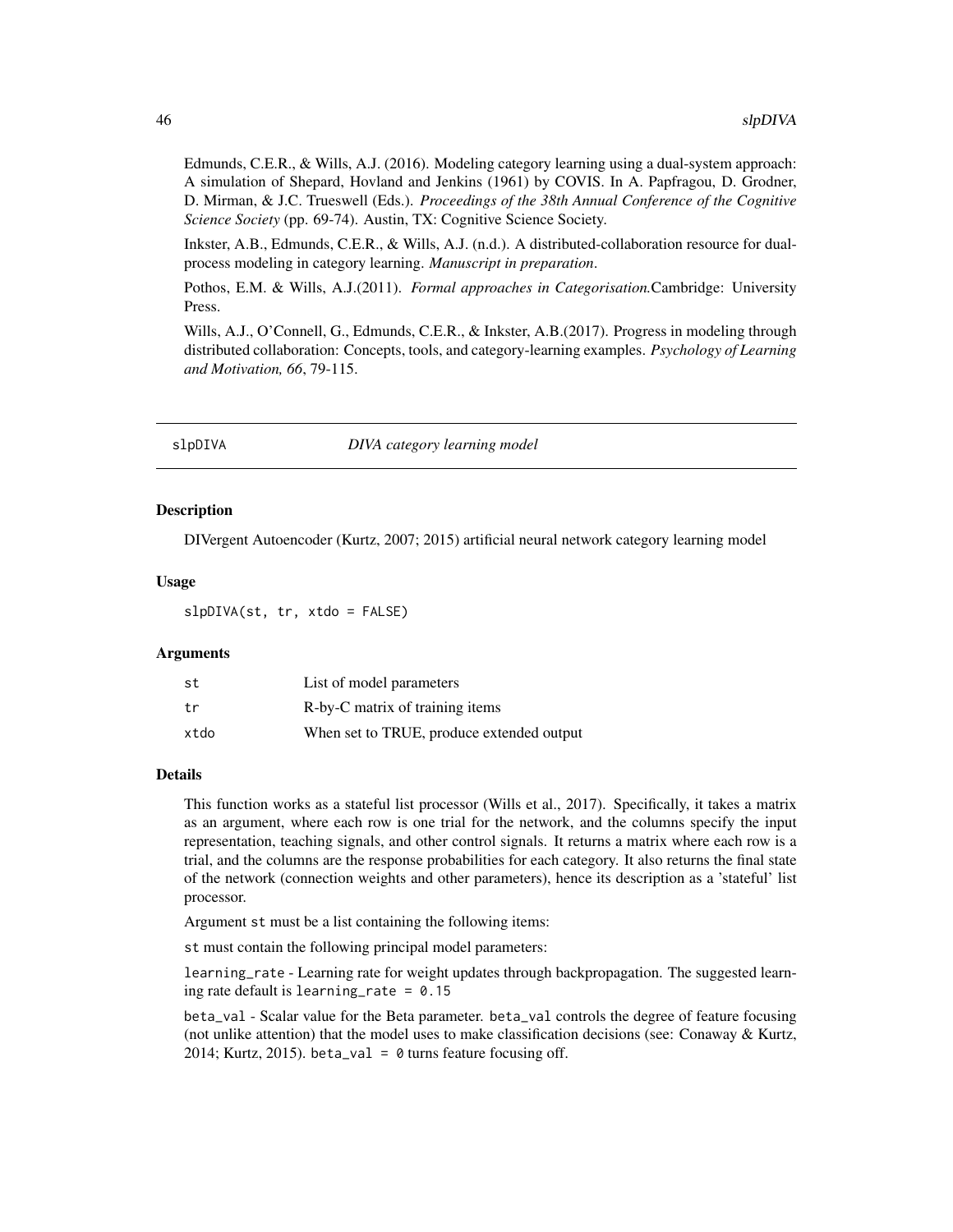phi - Scalar value for the phi parameter. phi is a real-valued mapping constant, see Kruschke (1992, Eq. 3).

st must also contain the following information about network architecture:

num\_feats - Number of input features.

num\_hids - Number of hidden units. A rough rule of thumb for this hyperparameter is to start with num\_feats = 2 and add additional units if the model fails to converge.

num\_cats - Number of categories.

continuous - A Boolean value to indicate if the model should work in continuous input or binary input mode. Set continuous = TRUE when the inputs are continuous.

st must also contain the following information about the initial state of the network:

in\_wts - A matrix of initial input-to-hidden weights with num\_feats + 1 rows and num\_hids columns. Can be set to NULL when the first line of the  $tr$  matrix includes control code 1,  $ctrl = 1$ .

out\_wts - A matrix of initial hidden-to-output weights with num\_feats + 1 rows, num\_hids columns and with the third dimension being num\_cats in extent. Can be set to NULL when the first line of the tr matrix includes control code 1,  $ctrl = 1$ .

st must also contain the following information so that it can reset these weights to random values when  $ctrl = 1$  (see below):

wts\_range - A scalar value for the range of the randomly-generated weights. The suggested weight range deafult is wts\_range = 1

wts\_center - A scalar value for the center of the randomly-generated weights. This is commonly set to  $wts_c$  center = 0

st must also contain the following parameters that describe your tr array:

colskip - Skip the first N columns of the tr array, where  $N = \text{colskip}$ . colskip should be set to the number of optional columns you have added to matrix tr, PLUS ONE. So, if you have added no optional columns, colskip = 1. This is because the first (non-optional) column contains the control values, below.

Argument tr must be a matrix, where each row is one trial presented to the network. Trials are always presented in the order specified. The columns must be as described below, in the order described below:

 $ctrl - column$  of control codes. Available codes are:  $0 = normal$  learning trial,  $1 = reset$  network (i.e. initialize a new set of weights following the st parameters), 2 = Freeze learning. Control codes are actioned before the trial is processed.

opt1, opt2, ... - optional columns, which may have any names you wish, and you may have as many as you like, but they must be placed after the ctrl column, and before the remaining columns (see below). These optional columns are ignored by this function, but you may wish to use them for readability. For example, you might include columns for block number, trial number, and stimulus ID number. The argument colskip (see above) must be set to the number of optional columns plus 1.

 $x1, x2, \ldots$  - input to the model, there must be one column for each input unit. Each row is one trial. Dichotomous inputs should be in the format -1, 1. Continuous inputs should be scaled to the range of  $-1$ , 1. As the model's learning objective is to accurately reconstruct the inputs, the input to the model is also the teaching signal. For testing under conditions of missing information, input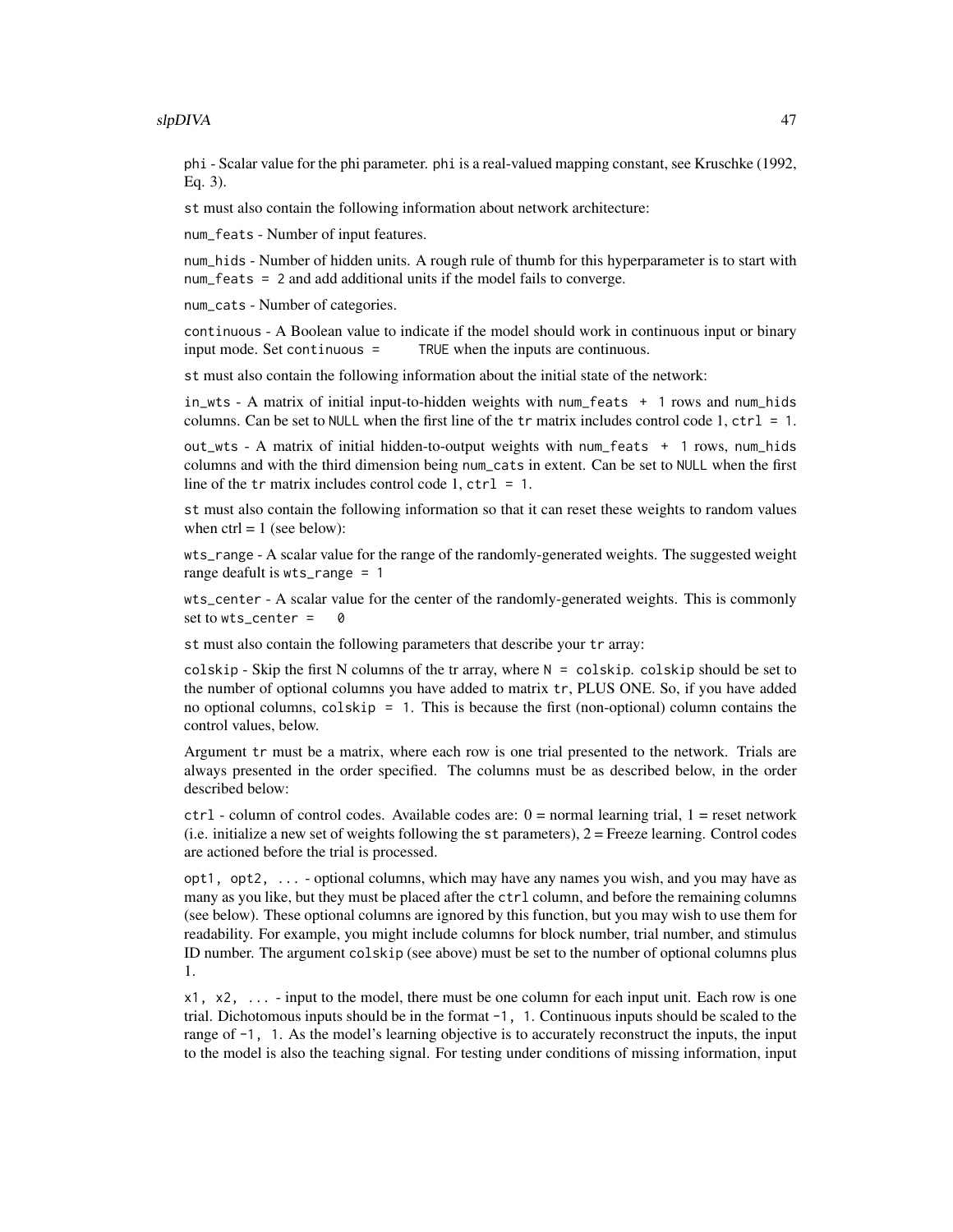features can be set to 0 to negate the contribution of the feature(s) for the classification decision of that trial.

t1, t2, ... - Category membership of the current stimulus. There must be one column for each category. Each row is one trial. If the stimulus is a member of category X, then the value in the category X column must be set to +1, and the values for all other category columns must be set to -1.

### Value

Returns a list containing two components: (1) matrix of response probabilities for each category on each trial, (2) an st list object that contains the model's final state. A weight initialization history is also available when the extended output parameter is set  $x \cdot \text{tdo} = \text{TRUE}$  in the slpDIVA call.

### Note

A faster (Rcpp) implementation of slpDIVA is planned for a future release of catlearn.

### Author(s)

Garrett Honke, Nolan B. Conaway, Andy Wills

#### References

Conaway, N. B., & Kurtz, K. J. (2014). Now you know it, now you don't: Asking the right question about category knowledge. In P. Bello, M. Guarini, M. McShane, & B. Scassellati (Eds.), *Proceedings of the Thirty-Sixth Annual Conference of the Cognitive Science Society* (pp. 2062-2067). Austin, TX: Cognitive Science Society.

Kruschke, J. (1992). ALCOVE: an exemplar-based connectionist model of category learning. *Psychological Review, 99*, 22-44

Kurtz, K.J. (2007). The divergent autoencoder (DIVA) model of category learning. *Psychonomic Bulletin & Review, 14*, 560-576.

Kurtz, K. J. (2015). Human Category Learning: Toward a Broader Explanatory Account. *Psychology of Learning and Motivation, 63*.

Wills, A.J., O'Connell, G., Edmunds, C.E.R., & Inkster, A.B.(2017). Progress in modeling through distributed collaboration: Concepts, tools, and category-learning examples. *The Psychology of Learning and Motivation, 66*, 79-115.

<span id="page-47-1"></span>slpEXIT *EXIT Category Learning Model*

### **Description**

EXemplar-based attention to distinctive InpuT model (Kruschke, 2001)

#### Usage

slpEXIT(st, tr, xtdo = FALSE)

<span id="page-47-0"></span>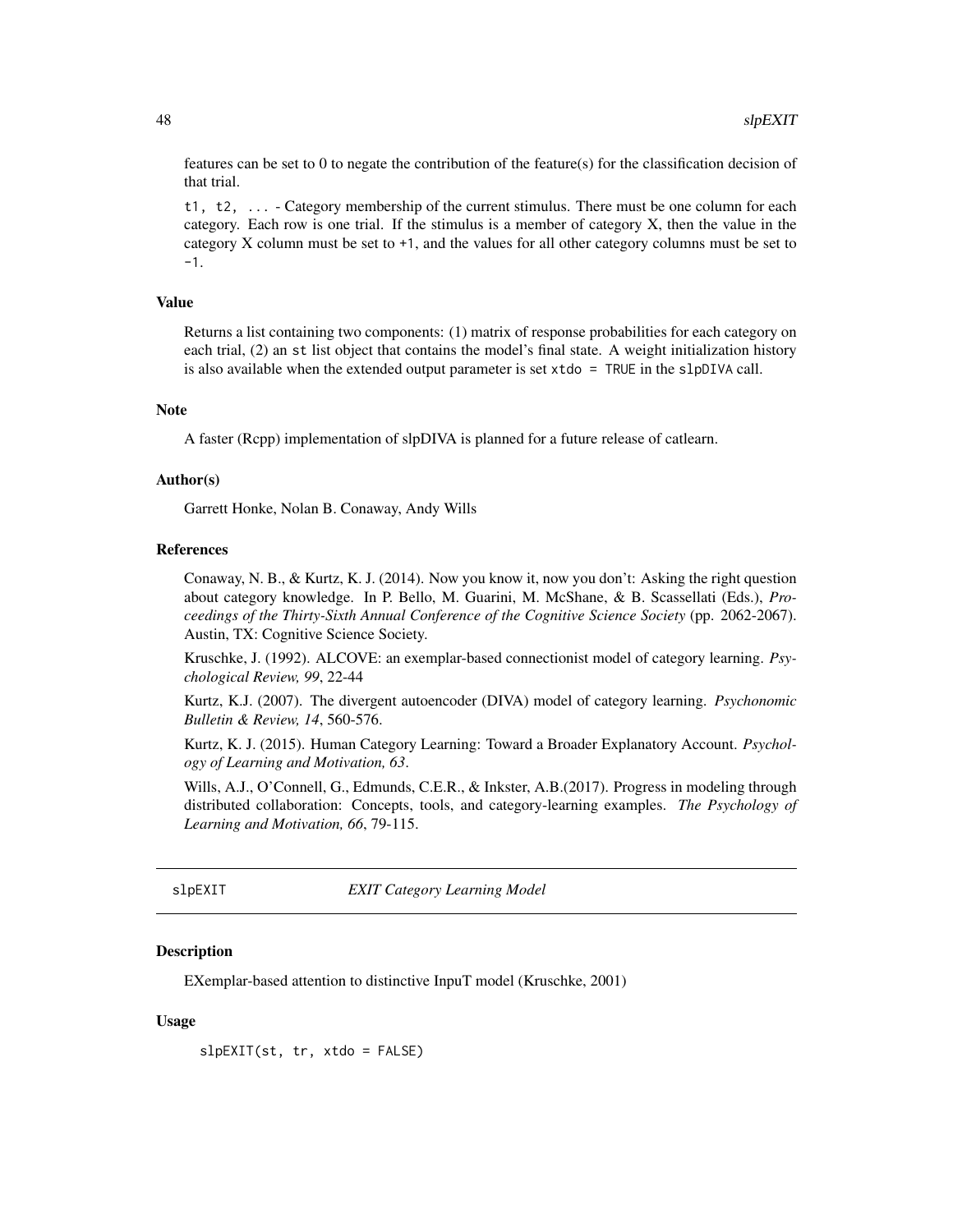#### slpEXIT 49

#### Arguments

| st   | List of model parameters            |
|------|-------------------------------------|
| tr   | R-by-C matrix of training items     |
| xtdo | if TRUE extended output is returned |

### Details

The contents of this help file are relatively brief; a more extensive tutorial on using slpEXIT can be found in Spicer et al. (n.d.).

The functions works as a stateful list processor. Specifically, it takes a data frame as an argument, where each row is one trial for the network, and the columns specify the input representation, teaching signals, and other control signals. It returns a matrix where each row is a trial, and the columns are the response probabilities at the output units. It also returns the final state of the network (cue -> exemplar, and cue -> outcome weights), hence its description as a 'stateful' list processor.

References to Equations refer to the equation numbers used in the Appendix of Kruschke (2001).

Argument tr must be a data frame, where each row is one trial presented to the network, in the order of their occurence. tr requires the following columns:

x1, x2, ... - columns for each cue (1 = cue present,  $\theta$  = cue absent). These columns have to start with  $x1$  ascending with features  $\dots$ ,  $x2$ ,  $x3$ ,  $\dots$  at adjacent columns. See Notes 1, 2.

t1, t2, ... - columns for the teaching values indicating the category feedback on the current trial. Each category needs a single teaching signal in a dummy coded fashion, e.g., if the first category is the correct category for that trial, then t1 is set to 1, else it is set to 0. These columns have to start with t1 ascending with categories ..., t2, t3, ... at adjacent columns.

 $ctrl - vector$  of control codes. Available codes are:  $0 = normal trial$ ,  $1 = reset$  network (i.e. reset connection weights to the values specified in  $st$ ).  $2 =$  freeze learning. Control codes are actioned before the trial processed.

opt1, opt2, ... - optional columns, which may have any name you wish. These optional columns are ignored by this function, but you may wish to use them for readability. For example, you might include columns for block number, trial number, and stimulus ID..

Argument st must be a list containing the following items:

nFeat - integer indicating the total number of possible stimulus features, i.e. the number of  $x1, x2, \ldots$  columns in tr.

nCat - integer indicating the total number of possible categories, i.e. the number of  $t1$ ,  $t2$ , ... columns in tr.

phi - response scaling constant - Equation (2)

c - specificity parameter. Defines the narrowness of receptive field in exemplar node activation - Equation (3).

P - Attentional normalization power (attentional capacity) - Equation (5). If P equals 1 then the attention weights will satisfy the constraint that attention strength for currently present features will sum to one. The sum of attention strengths for present features grows as a function of P.

l\_gain - attentional shift rate - Equation (7)

l\_weight - learning rate for feature to category associations. - Equation (8)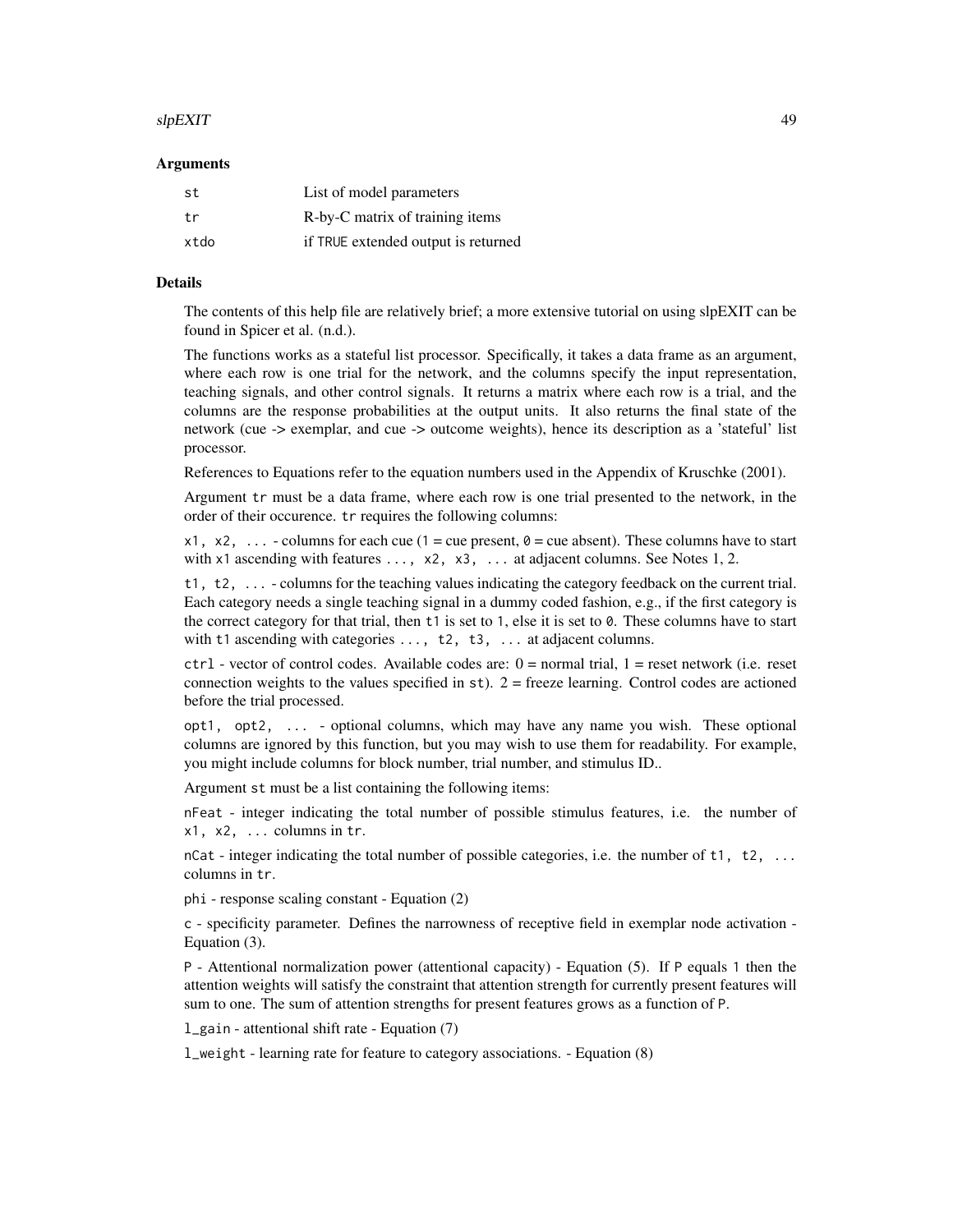l\_ex - learning rate for exemplar\_node to gain\_node associations - Equation (9)

iterations - number of iterations of shifting attention on each trial (see Kruschke, 2001, p. 1400). If you're not sure what to use here, set it to 10.

sigma - Vector of cue saliences, one for each cue. If you're not sure what to put here, use 1 for all cues except the bias cue. For the bias cue, use some value between 0 and 1.

w\_in\_out - matrix with nFeat columns and nCat rows, defining the input-to-category association weights, i.e. how much each feature is associated to a category (see Equation 1). The nFeat columns follow the same order as  $x1$ ,  $x2$ ,  $\dots$  in tr, and likewise, the nCat rows follow the order of t1, t2, ....

exemplars - matrix with nFeat columns and n rows, where n is the number of exemplars, such that each row represents a single exemplar in memory, and their corresponding feature values. The nFeat columns follow the same order as  $x1$ ,  $x2$ ,  $\ldots$  in tr. The n-rows follow the same order as in the w\_exemplars matrix defined below. See Note 3.

w\_exemplars - matrix which is structurally equivalent to exemplars. However, the matrix represents the associative weight from the exemplar nodes to the gain nodes, as given in Equation 4. The nFeat columns follow the same order as  $x1$ ,  $x2$ , ... in tr. The n-rows follow the same order as in the exemplars matrix.

#### Value

Returns a list containing three components (if xtdo = FALSE) or four components (if xtdo = TRUE, g is also returned):

| p           | Matrix of response probabilities for each outcome on each trial |
|-------------|-----------------------------------------------------------------|
| w_in_out    | Matrix of final cue -> outcome associative strengths            |
| w_exemplars | Matrix of final cue -> exemplar associative strengths           |
| g           | Vector of gains at the end of the final trial                   |

#### **Note**

1. Code optimization in slpEXIT means it's essential that every cue is either set to 1 or to 0. If you use other values, it won't work properly. If you wish to represent cues of unequal salience, use sigma.

2. EXIT simulations normally include a 'bias' cue, i.e. a cue that is present on all trials. You will need to explicitly include this in your input representation in tr. For an example, see the output of krus96train.

3. The bias cue should be included in these exemplar representations, i.e. they should be the same as the representation of the stimuli in tr. For an example, see the output of krus96train.

### Author(s)

René Schlegelmilch, Andy Wills, Angus Inkster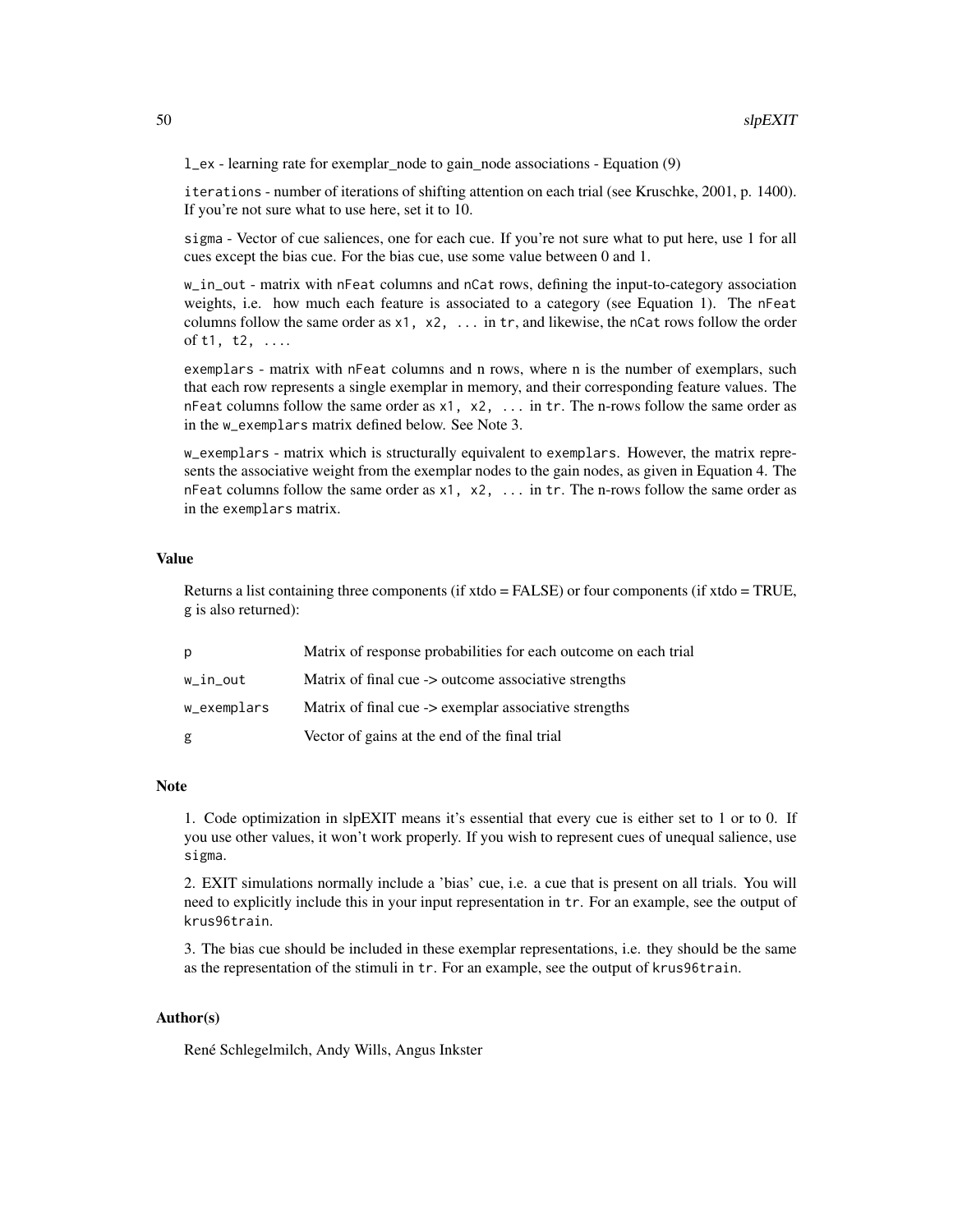### <span id="page-50-0"></span> $s$ lpMBMF 51

### References

Kruschke, J. K. (1996). Base rates in category learning. *Journal of Experimental Psychology-Learning Memory and Cognition, 22*(1), 3-26.

Kruschke, J. K. (2001). The inverse base rate effect is not explained by eliminative inference. *Journal of Experimental Psychology: Learning, Memory & Cognition, 27*, 1385-1400.

Spicer, S.G., Schlegelmilch, R., Jones, P.M., Inkster, A.B., Edmunds, C.E.R. & Wills, A.J. (n.d.). Progress in learning theory through distributed collaboration: Concepts, tools, and examples. *Manuscript in preparation*.

slpMBMF *MB/MF reinforcement learning model*

#### **Description**

Gillan et al.'s (2015) model-free / model-based hybrid Reinforcement Learning model (see Note 1).

### Usage

slpMBMF(st, tr, xtdo = FALSE)

### Arguments

| st   | List of model parameters                                   |
|------|------------------------------------------------------------|
| tr   | Matrix of training items                                   |
| xtdo | Boolean. When TRUE, extended output is provided, see below |

### Details

The contents of this help file are relatively brief; a more extensive discussion of this model can be found in the supplementary materials of Gillan et al. (2015).

The function operates as a stateful list processor (slp; see Wills et al., 2017). Specifically, it takes a matrix (tr) as an argument, where each row represents a single training trial, while each column represents the different types of information required by the model. It returns a matrix of predicted response probabilities for each stage 1 action on each trial. The slpMBMF function also returns the final Q values for the model.

The current implementation of slpMBMF deals only with relatively simple Reinforcement Learning experiments, of which Gillan et al. (2015, Exp. 2) is one example. Specifically, each trial has two stages. In the first stage of the trial, there is a single state, and the participant can emit one of x actions. In the second stage, there are y states. A reward follows (or doesn't) without a further action from the participant.

A hybrid MB/MF model thus has 2x Q-values at stage 1 (x for the model-based system, and x for the model-free system), and y Q-values at stage 2 (one for each state; there are no actions at stage 2, and the MB and MF systems evaluate stage 2 Q-values the same way in this model). See Note 3.

Argument st must be a list containing the following items: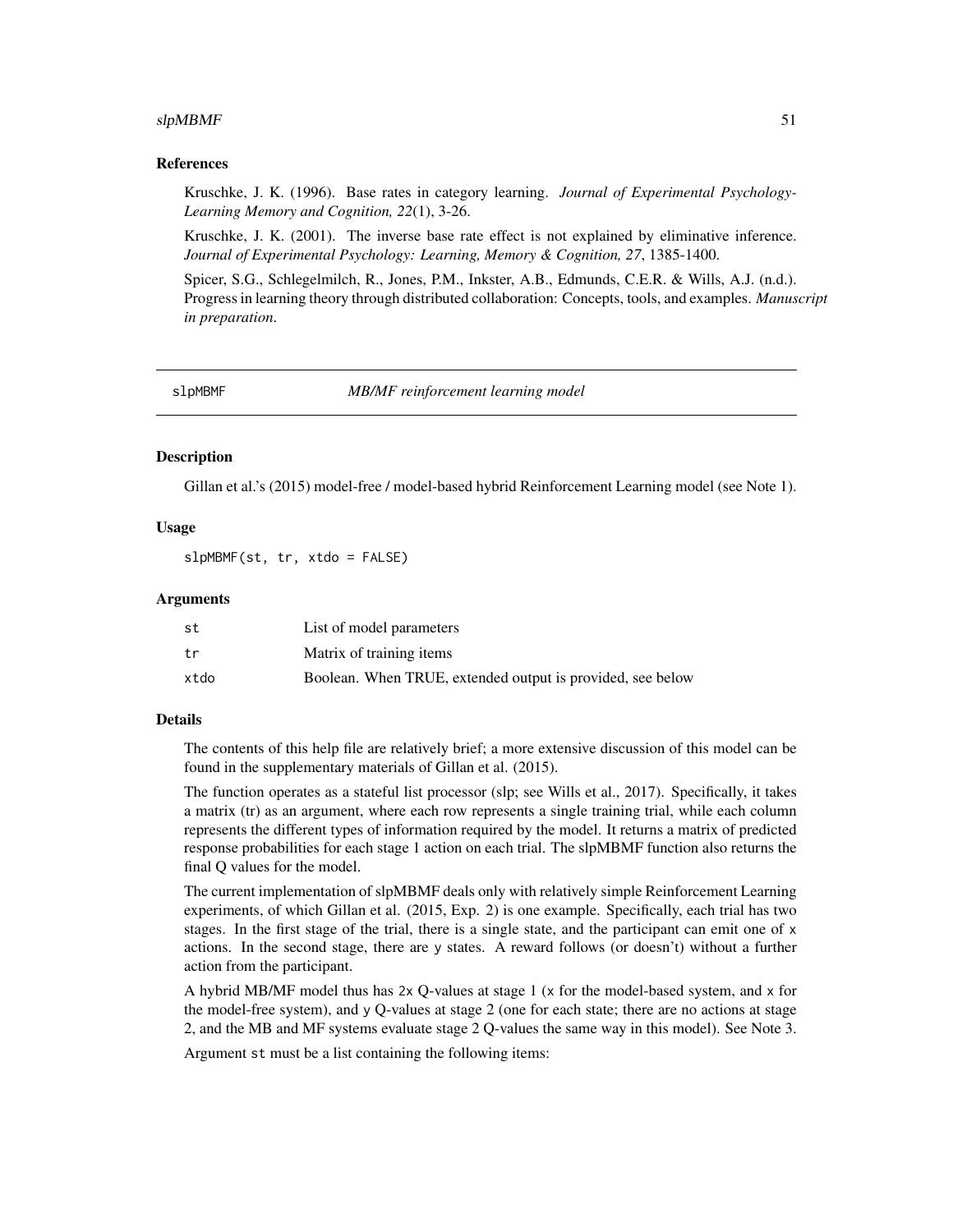alpha - the model-free learning rate (range: 0-1)

lambda - the eligibility trace parameter (range: 0-1)

w - A number between 0 and 1, representing the relative contribution of the model-based and modelfree parts of the model to the response  $(0 = pure \ model-free, 1 = pure \ model-based)$ .

beta - Decision stochasticity parameter

 $p -$  Decision perseveration ( $p > 0$ ) or switching ( $p < 0$ ) parameter

tprob - A 2 x 2 matrix of transition probabilities, used by the model-based system. The rows are the actions at stage 1. The columns are the states at stage 2. The cells are transition probabilities (e.g. tprob[2,1] is the probability of arriving at stage 2 state #1 given action #2 at stage 1).

q1.mf - A vector of initial model-free Q values for the actions at stage 1.

q1.mb - A vector of initial model-based Q values for the actions at stage 1.

q2 - A vector of initial Q values for the states at stage 2 (the MB and MF systems share common Q values at stage 2).

If you are unsure what initial Q values to use, set all to 0.5.

Argument tr must be a matrix, where each row is one trial. Trials are always presented to the model in the order specified. The matrix must contain the following named columns (other columns will be ignored):

s1.act - The action made by the participant at stage 1, for each trial; must be an integer in the range 1-x.

s2.state - State of environment at stage 2, for each trial; must be an integer in the range 1-y.

 $t$  - Reward signal for trial; must be a real number. If you're unsure what to use here, use  $1 =$ rewarded,  $0 =$  not rewarded.

### Value

When xtdo = FALSE, returns a list containing these components:

out - Matrix of response probabilities, for each stage 1 action on each trial.

q1.mf - A vector of final model-free Q values for the actions at stage 1.

q1.mb - A vector of final model-based Q values for the actions at stage 1

q2 - A vector of final Q values for the states at stage 2 (the MB and MF systems share common Q values at stage 2).

When xtdo = TRUE, the list also contains the following model-state information :

xout - A matrix containing the state of the model at the end of each trial. Each row is one trial. It has the following columns:

q1.mb.1, q1.mb.2,  $\dots$  - One column for each model-based Q value at stage 1.

 $q1.mf.1, q1.mf.2, \ldots$  - One column for each model-free O value at stage 1.

 $q2.1$ ,  $q2.2$ ,  $\ldots$  - One column for each Q value at stage 2.

 $q1.h.1$ ,  $q1.h.2$ , ... - One column for each hybrid Q value at stage 1.

s1.d.mf - Model-free delta at stage 2, wrt. stage 1 action.

s2.d.mf - Model-free delta at outcome.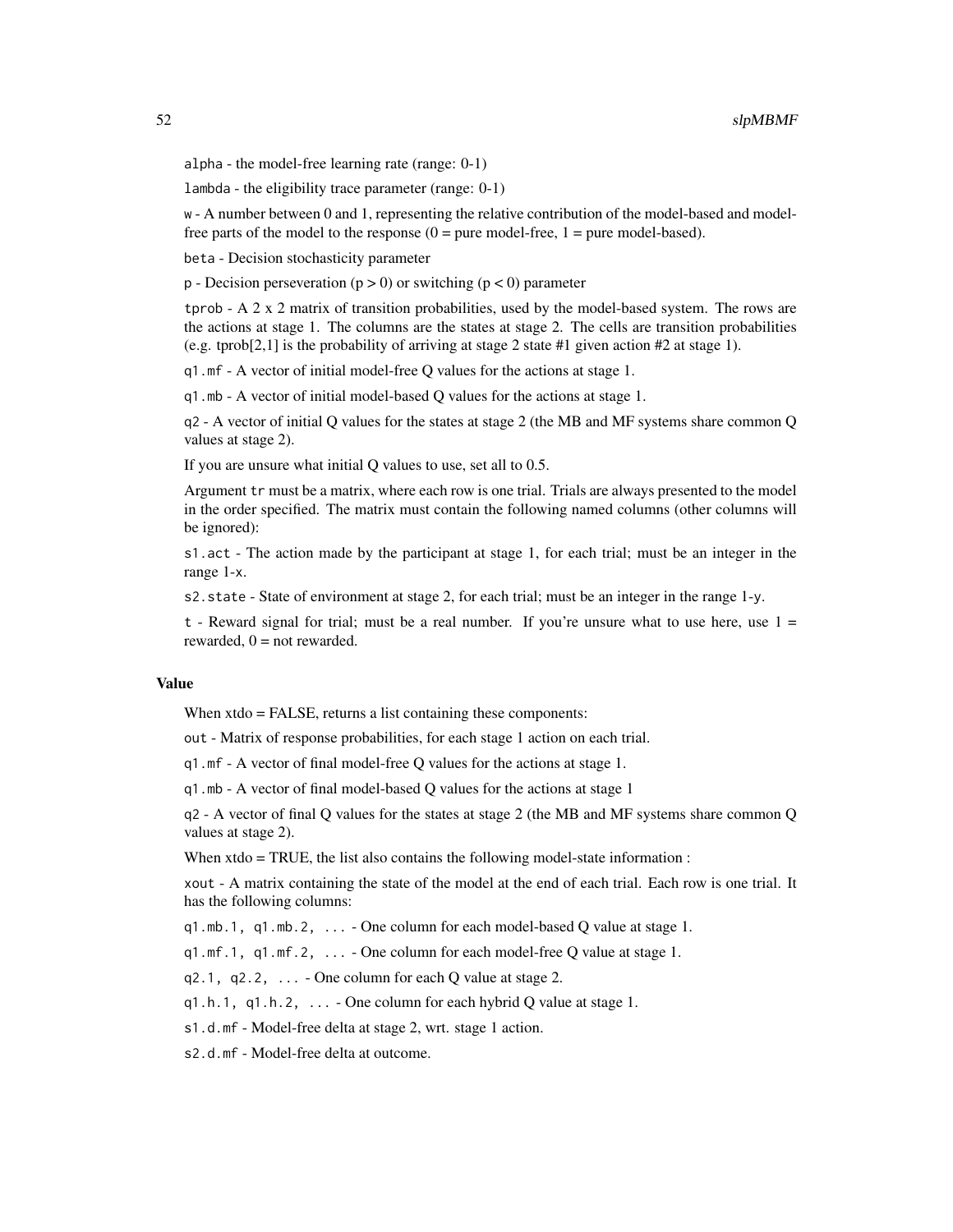#### <span id="page-52-0"></span> $slpRW$  53

In addition, when xtdo = TRUE, the list also contains the following information that is not used by the model (but which might be handy as potential neural regressors).

s1.d.mb - Model-based delta at stage 2, wrt. stage 1 action.

s1.d.h - Hybrid delta (based on stage 1 hybrid Q values) at stage 2, wrt. stage 1 action.

s1.d.diff - s1.d.mf - s1.d.mb

### Note

1. Gillan et al.'s (2015) choice rule, at least as stated in their supplementary materials, would lead to the response probabilities being infinite on switch trials, which is presumably an error. The current implementation uses Daw et al. (2011, suppl. mat., Eq. 2).

2. Gillan et al. (2015) decay Q values for unselected actions by (1-alpha). This is not part of the current implementation.

3. In the current implementation of the model,  $x$  must be 2 and  $y$  must be two, otherwise the model will fail or behave unpredictably. If you'd like to develop a more general version of this implementation, contact the author.

#### Author(s)

Andy Wills ( andy@willslab.co.uk ), Tom Sambrook

### References

Daw, N.D., Gershman, S.J., Seymour, B., Dayan, P., & Dolan, R.J. (2011). Model-based influences on humans' choices and striatal prediction errors. *Neuron, 69*, 1204-1215.

Gillan, C.M., Otto, A.R., Phelps, E.A. & Daw, N.D. (2015). Model-based learning protects against forming habits. *Cogn. Affect. Behav. Neurosci., 15*, 523-536.

Wills, A.J., O'Connell, G., Edmunds, C.E.R., & Inkster, A.B.(2017). Progress in modeling thrX-Sough distributed collaboration: Concepts, tools, and category-learning examples. *Psychology of Learning and Motivation, 66*, 79-115.

slpRW *Rescorla-Wagner (1972) associative learning model.*

### **Description**

Rescorla & Wagner's (1972) theory of Pavlovian conditioning.

### Usage

slpRW(st, tr, xtdo = FALSE)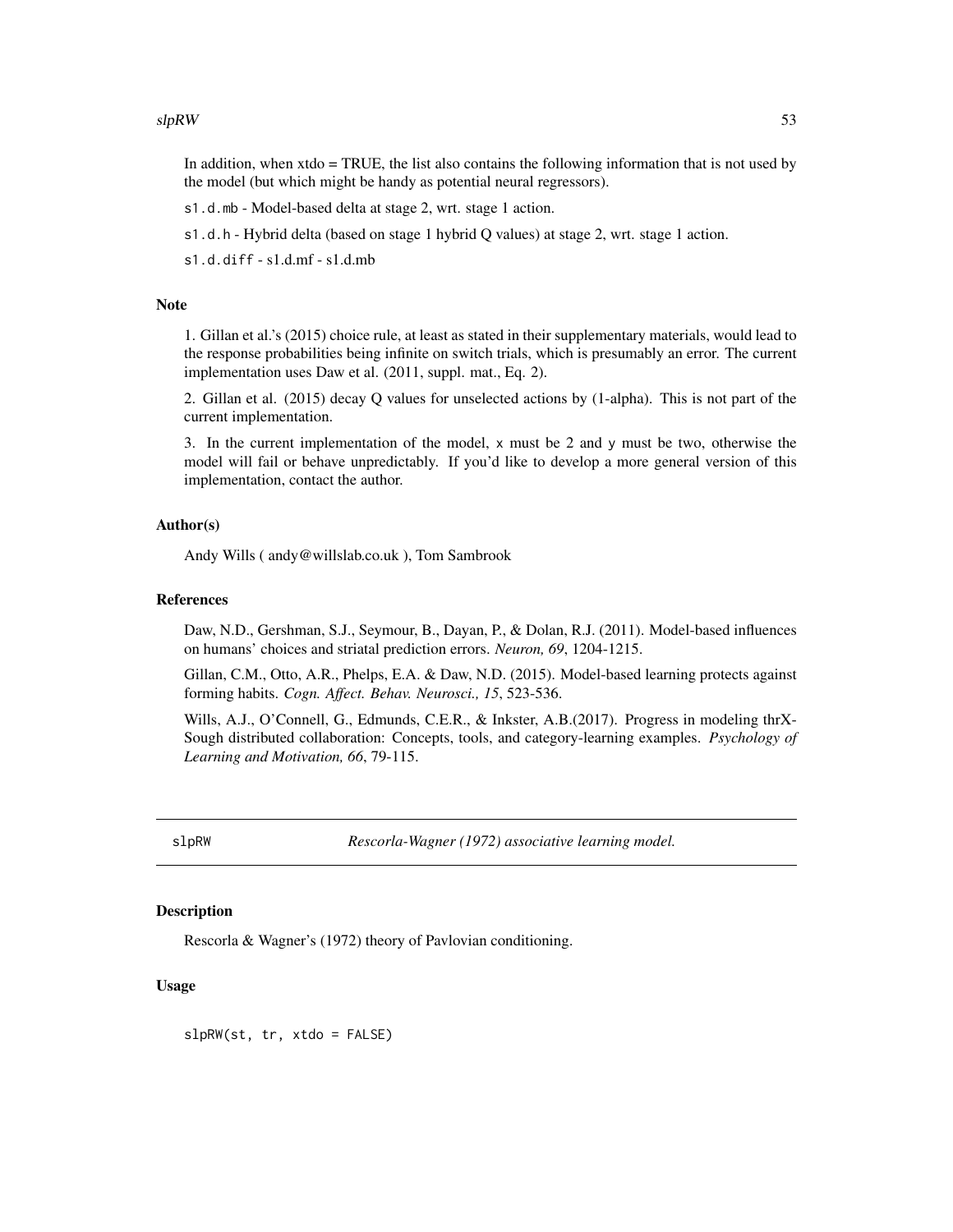$54$  slpRW

#### Arguments

| st   | List of model parameters                                                                |
|------|-----------------------------------------------------------------------------------------|
| tr   | Matrix of training items                                                                |
| xtdo | Boolean specifying whether to include extended information in the output (see<br>below) |

### Details

The contents of this help file are relatively brief; a more extensive tutorial on using slpRW can be found in Spicer et al. (n.d.).

The function operates as a stateful list processor (slp; see Wills et al., 2017). Specifically, it takes a matrix (tr) as an argument, where each row represents a single training trial, while each column represents the different types of information required by the model, such as the elemental representation of the training stimuli, and the presence/absence of an outcome. It returns the output activation on each trial (a.k.a. sum of associative strengths of cues present on that trial), as a vector. The slpRW function also returns the final state of the model - a vector of associative strengths between each stimulus and the outcome representation.

Argument st must be a list containing the following items:

lr - the learning rate (fixed for a given simulation). In order to calculate lr, calculate the product of Rescorla-Wagner parameters alpha and beta. For example, if you want alpha  $= 0.1$  and beta  $=$ 0.2, set  $Ir = 0.02$ . If you want different elements to differ in salience (different alpha values) use the input activations  $(x_1, x_2, \ldots,$  see below) to represent element-specific salience. For example, if alpha\_A = 0.4, alpha\_X = 0.2, and beta = 0.1, then set lr = 0.1, and the activations of A and B to 0.4 and 0.2, respectively.

w - a vector of initial associative strengths. If you are not sure what to use here, set all values to zero.

colskip - the number of optional columns to be skipped in the tr matrix. colskip should be set to the number of optional columns you have added to the tr matrix, PLUS ONE. So, if you have added no optional columns, colskip=1. This is because the first (non-optional) column contains the control values (details below).

Argument tr must be a matrix, where each row is one trial presented to the model. Trials are always presented in the order specified. The columns must be as described below, in the order described below:

 $ctrl - a$  vector of control codes. Available codes are:  $0 = normal trial$ ;  $1 = reset model$  (i.e. set associative strengths (weights) back to their initial values as specified in  $w$  (see above));  $2 =$  Freeze learning. Control codes are actioned before the trial is processed.

opt1, opt2, ... - any number of preferred optional columns, the names of which can be chosen by the user. It is important that these columns are placed after the control column, and before the remaining columns (see below). These optional columns are ignored by the slpRW function, but you may wish to use them for readability. For example, you might choose to include columns such as block number, trial number and condition. The argument colskip (see above) must be set to the number of optional columns plus one.

x1, x2, ... - activation of any number of input elements. There must be one column for each input element. Each row is one trial. In simple applications, one element is used for each stimulus (e.g. a simulation of blocking (Kamin, 1969), A+, AX+, would have two inputs, one for A and one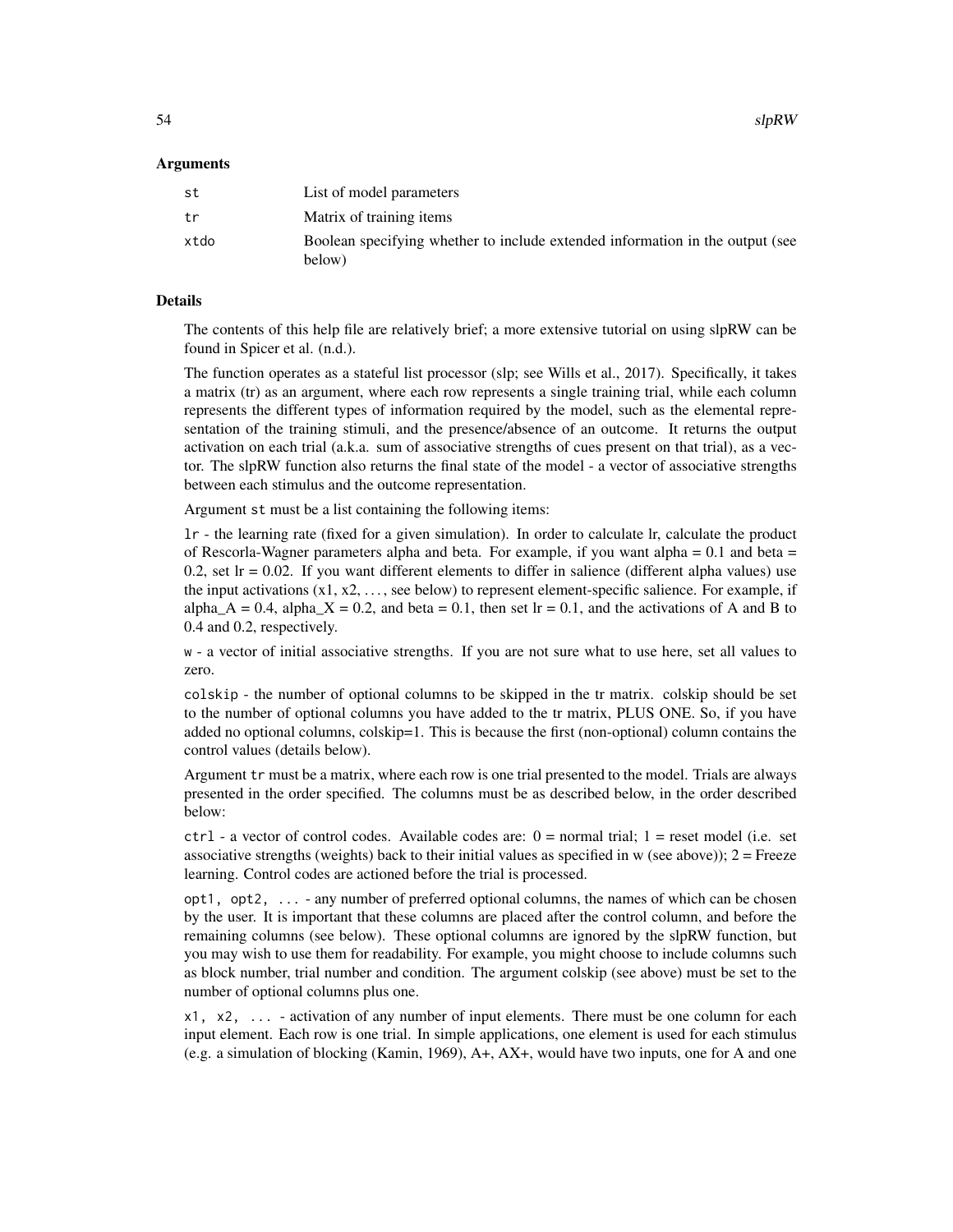#### <span id="page-54-0"></span> $slpSUSTAIN$  55

for X). In simple applications, all present elements have an activation of 1 and all absence elements have an activation of 0. However, slpRW supports any real number for activations, e.g. one might use values between 0 and 1 to represent differing cue saliences.

t - Teaching signal (a.k.a. lambda). Traditionally, 1 is used to represent the presence of the outcome, and 0 is used to represent the absence of the outcome, although slpRW suports any real values for lambda.

Argument xtdo (eXTenDed Output) - if set to TRUE, function will return associative strength for the end of each trial (see Value).

#### Value

Returns a list containing two components (if xtdo = FALSE) or three components (if xtdo = TRUE, xout is also returned):

| suma | Vector of output activations for each trial              |
|------|----------------------------------------------------------|
| st   | Vector of final associative strengths                    |
| xout | Matrix of associative strengths at the end of each trial |

### Author(s)

Stuart Spicer, Lenard Dome, Andy Wills

#### References

Kamin, L.J., (1969) Predictability, surprise, attention and conditioning. In Campbell, B.A. & Church, R.M. (eds.), *Punishment and Aversive Behaviour*. New York: Appleton-Century-Crofts, 1969, pp.279-296.

Rescorla, R. A., & Wagner, A. R. (1972). A theory of Pavlovian conditioning: Variations in the effectiveness of reinforcement and nonreinforcement. In A. H. Black & W. F. Prokasy (Eds.), *Classical conditioning II: Current research and theory* (pp. 64-99). New York: Appleton-Century-Crofts.

Spicer, S.G., Jones, P.M., Inkster, A.B., Edmunds, C.E.R. & Wills, A.J. (n.d.). Progress in learning theory through distributed collaboration: Concepts, tools, and examples. *Manuscript in preparation*.

Wills, A.J., O'Connell, G., Edmunds, C.E.R., & Inkster, A.B.(2017). Progress in modeling through distributed collaboration: Concepts, tools, and category-learning examples. *Psychology of Learning and Motivation, 66*, 79-115.

<span id="page-54-1"></span>slpSUSTAIN *SUSTAIN Category Learning Model*

#### **Description**

Supervised and Unsupervised STratified Adaptive Incremental Network (Love, Medin & Gureckis, 2004)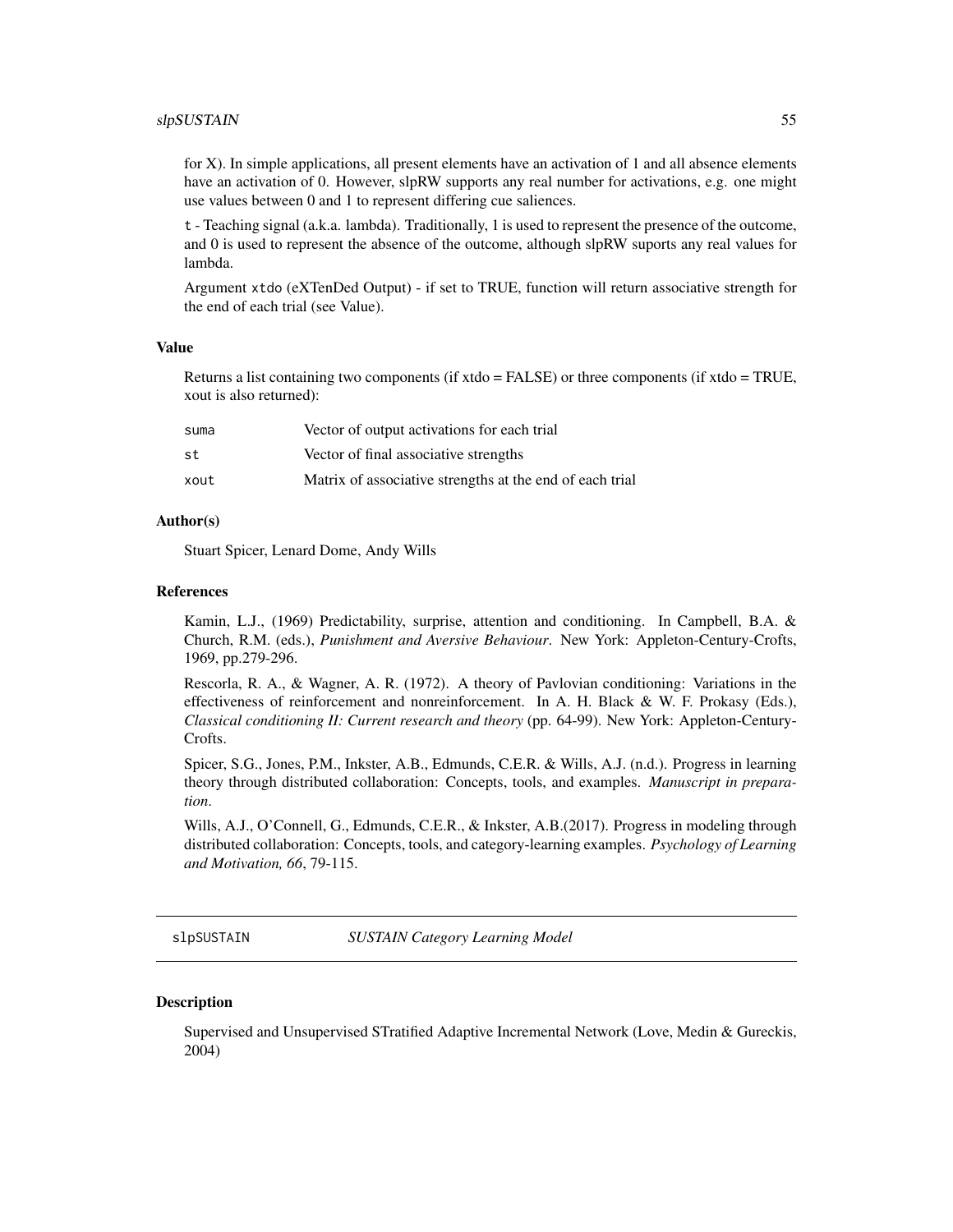#### Usage

slpSUSTAIN(st, tr, xtdo = FALSE)

#### Arguments

| st   | List of model parameters                                                                |
|------|-----------------------------------------------------------------------------------------|
| tr   | Matrix of training items                                                                |
| xtdo | Boolean specifying whether to include extended information in the output (see<br>below) |

#### Details

This function works as a stateful list processor (slp; see Wills et al., 2017). It takes a matrix (tr) as an argument, where each row represents a single training trial, while each column represents some information required by the model, such as the stimulus representation, indications of supervised/unsupervised learning, etc (details below).

Argument st must be a list containing the following items:

r - Attentional focus parameter, always non-negative.

beta - Cluster competition parameter, always non-negative.

d - Decision consistency parameter, always non-negative

eta - Learning rate parameter, see Note 1

tau - Threshold parameter for cluster recruitment under unsupervised learning conditions (Love et al., 2004, Eq. 11). If every trial is a supervised learning trial, set tau to 0. slpSUSTAIN can accomodate both supervised and unsupervised learning within the same simulation, using the ctrl column in tr (see below).

lambda - Vector containing the initial receptive field tuning value for each stimulus dimension; the order corresponds to the order of dimensions in tr, below. For a stimulus with three dimensions, where all receptive fields are equally tuned,  $lambda = [1, 1, 1]$ .

cluster - A matrix of the initial positions of each recruited cluster. If set to NA, cluster = NA, then each time the network is reset, a single cluster will be created, centered on the stimulus presented on the current trial.

w - A matrix of initial connection weights. If set to NA as w = NA then, each time the network is reset, zero-strength weights to a single cluster will be created.

dims - Vector containing the length of each dimension (excluding category dimension, see tr, below), i.e the number of nominal spaces in the representation of each dimension. For Figure 1 of Love et al.  $(2004)$ , dims =  $[2, 2, 2]$ .

colskip - Number of optional columns skipped in tr, PLUS ONE. So, if there are no optional columns, set colskip to 1.

Argument tr must be a matrix, where each row is one trial presented to the model. Columns are always presented in the order specified below:

ctrl - A vector of control codes. The control codes are processed prior to the trial and prior to updating cluster's position, lambdas and weights (Love et al., 2004, Equ. 12, 13 and 14, respectively). The available values are: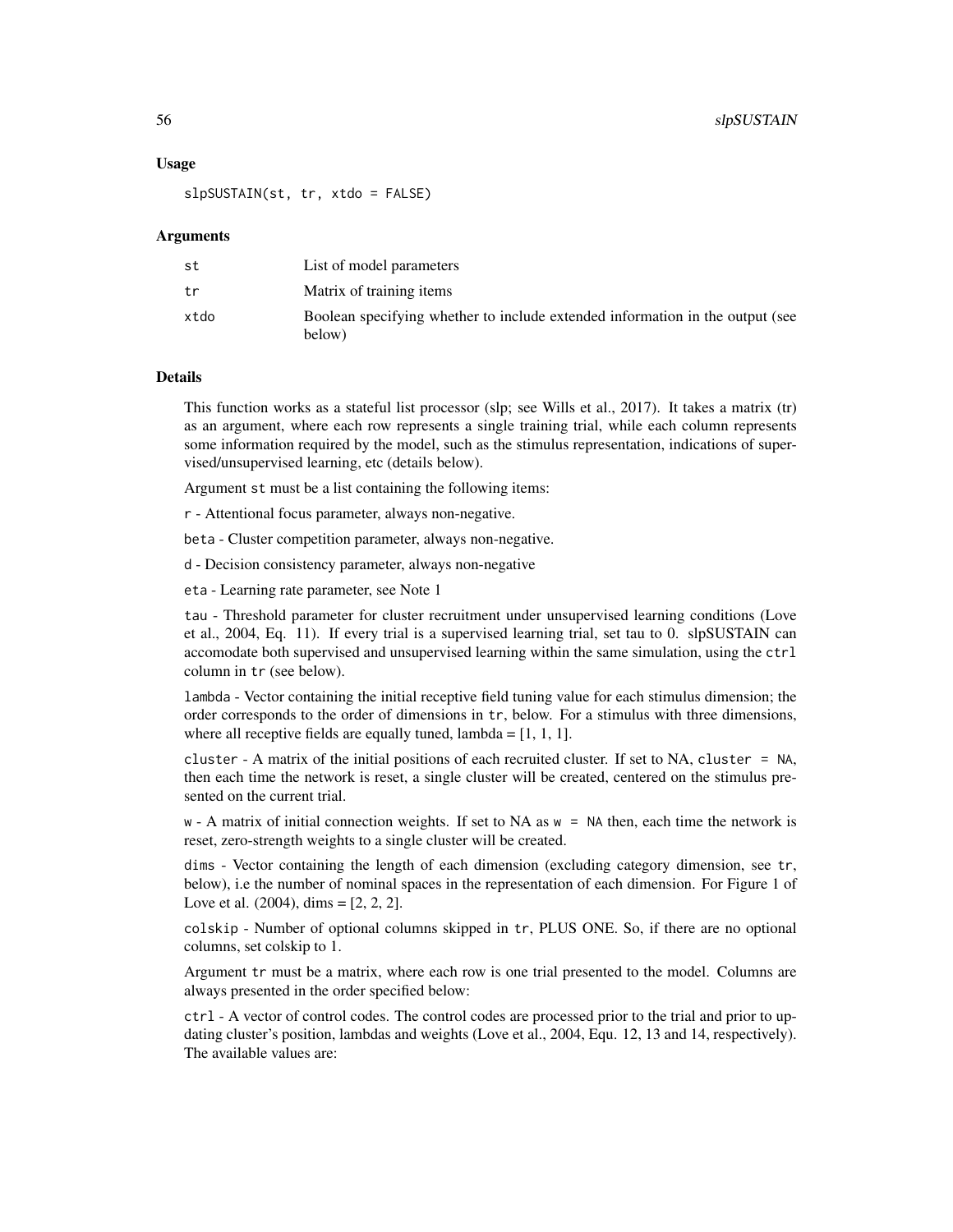### slpSUSTAIN 57

 $0 =$  do supervised learning.

 $1 =$  reset network and then do supervised learning.

 $2$  = freeze supervised learning.

3 = do unsupervised learning.

4 = reset network and then do unsupervised learning.

5 = freeze unsupervised learning

'Reset network' means revert w, cluster,and lambda back to the values passed in st.

Unsupervised learning in slpSUSTAIN is at an early stage of testing, as we have not yet established any CIRP for unsupervised learning.

opt1, opt2, ... - optional columns, which may have any names you wish, and you may have as many as you like, but they must be placed after the ctrl column, and before the remaining columns (see below). These optional columns are ignored by this function, but you may wish to use them for readability. For example, you might include columns for block number, trial number, and stimulus ID number.

x1, x2, y1, y2, y3, ... - Stimulus representation. The columns represent the kth nominal value for ith dimension. It's a 'padded' way to represent stimulus dimensions and category membership (as category membership in supervised learning is treated as an additional dimension) with varying nominal length, see McDonnell & Gureckis (2011), Fig. 10.2A. All dimensions for the trial are represented in this single row. For example, if for the presented stimulus, dimension 1 is [0 1] and dimension 2 is  $[0 1 0]$  with category membership  $[0 1]$ , then the input representation is  $[0 1 0 1 0 0]$ 1].

### Value

Returns a list with the following items if  $x \cdot d$  = FALSE:

| probs   | Matrix of probabilities of making each response within the queried dimension<br>(e.g. column $1 =$ category A; column $2 =$ category B), see Love et al. (2004, Eq.<br>8). Each row is a single trial and columns are in the order presented in tr, see<br>below. In the case of unsupervised learning, probabilities are calculated for all<br>dimensions (as there is no queried dimension for unsupervised learning). |
|---------|--------------------------------------------------------------------------------------------------------------------------------------------------------------------------------------------------------------------------------------------------------------------------------------------------------------------------------------------------------------------------------------------------------------------------|
| lambda  | Vector of the receptive field tunings for each stimulus dimension, after the final<br>trial. The order of dimensions corresponds to the order they are presented in tr,<br>see below.                                                                                                                                                                                                                                    |
| W       | Matrix of connection weights, after the final trial. Each row is a separate cluster,<br>reported in order of recruitment (first row is the first cluster to be recruited). The<br>columns correspond to the columns on the input representation presented (see<br>tr description, below).                                                                                                                                |
| cluster | Matrix of recruited clusters, with their positions in stimulus space. Each row is<br>a separate cluster, reported in order of recruitment. The columns correspond to<br>the columns on the input representation presented (see tr description, below).                                                                                                                                                                   |

If xtdo = TRUE, xtdo is returned instead of probs: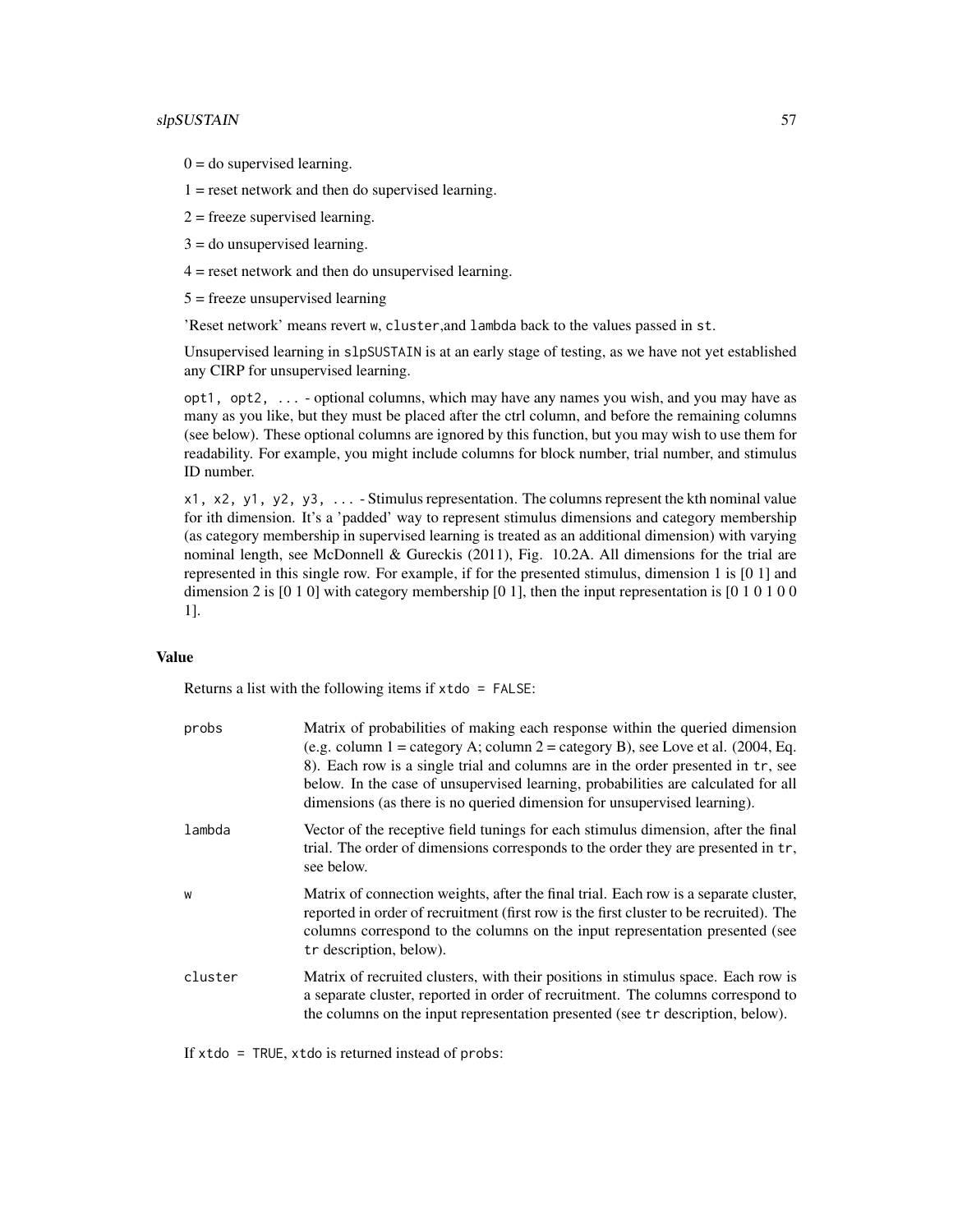<span id="page-57-0"></span>xtdo A matrix that includes probs, and also includes the number of the winning cluster and its output activation after cluster competition, Eq. 6 in Love et al. (2004). The last column contains the recognition scores for the current stimulus from Eq. A6 in Love and Gureckis (2007); this measure represents model's overall familiarity with the stimuli.

### **Note**

1. Love et al. (2004) do not explicitly set a range for the learning rate; we recommend a range of 0-1.

### Author(s)

Lenard Dome, Andy Wills

#### References

Love, B. C., & Gureckis, T.M. (2007). Models in Search of a Brain. *Cognitive, Affective, & Behavioral Neuroscience, 7*, 90-108.

Love, B. C., Medin, D. L., & Gureckis, T. M. (2004). SUSTAIN: a network model of category learning. *Psychological Review, 111*, 309-332.

McDonnell, J. V., & Gureckis, T. M. (2011). Adaptive clustering models of categorization. In E. M. Pothos & A. J. Wills (Eds.), *Formal Approaches in Categorization*, pp. 220-252.

Wills, A.J., O'Connell, G., Edmunds, C.E.R., & Inkster, A.B.(2017). Progress in modeling through distributed collaboration: Concepts, tools, and category-learning examples. *Psychology of Learning and Motivation, 66*, 79-115.

ssecl *Sum of squared errors*

### **Description**

Calculate sum of squared errors

#### Usage

ssecl(obs,exp)

### Arguments

| obs | Vector of observed values |
|-----|---------------------------|
| exp | Vector of expected values |

### Value

Returns sum of the squared differences.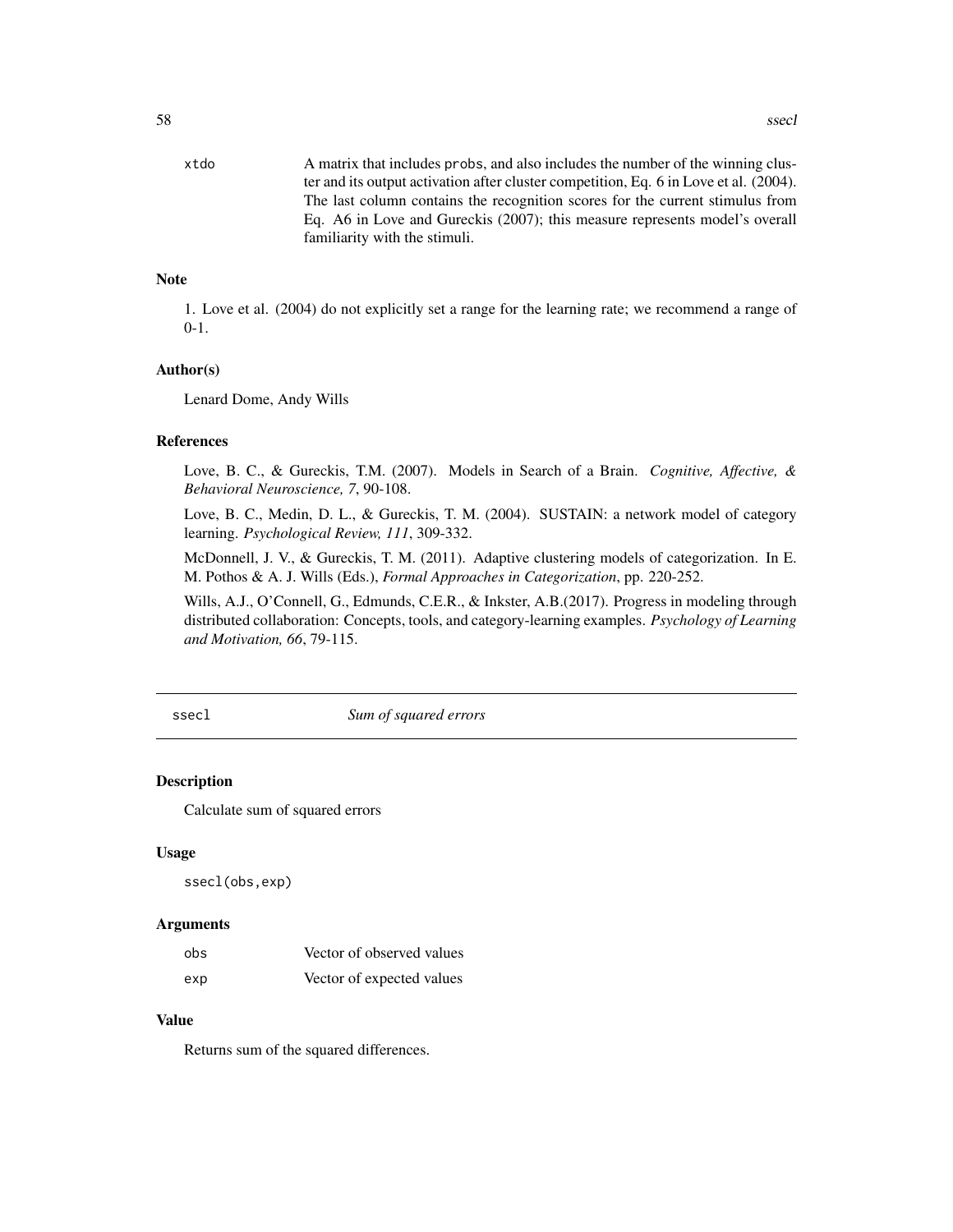#### <span id="page-58-0"></span>stsimGCM 59

#### Author(s)

Andy Wills

### stsimGCM *Generalized Context Model*

#### **Description**

Nosofsky's (1984, 2011) Generalized Context Model; an exemplar-based model of categorization.

#### Usage

stsimGCM(st)

#### Arguments

st List of model parameters

#### Details

Argument st must be a list containing the following required items: training\_items, tr, nCats, nFeat, sensitivity, weights, choice\_bias, p, r\_metric, mp, and gamma

nCats - integer indicating the number of categories

nFeat - integer indicating the number of stimulus dimensions

tr - the stimuli presented to the model, for which the choice probabilities will be predicted. tr has to be a matrix or dataframe with one row for each stimulus. tr requires the following columns.

x1, x2, ... - columns for each dimension carrying the corresponding values (have to be coded as numeric values) for each exemplar (trial) given in the row. Columns have to start with x1 ascending with dimensions  $\dots$ ,  $x^2$ ,  $x^3$ ,  $\dots$  at adjacent columns.

tr may have any number of additional columns with any desired name and position, e.g. for readability. As long as the feature columns  $x1$ ,  $x2$ ,  $\ldots$  are given as defined (i.e. not scattered, across the range of matrix columns), the output is not affected by optional columns.

training\_items - all unique exemplars assumed to be stored in memory; has to be a matrix or dataframe with one row for each exemplar. The rownames have to start with 1 in ascending order. training\_items requires the following columns:

x1, x2, ... - columns for each feature dimension carrying the corresponding values (have to be coded as numeric values) for each exemplar (row). Columns have to start with x1 ascending with dimensions ..., x2, x3, ... at adjacent columns.

cat1, cat2, ... - columns that indicate the category assignment of each exemplar (row). For example, if the exemplar in row 2 belongs to category 1 the corresponding cell of cat1 has to be set to 1, else 0. Columns have to start with cat1 ascending with categories ..., cat2, cat3, ... at adjacent columns.

mem - (optional) one column that indicates whether an exemplar receives an extra memory weight, yes = 1, no = 0. For each exemplar (row) in the training\_items with mem set to 0 the corresponding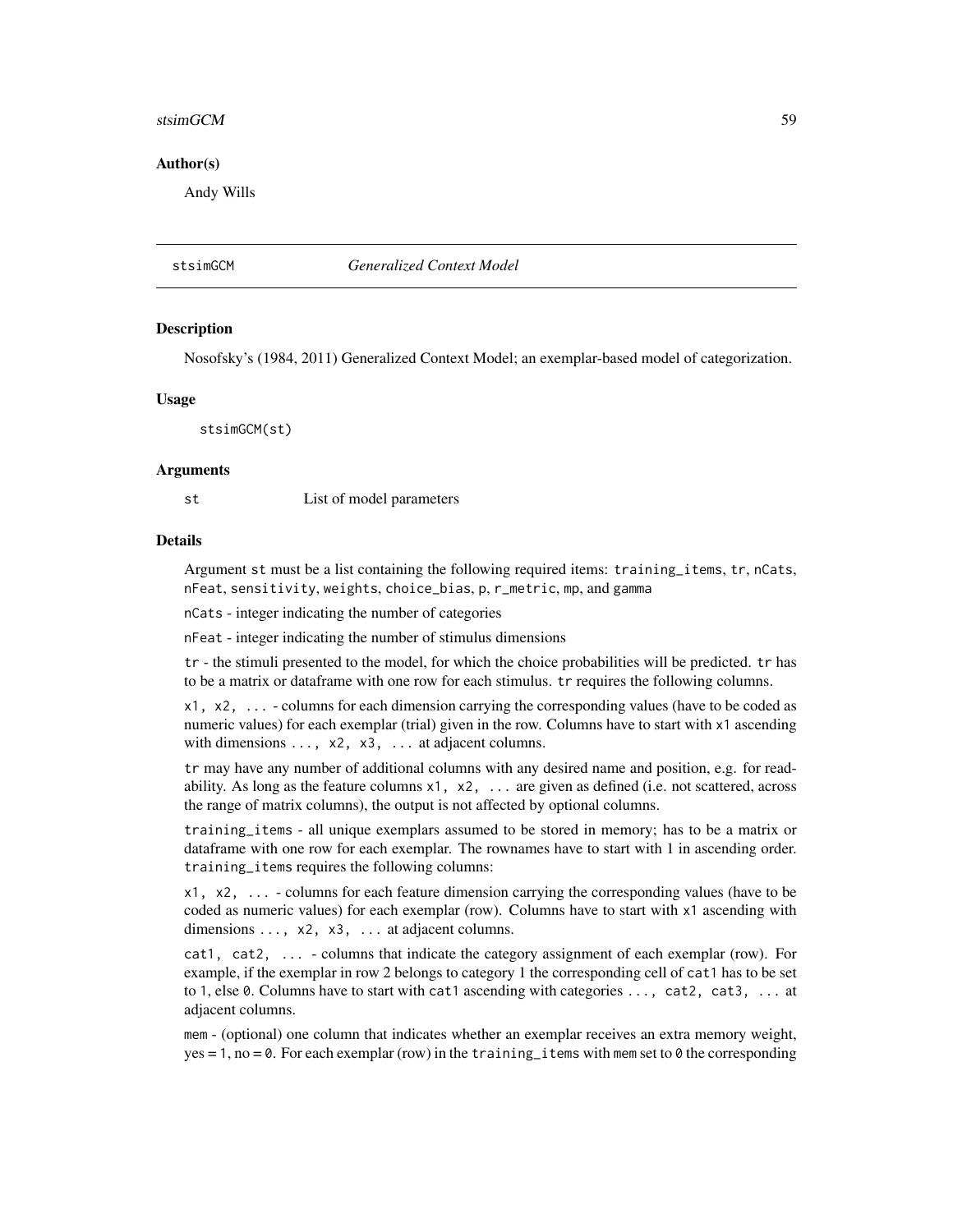memory strength parameter is set to 1. When mem for an exemplar is set to 1 the memory strength parameter is set as defined in mp, see below.

training\_items may have any number of additional columns with any desired name and position, e.g. for readability. As long as the feature columns  $x1$ ,  $x2$ , ... and cat1, cat2, ... are given as defined (i.e. not scattered, across the range of matrix columns), the output is not affected by optional columns.

NOTE: The current model can be implemented as a prototype model if the training\_items only carry one row for each category representing the values of the corresponding prototypes (e.g. see Minda & Smith, (2011).

mp - memory strength parameter (optional). Can take any numeric value between -Inf and +Inf. The default is 1, i.e. all exemplars have the same memory strength. There are two ways of specifying mp, i.e. either *globally* or *exemplar specific*:

When *globally* setting mp to a single integer, e.g. to 5, then all exemplars in training items with  $m = 1$  will receive a memory strength 5 times higher than the memory strengths for the remaining exemplars.

For setting *exemplar specific* memory strengths mp has to be a vector of length n, where n is the overall number of of exemplars with  $m = 1$  in the training items. The order of memory strengths defined in this vector exactly follows their row-wise ascending order of appearence in the training items. E.g. if there are two exemplars with mem  $= 1$  in the training items, the first one in row 2 and the second one in row 10, then setting mp to  $c(3,2)$  will result in assigning a memory strength of 3 to the first exemplar (in row 2) and a memory strength of 2 to the second exemplar (in row 10). The memory strengths for all other exemplars will be set to 1. See Note 1.

sensitivity - sensitivity parameter c; can take any value between 0 (all exemplars are equally similar) and +infinity (towards being insensitive to large differences). There are two ways of specifying sensitivity, i.e. either *globally* or *exemplar specific*: When *globally* setting sensitivity to a single value, e.g. sensitivity=3, then the same parameter is applied to all exemplars. On the other hand, *exemplar specific* sensitivity parameters can be used by defining sensitivity as a vector of length n, where n is the number of rows in training\_items. The sensitivity vector values then represent the sensitivity parameters for all exemplars in training\_items at the corresponding row positions. E.g. if there are 3 exemplars (rows) in training\_items, then setting sensitivity to  $c(1,1,3)$  assigns sensitivity = 1 to the first two exemplars, and sensitivity = 3 for the third exemplar. See Note 2.

weights - dimensional attention weights. Order corresponds to the definitions of  $x1$ ,  $x2$ , ... in tr and training\_items. Has to be a vector with length n-1 , where n equals to nFeat dimension weights, e.g. of length 2 when there are three features, leaving out the *last* dimension. A constraint in the GCM is that all attentional weights sum to 1. Thus, the sum of n-1 weights should be equal to or smaller than 1, too. The last n-th weight then is computed within the model with: 1 - (sum of  $n-1$  feature weights). When setting the weights to  $1/n$  Feat = equal weights. See Note 3.

choice\_bias - Category choice biases. Has to be a vector with length n-1, where n equals to nCats category biases, leaving out the last category bias, under the constraint that all biases sum to 1. Order corresponds to the definitions of cat1, cat2 in the training\_items. The sum of n-1 choice biases has to be equal to or smaller than 1. Setting the weights to  $1/nCats = no$  choice bias. The bias for the last category then is computed in the model with: 1 - (sum of nCats-1 choice biases). See Note 3.

gamma - decision constant/ response scaling. Can take any value between 0 (towards more probabilistic) and +infinity (towards deterministic choices). Nosofsky (2011) suggests setting gamma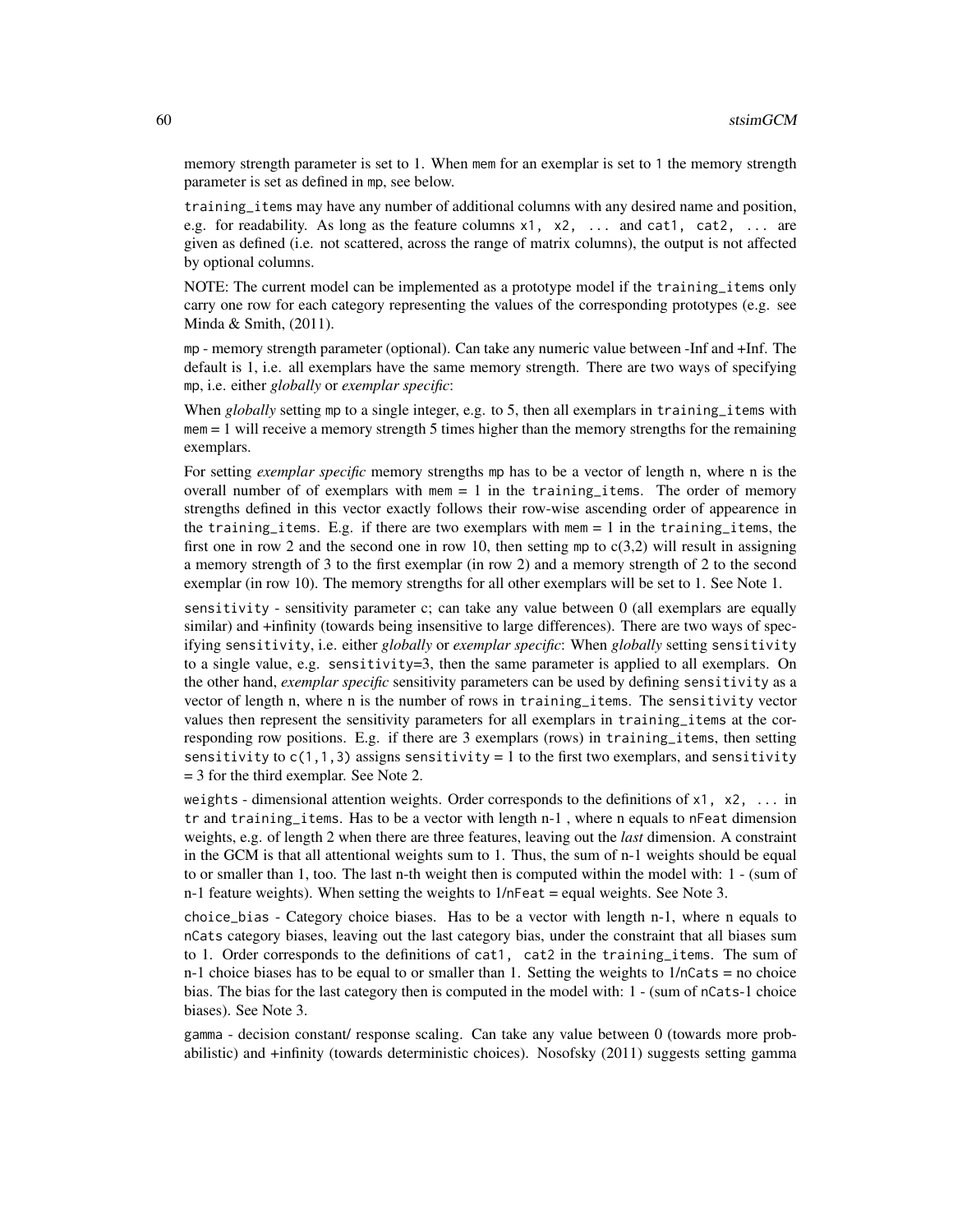higher than 1 when individual participants' data are considered. See Note 2.

r\_metric - distance metric. Set to 1 (city-block) or 2 (Euclidean). See Nosofsky (2011), and Note 4, for more details.

p - similarity gradient. Set to 1 (exponential) or 2 (Gaussian). See Nosofsky (2011), for more details.

#### Value

A matrix of probabilities for category responses (columns) for each stimulus (rows) presented to the model (e.g. test trials). Stimuli and categories are in the same order as presented to the model in st, see below.

#### Note

1. Please note that setting  $mp = 1$  or e.g.  $mp = 5$  globally, will yield identical response probabilities. Crucially, memory strength is indifferent from the category choice bias parameter, if (and only if) mp's vary between categories, without varying within categories. Thus, the memory strength parameter can therefore be interpreted in terms of an exemplar choice bias (potentially related to categorization accuracy). In addition, if exemplar specific mp's are assigned during parameter fitting, one might want to calculate the natural log of the corresponding estimates, enabling direct comparisons between mp's indicating different directions, e.g.  $-\log(0.5) = \log(2)$ , for loss and gain, respectively, which are equal regarding their extent into different directions.

2. Theoretically, increasing global sensitivity indicates that categorization mainly relies on the most similar exemplars, usually making choices less probabilistic. Thus sensitivity c is likely to be correlated with gamma. See Navarro (2007) for a detailed discussion. However, it is possible to assume exemplar specific sensitivities, or specificity. Then, exemplars with lower sensitivity parameters will have a stronger impact on stimulus similarity and thus categorization behavior for stimuli. See Rodrigues & Murre (2007) for a related study.

3. Setting only the n-1 instead of all n feature weights (or bias parameters) eases model fitting procedures, in which the last weight always is a linear combination of the n-1 weights.

4. See Tversky & Gati (1982) for further info on r. In brief summary,  $r=2$  (usually termed Euclidean), then a large difference on only one feature outweighs small differences on all features. In contrast, if r=1 (usually termed City-Block or Manhattan distance) both aspects contribute to an equal extent to the distance. Thus,  $r = 2$  comes with the assumption that small differences in all features may be less recognized, than a large noticable differences on one feature, which may be depend on confusability of the stimuli or on the nature of the given task domain (perceptual or abstract).

#### Author(s)

Rene Schlegelmilch, Andy Wills

#### References

Minda, J. P., & Smith, J. D. (2011). Prototype models of categorization: Basic formulation, predictions, and limitations. Formal approaches in categorization, 40-64.

Navarro, D. J. (2007). On the interaction between exemplar-based concepts and a response scaling process. Journal of Mathematical Psychology, 51(2), 85-98.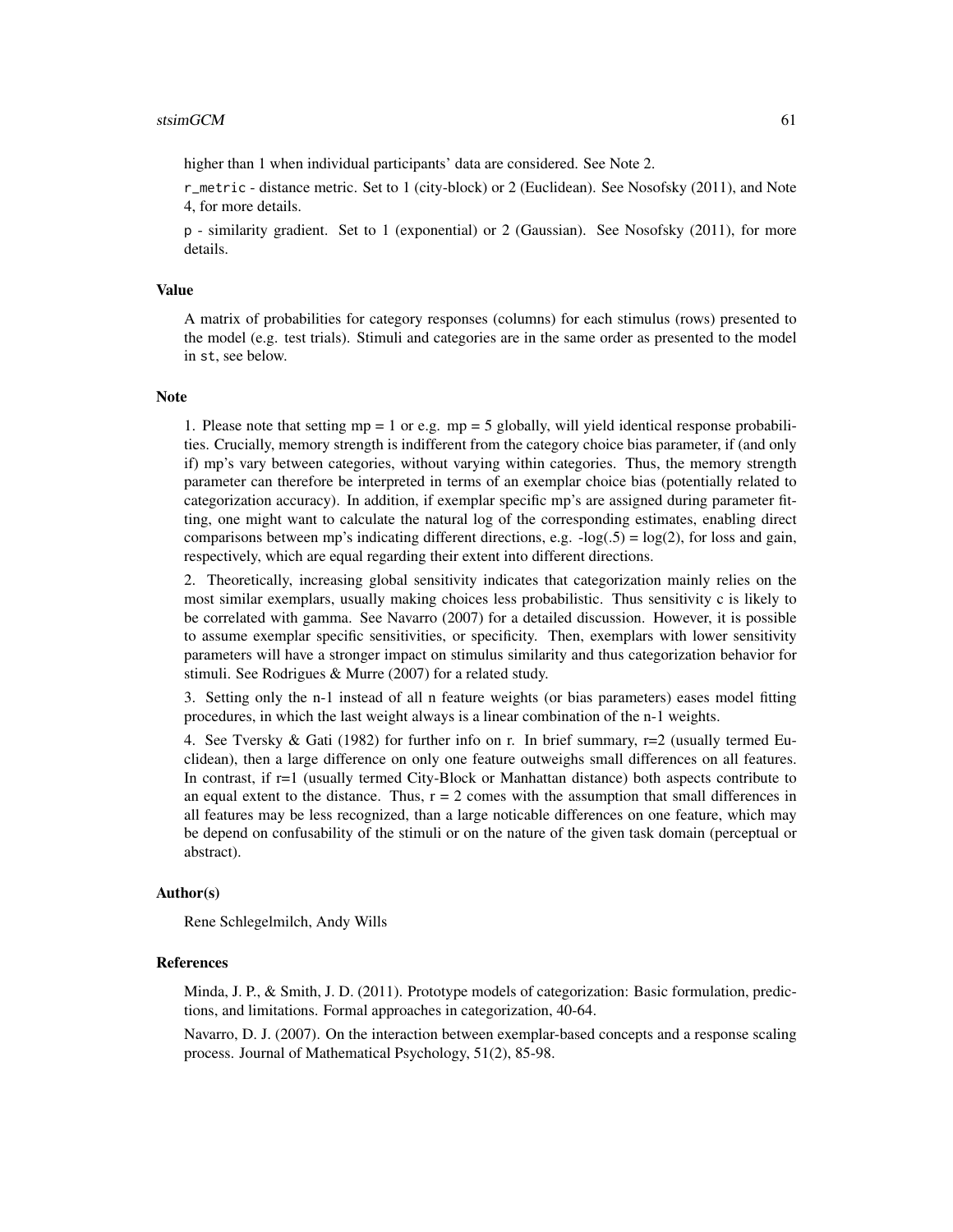Nosofsky, R. M. (1984). Choice, similarity, and the context theory of classification. *Journal of Experimental Psychology: Learning, memory, and cognition, 10*(1), 104.

Nosofsky, R. M. (2011). The generalized context model: An exemplar model of classification. In Pothos, E.M. & Wills, A.J. *Formal approaches in categorization*. Cambridge University Press.

Rodrigues, P. M., & Murre, J. M. (2007). Rules-plus-exception tasks: A problem for exemplar models?. *Psychonomic Bulletin & Review, 14*(4), 640-646.

Tversky, A., & Gati, I. (1982). Similarity, separability, and the triangle inequality. *Psychological review, 89*(2), 123.

### Examples

```
## Three Categories with 2 Training Items each, and repeatedly presented
## transfer/test items (from nosof94train()). Each item has three
## features with two (binary) values: memory strength (st$mp and
## 'mem' column in st$training_items are optional) is
## equal for all exemplars
st<-list(
    sensitivity = 3,
    weights = c(.2,.3),
   choice_bias = c(1/3),
   gamma = 1,
   mp = 1,
   r_metric = 1,
    p = 1,
    nCats = 2,
    nFeat=3
\lambda## training item definitions
st$training_items <- as.data.frame(
    t(matrix(cbind(c(1,0,1,1,1,0,0),c(1,1,0,2,1,0,0),
                   c(0,1,0,5,0,1,0), c(0,0,1,1,0,1,0)),ncol=4, nrow=7,
             dimnames=list(c("stim","x1", "x2", "x3",
                             "cat1", "cat2", "mem"),
                           c(1:4))))
st$tr <- nosof94train()
```
## get the resulting predictions for the test items

## columns of the output correspond to category numbers as defined ## above rows correspond to the column indices of the test\_items

stsimGCM(st)

## columns of the output correspond to category numbers as defined ## above rows correspond to the column indices of the test\_items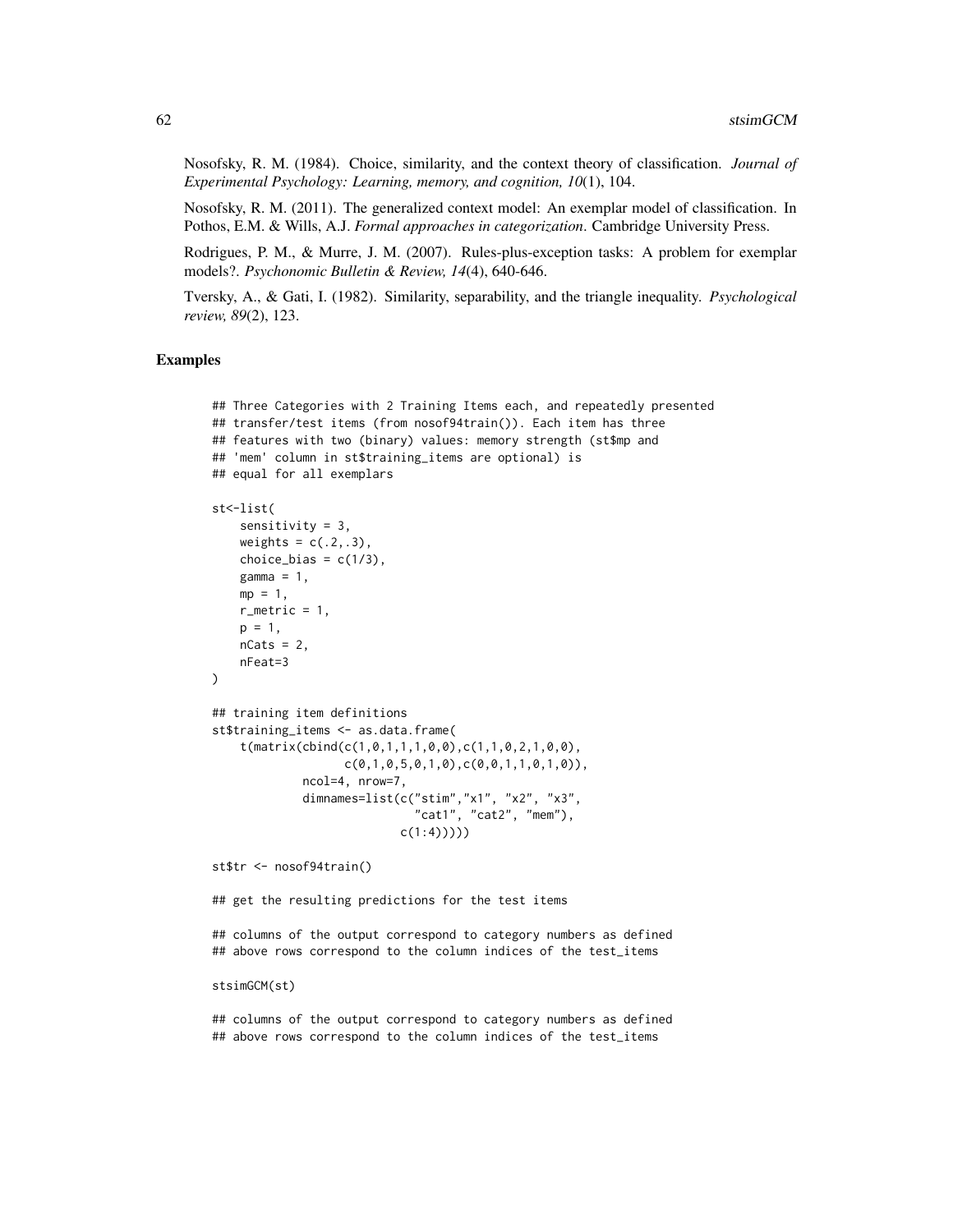#### <span id="page-62-0"></span>thegrid 63

```
## Example 2
## Same (settings) as above, except: memory strength is 5 times higher
## for for some exemplars
st$mp<-5
## which exemplars?
## training item definitions
st$training_items <- as.data.frame(
    t(matrix(cbind(c(1,0,1,1,1,0,1),c(1,1,0,2,1,0,0),
                   c(0,1,0,5,0,1,0), c(0,0,1,1,0,1,1)),ncol=4, nrow=7,
             dimnames=list(c("stim","x1", "x2", "x3",
                             "cat1", "cat2", "mem"),
                           c(1:4)))))
## exemplars in row 1 and 4 will receive a memory strength of 5
## get predictions
stsimGCM(st)
## Example 3
## Same (settings) as above, except: memory strength is item specific
## for the two exemplars i.e. memory strength boost is not the same
## for both exemplars (3 for the first in row 1, and 5 for the
## second exemplar in row 4)
st$mp<-c(3,5)
## get predictions
stsimGCM(st)
```
thegrid *Ordinal adequacy results for all catlearn simulations*

#### Description

Records results of all ordinal adequacy tests registered in the catlearn package.

#### Usage

data(thegrid)

#### Format

A data frame with the following columns:

- id Unique identifier number for each entry into the grid. When making a new entry, use the next available integer.
- cirp The CIRP (Canonical Independently Replicated Phenomenon) against which a model was tested. This must correspond precisely to the name of a data set in the catlearn package.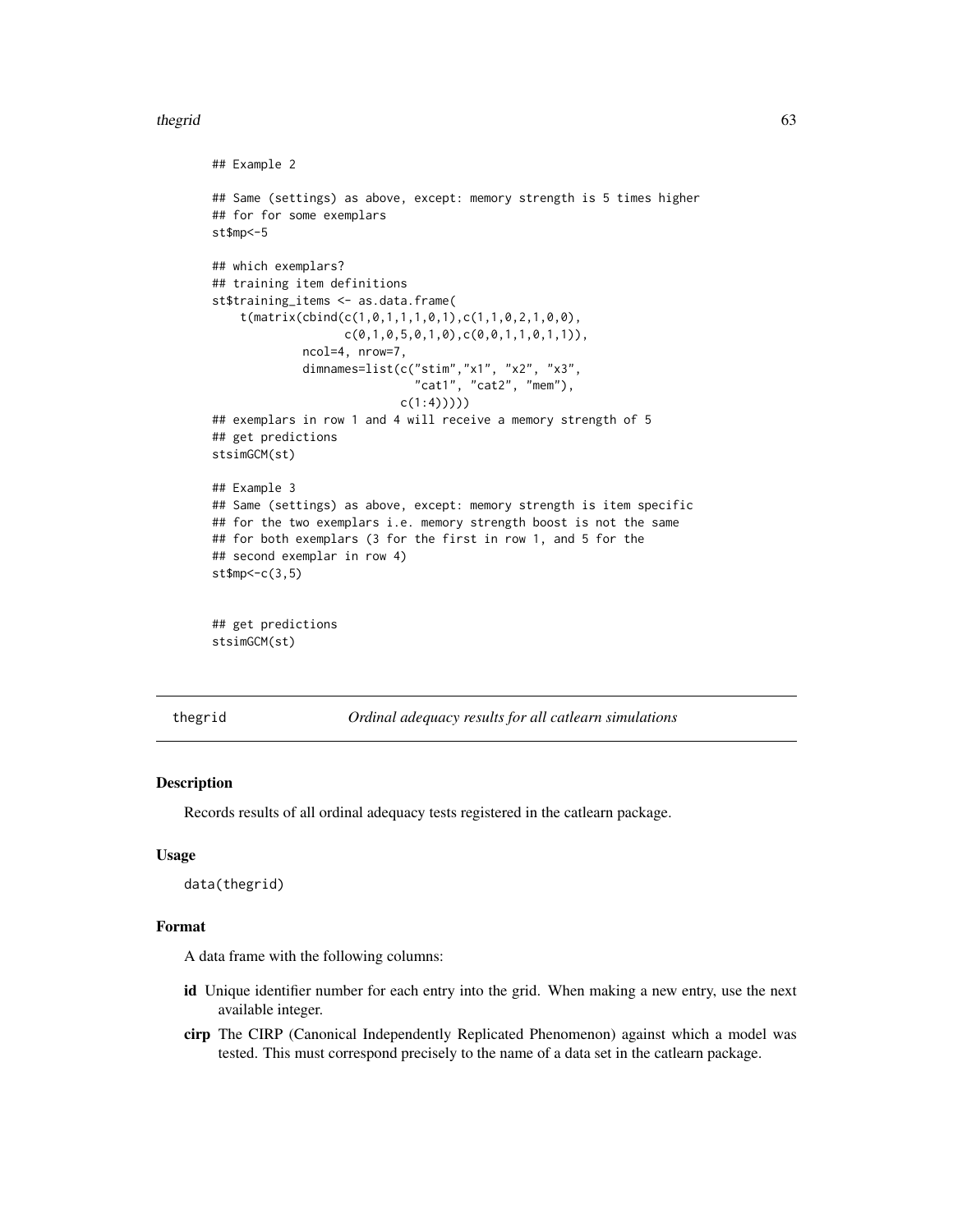- model A one-word description of the model being tested. Simulations in the same row of The Grid must have precisely the same one-word description. Note, this is not the name of the function used to run the simulation, nor the name of the model implementation function. It is a descriptive term, defined by the modeler.
- **result** Indicates the result of the simulation.  $1 =$  passes ordinal adequacy test,  $0 =$  fails ordinal adequacy test, OES = outside explanatory scope (in other words, this is not a result the model was designed to accommodate), 'pending' = the function listed in 'sim' is currently being written or tested.
- sim The name of the catlearn function used to run the simulation.
- oat The name of the catlearn function used to perform the Ordinal Adequacy Test.

### Details

The Grid is a means of centrally recording the results of model simulations centrally, within the catlearn package. For further discussion, see Wills et al. (2016).

#### Author(s)

Andy J. Wills <andy@willslab.co.uk>

#### Source

citation('catlearn')

#### References

Wills, A.J., O'Connell, G., Edmunds, C.E.R. & Inkster, A.B. (2016). Progress in modeling through distributed collaboration: Concepts, tools, and category-learning examples. *The Psychology of Learning and Motivation*.